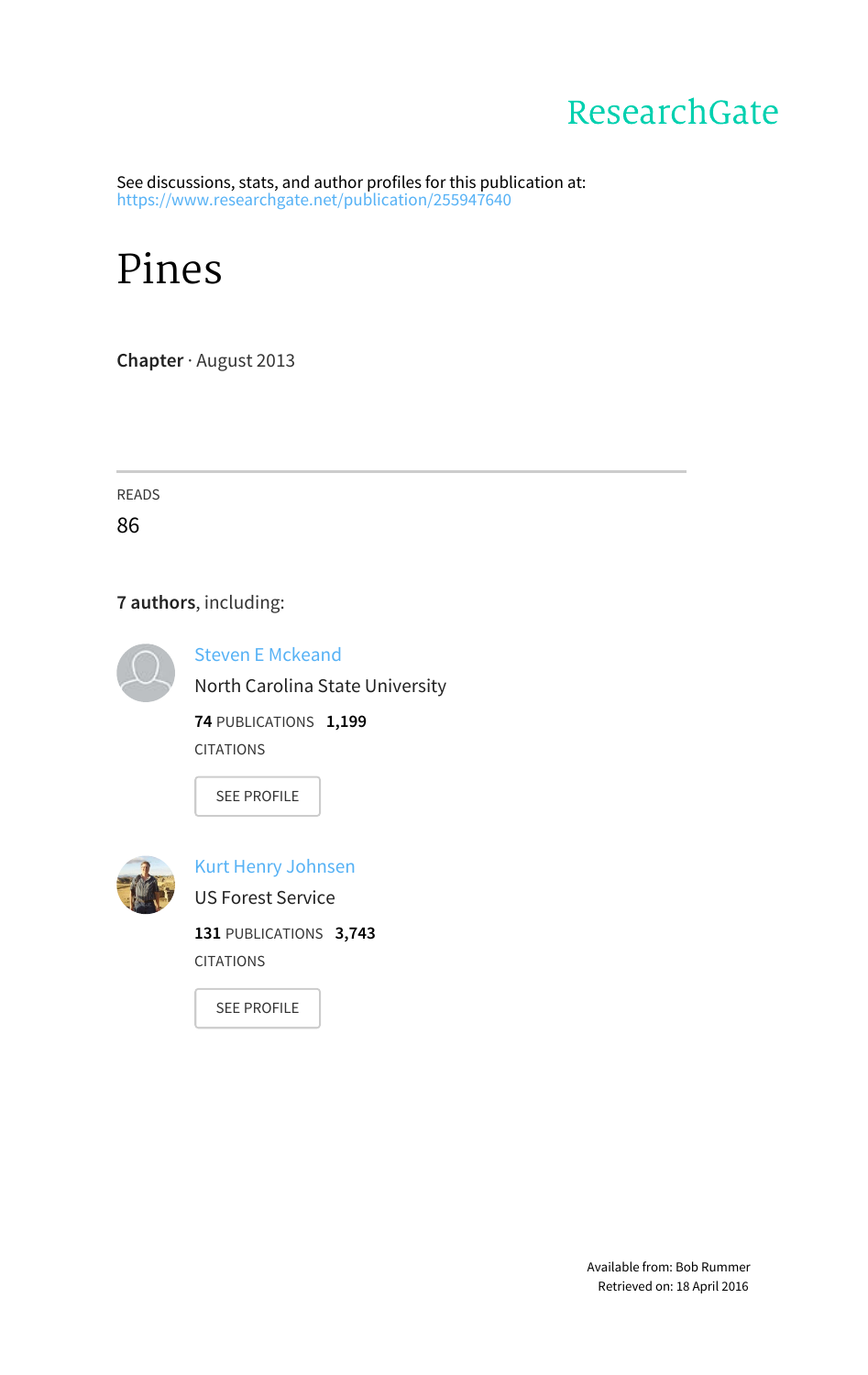# **20 Pines**

## **C. Dana Nelson,1 Gary F. Peter,<sup>2</sup> Steven E. McKeand,3 Eric J. Jokela,<sup>2</sup>** Robert B. Rummer,<sup>4</sup> Leslie H. Groom<sup>5</sup> and Kurt H. Johnsen<sup>6</sup>

<sup>1</sup> USDA Forest Service, Southern Research Station, Southern Institute of Forest Genetics, Mississippi, USA;<sup>2</sup> School of Forest Resources and Conservation, University *of Florida, USA;* <sup>3</sup> *Department of Forestry and Environmental Resources, North Carolina State University, USA;* <sup>4</sup> *USDA Forest Service, Southern Research Station, Alabama, USA;* <sup>5</sup> *USDA Forest Service, Southern Research Station, Louisiana, USA;* 6 *USDA Forest Service, Southern Research Station, North Carolina, USA*

### **20.1 Introduction**

The southern pines (yellow or hard pines, genus *Pinus*, subgenus *Pinus*, section *Pinus*, subsection *Australes*) occupy an immense land-base in the south-eastern region of the USA (Little and Critchfield, 1969). In addition, they are planted and managed for wood production on millions of hectares worldwide, including in China, Brazil, Argentina and Australia. The taxonomic subsection *Australes* consists of 11 species, ranging from relatively minor to major in terms of land base occupied and management opportunities. For example, Table-mountain pine (*Pinus pungens*) sporadically occupies higher elevation sites in the southern Appalachian Mountains and due to declining habitat is considered a species of concern for conservation (Erickson *et al*., 2012). In contrast, loblolly pine (*Pinus taeda*) has a large native range in the USA with an even larger managed land-base (across the lower and upper Coastal Plains and the Piedmont physiographic region) as a result of extensive planting and intensive silviculture in response to the wood products industry. In addition to loblolly pine, three other southern pine species are considered major due to their large native ranges in the USA: shortleaf pine (*Pinus echinata*), longleaf pine (*Pinus palustris*) and slash pine (*Pinus elliottii* var. *elliottii*). Of note, the former two are also considered to be species of concern for conservation (Erickson *et al*., 2012) due to long-standing land management practices that have favoured loblolly pine. Similarly to loblolly pine, although on a smaller scale, slash pine has been widely planted and managed for wood and fibre production. Because of this, slash pine could be an important component of southern pine production for bioenergy purposes, sharing many similar features in this respect to loblolly pine. However, for the purpose of this chapter we will focus our discussion on loblolly pine and consider the general features and properties in bioenergy production, genetics and breeding for bioenergy traits, silvicultural practices for bioenergy production, tree harvesting and chip processing, bioenergy opportunities and challenges, and sustainability of bioenergy production systems. Socio-economic analyses and their implications are critical for the whole system but are beyond the scope of this chapter.

# **20.2 Southern Pines in Bioenergy Production**

With the implementation of global carbon reduction goals, concerns over the stability of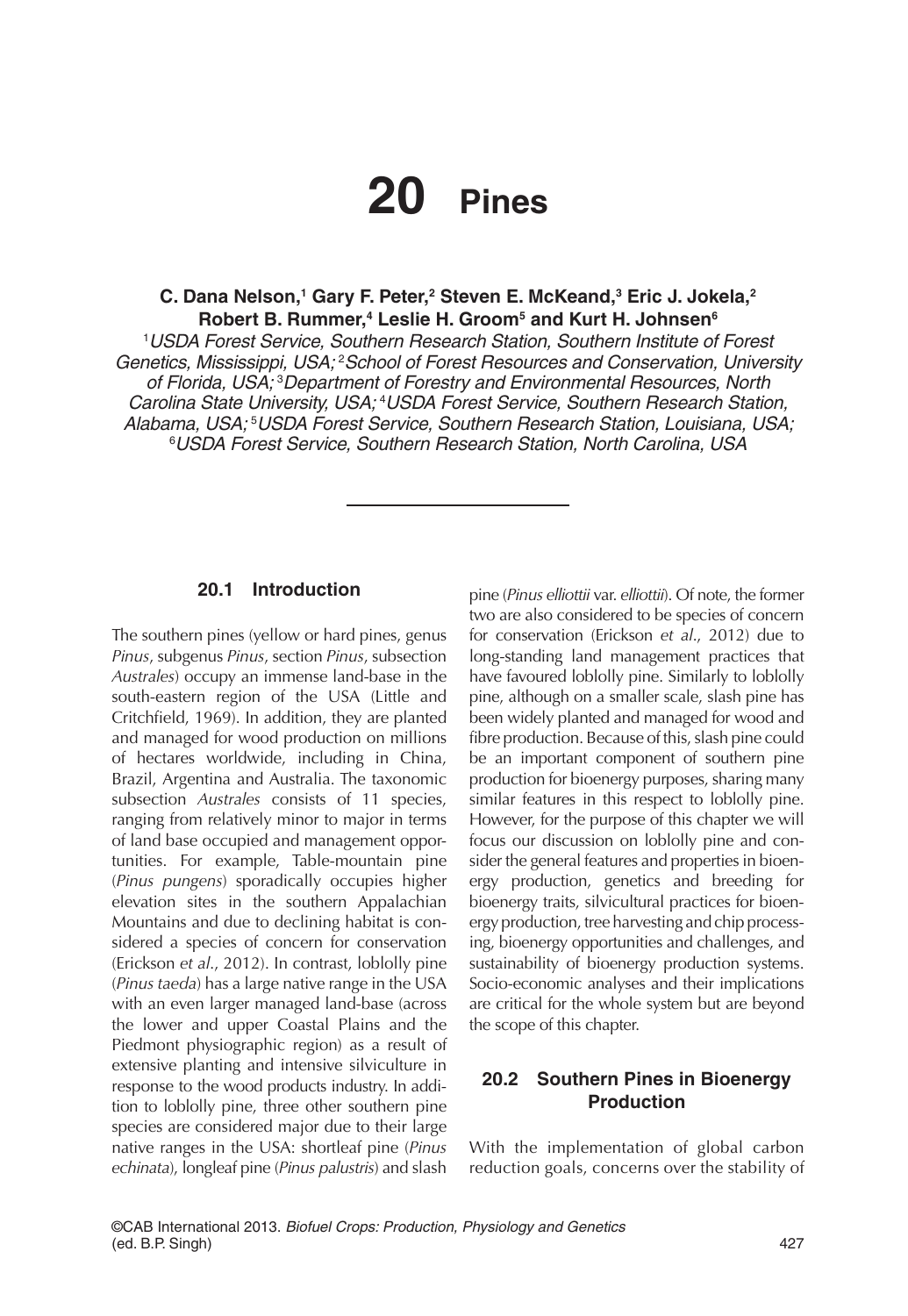supply and cost of crude oil, renewable forms of energy from biomass have received significant increases in commercial interest. In 2007, the US federal government passed the Energy Independence and Security Act, which raised the renewable fuel standard (RFS). The RFS now calls for 36 billion gallons of renewable fuels, 21 billion of which are required to be obtained from cellulosic ethanol and other biofuels, by 2022. In addition, the law requires that the renewable fuels be produced with at least 20% lower life cycle greenhouse gas emissions relative to gasoline and diesel from crude oil. Current US production of cellulosic based biofuels is still in its infancy with a number of companies, including Abengoa in Kansas, BlueFire and KiOR in Mississippi, Dupont in Iowa, GEVO in Minnesota, Mascoma in Michigan, POET in Iowa and ZeaChem in Oregon, building or planning to build intermediate scale facilities. This indicates indicating that additional feedstocks will be required including forest trees such as the southern pines, both as purpose-grown crops and residues from other harvest operations.

The southern pines are a proven sustainable source of biomass for renewable chemicals, materials and bioenergy. They grow on over 37 Mha in the southern USA and supply ~18% of the global supply of industrial roundwood (Prestemon and Abt, 2002). The US forest products industry already generates 77% of all industrial biomass energy by burning wood waste and lignin at high thermal efficiencies in wood processing facilities. Even though southern US forests produce more industrial roundwood than any other single country, annual wood growth exceeds harvest rates. An important reason growth exceeds removals is the more than tenfold greater productivity of planted compared with naturally regenerated pines (Fox *et al*., 2007). In the region, there are 13 Mha of loblolly and slash pine plantations, and nutrients and competition are managed to substantially increase yields (Conner and Hartsell, 2002; Munsell and Fox, 2010). Since the mid-1980s, virtually all of these plantations have been established with genetically improved planting stock.

Commercial interest in using southern pine for bioenergy and biofuel production is strong because key questions related to scale, cost and sustainable supplies are readily answered. An extensive, robust supply chain for roundwood has been developed for the pulp and paper industry, and this supply chain operates year round. Excellent inventories of available standing biomass and reliable predictions of yield for planted pines enable siting of facilities at locations with adequate immediate and future supplies of biomass. Because harvests of the higher density woody (i.e. lignocellulosic) pine biomass can occur year round, the logistics of using wood for bioenergy and biofuel are simpler than perennial grasses and crop residues that need to be compressed and stored. Production, harvesting and transportation costs are understood, and delivered southern pine wood costs have been more stable than other agricultural commodities. Finally, net energy yields from southern pine to ethanol are estimated to be higher than maize starch, cane sugar and sweet sorghum (Evans and Cohen, 2009). This higher net energy is due to the substantially lower energy inputs used in growing, harvesting and transporting planted pine compared with herbaceous grass crops and the higher energy obtained from lignin. Thus, overall southern pines are a very attractive immediate and future source of biomass for bioenergy production.

The expansive and productive southern pine forests have attracted substantial new interest as a source of biomass for standalone facilities to produce bioenergy and biofuel. For example, five large commercial facilities that produce wood pellets for biopower have been built, and a number of woody biomass to electrical power or biofuel facilities are planned or are being built in the region. Compared with biopower, production of biofuels from lignocellulosic biomass is more complex and technically challenging, in part because cost and environmental metrics will need to be met simultaneously. The central technical challenge for converting lignocellulosic biomass to liquid fuel is that sugars, which account for the majority of the carbon, have high oxygen content whereas fuels are carbon rich and have no or very low oxygen content. Currently a large number of approaches, broadly categorized into biochemical and thermochemical methods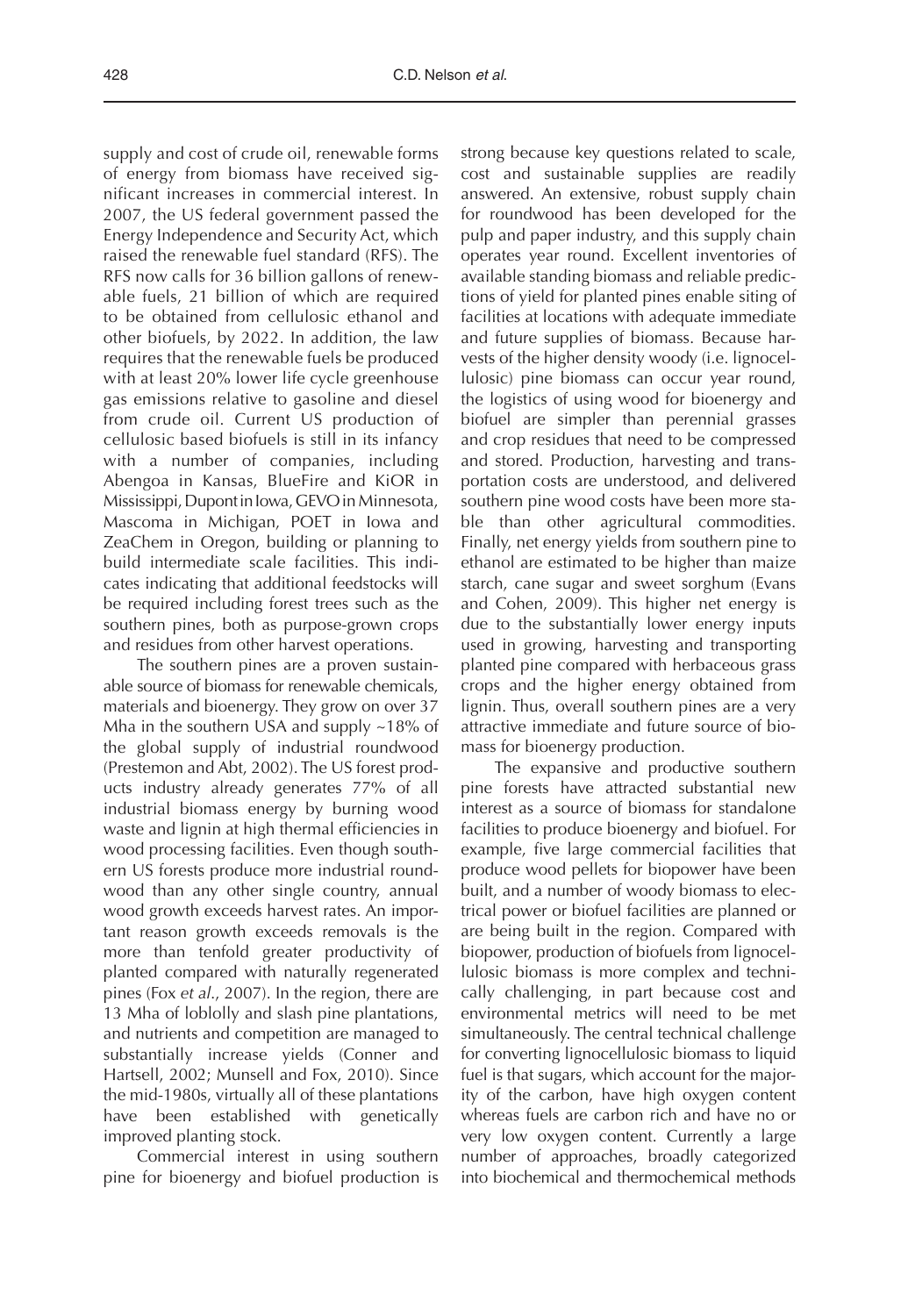to convert lignocellulosic biomass to biofuels, are being researched and developed. Several of the most promising approaches and their potential for implementation with the southern pines are discussed below in detail.

Clearly, the issue of sustainability of southern pine energy-wood (i.e. stemwood and/or residues harvested for bioenergy uses) production systems needs careful consideration, in particular the implications of whole-tree harvesting on shorter rotations. Can sites continue producing biomass at the same or increasing levels over multiple rotations? Can sites continue to provide ecosystem services at socially and culturally acceptable levels? Over the last several decades, the regions' forestry sector has gained much insight into these questions through silviculture research and land management experience, and the answers seem favourable for sustainable energy-wood production. However, bioenergy policy affecting economic and regulatory considerations will require continued monitoring and study of their impact on sustainability issues.

### **20.3 Genetics and Breeding for Bioenergy Traits**

In recent years, about 1 billion loblolly and slash pine seedlings have been planted each year in the US south, and virtually every one of these seedlings has come from intensive tree-breeding programmes (McKeand *et al*., 2003). The cooperative tree improvement programmes in the southern USA have been responsible for the vast majority of tree breeding with southern pines for the last 50+ years. These cooperative programmes are: the Cooperative Forest Genetics Research Program (CFGRP) at the University of Florida [\(http://www.sfrc.ufl.edu/cfgrp](http://www.sfrc.ufl.edu/cfgrp)), the NC State University Cooperative Tree Improvement Program [\(http://treeimprovement.org\)](http://treeimprovement.org) and the Western Gulf Forest Tree Improvement Program at the Texas Forest Service and Texas A&M University [\(http://www.ars-grin.gov/](http://www.ars-grin.gov/misc/wgftip) [misc/wgftip](http://www.ars-grin.gov/misc/wgftip)).

Breeding strategies have emphasized population improvement for broad adaptability and value improvement. The traits of interest for improvement have been volume production, stem straightness, and resistance to fusiform rust (caused by the fungus *Cronartium quercuum* f. sp. *fusiforme*). In some programmes, wood density has been modified, but relatively little effort has been focused on changing wood properties in most populations. The focus on volume and stem quality versus wood properties is in large part a function of the wood market in the southern USA. Currently, landowners realize most of their financial benefit when saw-timber and poles are harvested as compared to pulpwood, so most breeding and deployment emphasis has been on growth and stem quality traits, and value improvements have been impressive (Vergara *et al*., 2004, 2007; McKeand *et al*., 2006a). Thus, pine breeders will continue emphasis on selecting high-yielding varieties that grow across a range of different sites, which will have positive impacts on energy yields per hectare per year.

The harvest index of southern pine plantations is already high, and for energy-wood plantings is expected to be higher as whole trees are likely to be harvested to maximize biomass yields and reduce harvesting costs. Given this possibility, altering carbon allocation between stems and branches may be of limited value, whereas increasing carbon allocation to the stem over roots could improve biomass yields. Little is known about the genetic control of allocation between shoots and roots in southern pine, but it is clear that fertilization significantly increases total carbon accumulation in shoots and roots (Retzlaff *et al*., 2001). Biomass yield is also influenced by wood density; consequently increasing juvenile wood density in fast-growing pine trees offers the potential for raising yields in energy-wood plantations. However, achieving increases in wood density could be difficult by traditional breeding and selection in some populations, because of the negative genetic correlation between wood density and growth (e.g. McKinley *et al*., 1982; Belonger *et al*., 1996; Atwood *et al*., 2002). It may be possible to increase wood density and growth simultaneously through traditional breeding in many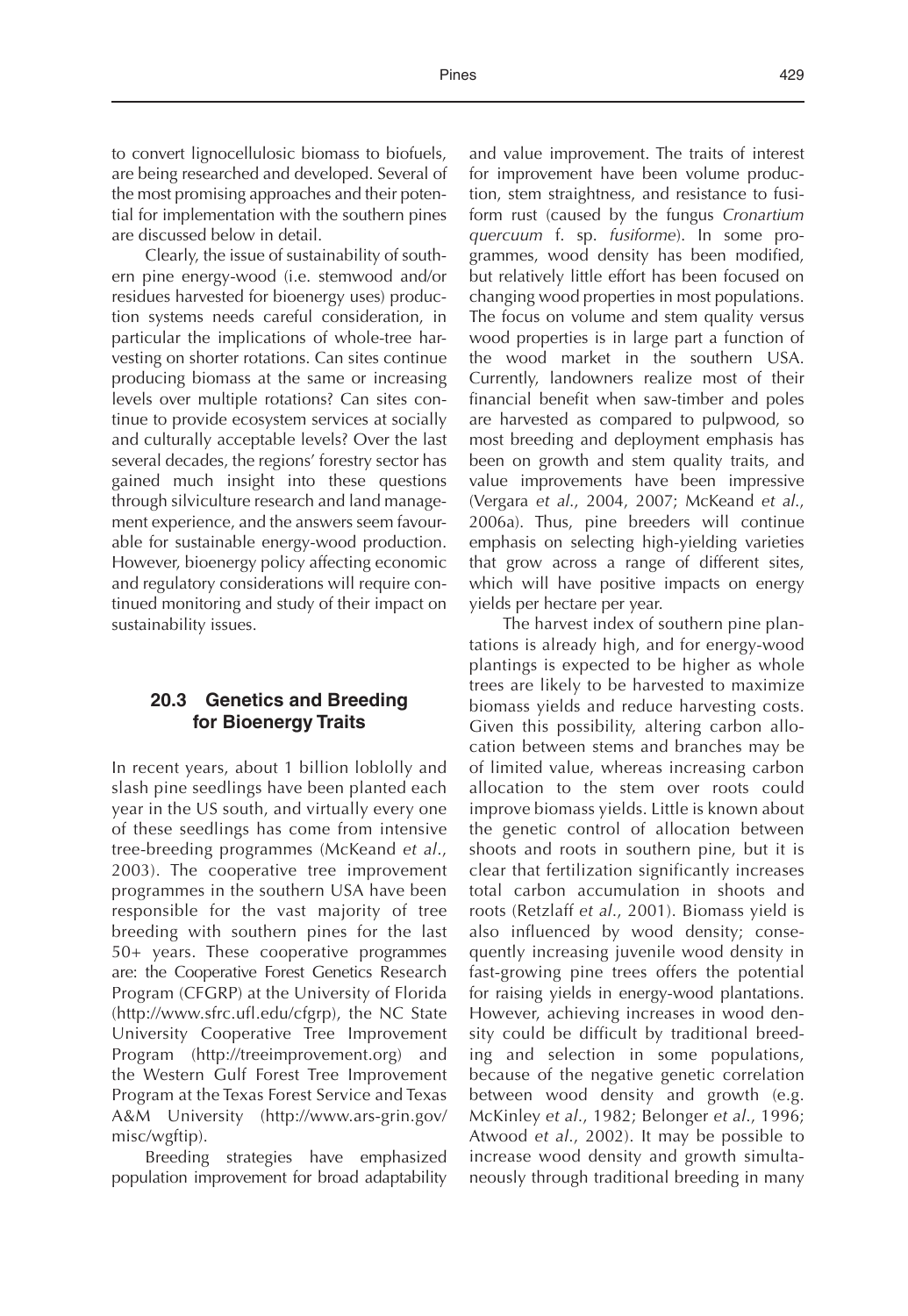populations where the traits are independent, or there is a negligible correlation (Zobel and van Buijtenen, 1989; Gräns, 2012).

In addition to improving biomass yield, breeding for wood properties can also enhance bioenergy yields from southern pine. For example, in extractive free wood, the heating value is linearly correlated with Klason lignin content, increasing by  $~1\%$  for each 1% increase in lignin content (White, 1987). Research demonstrates that wood chemical composition is under weak to moderate genetic control, and substantial genetic variation exists for selecting germplasm with altered wood properties (Sykes *et al*., 2006). Natural and breeding populations of southern pine have wood lignin contents that range from 25 to 35%, thus the heating value of extractive free wood can differ by as much as 10% (G.F. Peter, unpublished). With biochemical methods for conversion to liquid fuels, the chemical composition and structure of the lignocellulosic biomass dramatically affects the efficiency of saccharification and fermentation and total yield of available sugars (Himmel *et al*., 2006). Thus, identifying varieties with low and high lignin should both increase energy and fuel yields, depending on the conversion technology. The limited evidence available suggests that wood chemistry is not genetically correlated with growth, as has been reported for angiosperm (i.e. hardwood) trees (Novaes *et al*., 2010).

In addition to breeding, genetic engineering provides an important alternative approach for altering wood chemical properties for bioenergy and biofuels. The pathways for synthesis of all major wood chemicals, including cellulose, galactoglucomannan, arabinoglucuronoxylan, lignin, lipids, sterols and terpenes are largely conserved with other land plants. For example, in loblolly pine, the three isoforms of the catalytic subunits of cellulose synthase involved in secondary wall synthesis in xylem are well conserved with woody and herbaceous angiosperm species (Nairn and Haselkorn, 2005). Enzymes in the pathway that catalyse synthesis of coniferyl alcohol from phenylalanine are well conserved with those in angiosperms (Peter and Neale, 2004). Pines synthesize and accumulate mono- and diterpenes in the wood via the conserved 2-C-methyl-D-erythritol 4-phosphate/1-deoxy-D-xylulose

5-phosphate pathway (Zulak and Bohlmann, 2010), suggesting that fundamental knowledge from angiosperm plants can be applied to genetic engineering of wood chemical composition in pine. For example, introducing two genes that mediate syringyl alcohol synthesis in angiosperms into pine should lead to syringyl lignin formation (Li *et al*., 2003).

In angiosperms, syringyl lignin is more readily extracted during pulping and *Populus* trees with more syringyl relative to guaiacyl lignin saccharify better, requiring milder pretreatment (Studer *et al*., 2011). Large increases in wood heating value can be achieved by increasing wood extractive content. Extractives are composed of lipids, fatty acids, sterols and terpenes, all hydrocarbon-rich compounds with similar heating values as crude oil. Loblolly and slash pine synthesize and accumulate substantial amounts of terpenes; in mature trees these can be up to 20% of the dry weight of wood (Stubbs *et al*., 1984). Thus, increasing wood terpene content in trees grown for short rotations will also increase energy yields per hectare per year. While pine terpenes are valuable chemicals and have been recovered at commercial scales for a long time, the interest for liquid fuel production is new. For example, pinenes can be efficiently dimerized to produce a compound with similar properties as jet fuel from petroleum (Harvey *et al*., 2010). Thus, altering wood properties offers an excellent opportunity to improve energy yields by improving conversion efficiencies.

An important question is whether energywood markets will value these traits sufficiently to justify these efforts given the long generation intervals and rotation times for pines. Breeding for these additional traits requires economic justification. If more traits are included in a selection and breeding programme, a reduction in genetic gain will occur in other traits. For example, if higher wood density is desired and is given the same weight as volume in a selection index, then the potential gain in volume is reduced in half assuming the two traits are independent. If there is a negative correlation, then reduction in volume would be greater than 50%, suggesting that genetic engineering approaches may be favoured for altering wood property traits in pine clonal varieties optimized for energy-wood yield for bioenergy production.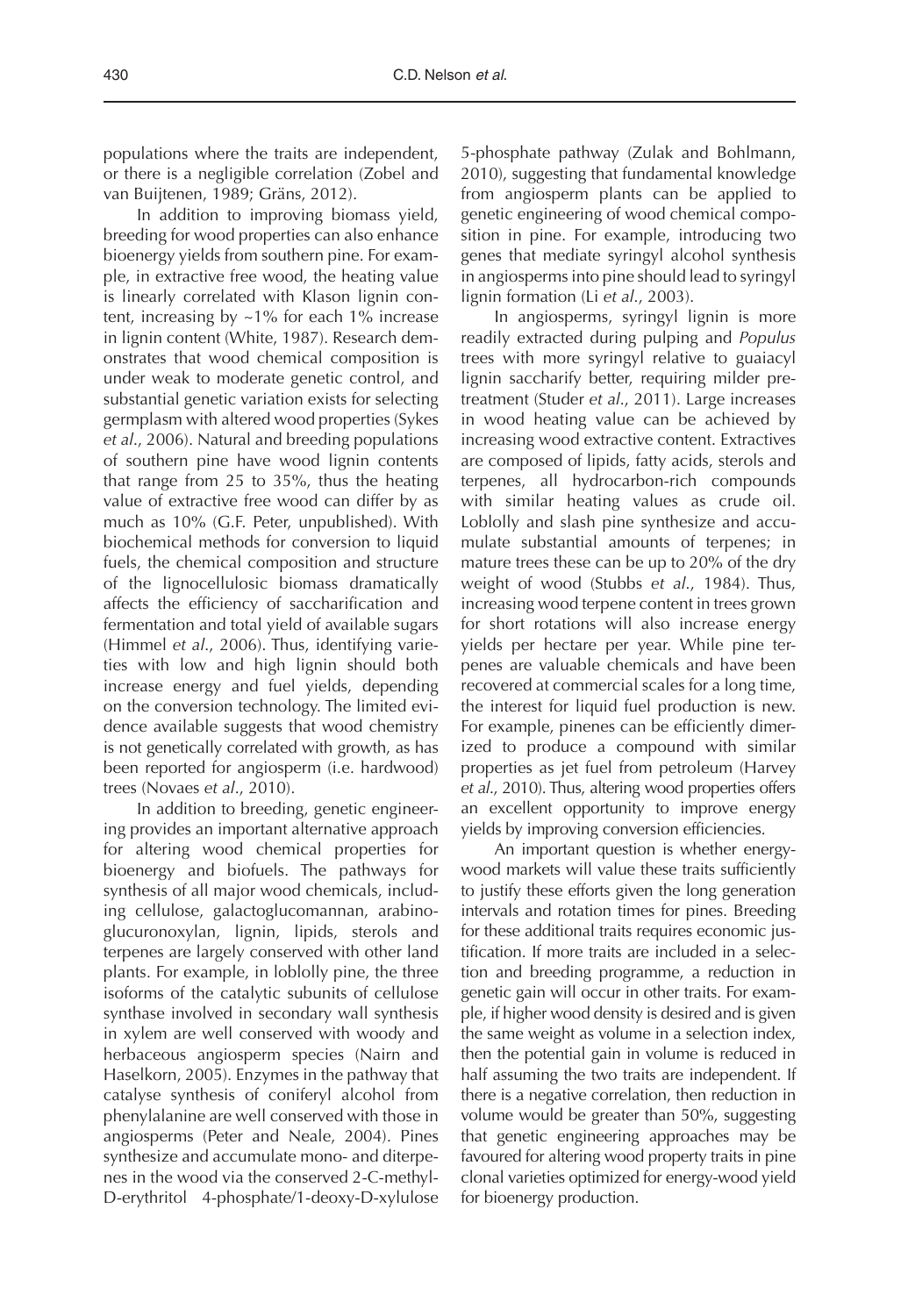The most likely scenario, at least in the short run, for genetics having an impact on bioenergy production is that specific existing families or clonal varieties with desirable wood properties will be identified by researchers, and these genotypes can be operationally deployed or selectively harvested if they have already been planted. In current deployment populations, there are hundreds of different families that could be screened and utilized immediately (McKeand *et al*., 2003). Even though the parents of these families have been highly selected for growth, stem quality and disease resistance, there will assuredly be high degrees of genetic variation for almost any woodproperty trait. Breeders can screen families in deployment populations for desired traits, and if there are economic incentives for landowners to plant them, these families will be utilized (Byram *et al*., 2005; Peter *et al*., 2007). An additional option could develop for landowners if valuable varieties of loblolly or slash pines are identified. Ten years ago, 59% of the loblolly pine plantations and 43% of the slash pine plantations were established as single-family blocks (McKeand *et al*., 2003); these percentages are substantially higher (perhaps up to 80% for both species) today. Most large landowners know the genetic identity of their plantations, so if valuable varieties are found, selective harvest of these varieties would be possible.

Loblolly and slash pine are essentially undomesticated species, having been through only three cycles of selection and breeding, and large increases in tree growth are still obtainable through traditional breeding methods. These gains in growth will likely be achieved much faster with implementation of molecular marker-based selection (Nelson and Johnsen, 2008; Resende *et al*., 2012; Zapata-Valenzuela *et al*., 2012). The likelihood of utilizing genetic differences in bioenergy traits in southern pines will depend more on economic and market forces rather than genetic factors. If traits are economically important, then breeders and treeimprovement foresters will take advantage of the information to breed, engineer and deploy specific varieties for energy-wood plantations.

## **20.4 Silvicultural Practices for Bioenergy Production**

#### **20.4.1 Site selection**

Of the southern pines, loblolly has the most extensive natural and managed range and, therefore, site selection is critical relative to evaluating its performance and suitability as a biofuel species. It can be found growing in a variety of habitats that vary based on physiography, geology, soils and climate. Throughout its natural range, loblolly pine occurs within multiple physiographic regions such as the Coastal Plain (Atlantic and Gulf), Piedmont, Ozark Plateaus and Quachita Mountains, Ridge and Valley, and the Appalachian and Interior Low Plateaus (Morris and Campbell, 1991; Schultz, 1997). Major soil orders among these regions include: Alfisols, Entisols, Histosols, Inceptisols, Mollisols, Spodosols and Ultisols.

Site classification systems used across the southern USA for species deployment decisions tend to be multi-faceted and include elements related to soil type (e.g. series, drainage class, depth and characteristics of the subsoil– argillic horizon), site quality (actual and potential), climate and disease hazard rating (e.g. fusiform rust). As loblolly pine tends to be a nutrient-demanding species compared to other southern pines, it grows best on high quality sites (soils) that are fertile, moderately acidic, have imperfect to poor surface drainage, a thick medium-textured surface layer and finetextured subsoil. Poorest growth is often associated with shallow, eroded, or very wet or waterlogged soils.

The Coastal Plain region accounts for the majority (75%) of the managed loblolly pine plantations (Shultz, 1997). This physiographic region is subdivided into the lower, middle and upper Coastal Plain and the topography can vary from level to gently rolling to hilly and undulating. As such, the soils can range from very poorly to excessively drained and also differ markedly in fertility based on drainage class, soil texture, parent materials and historical land use patterns.

Soil groupings, based on easily recognizable features, have been used successfully in the southern USA by foresters and natural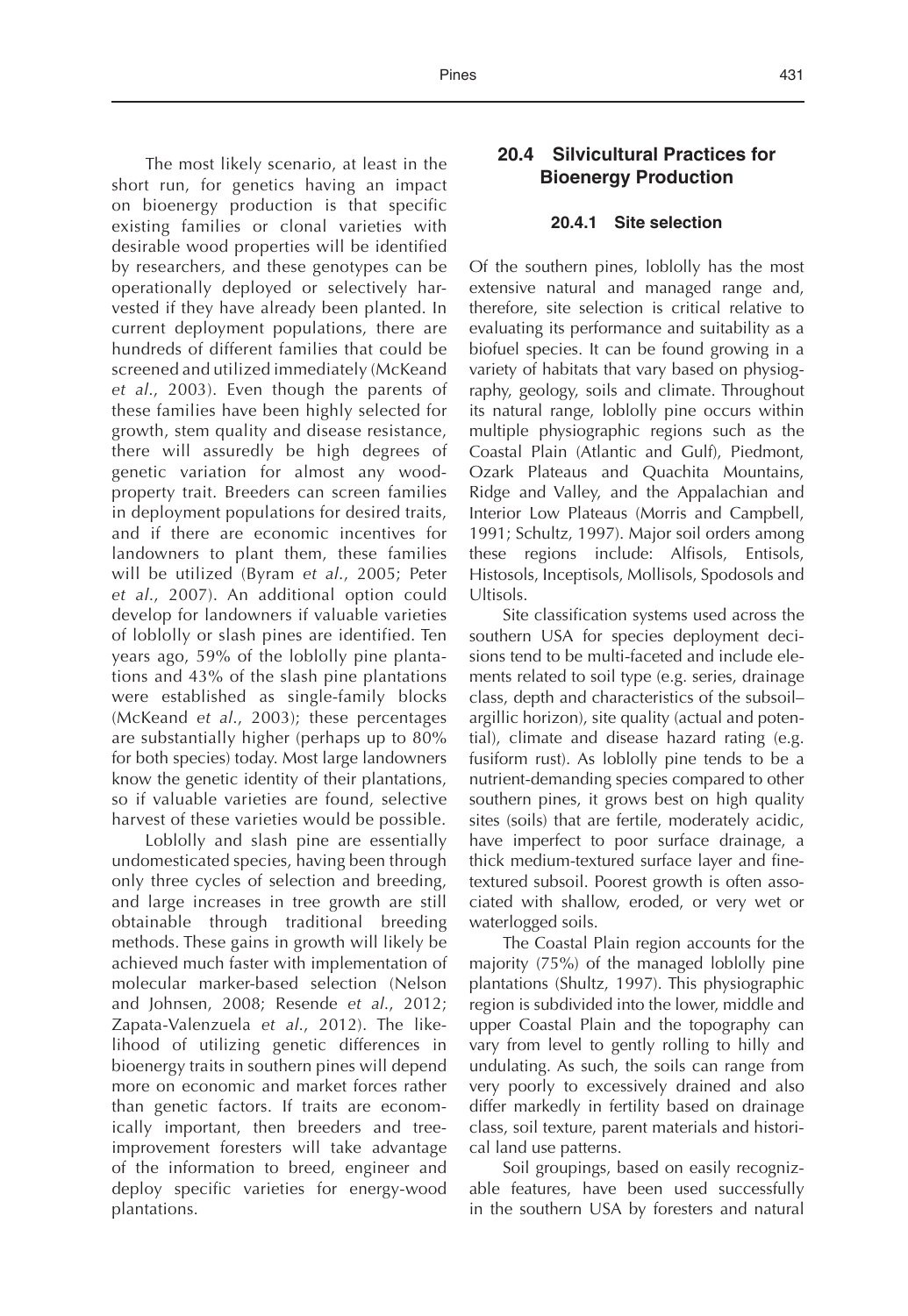resource specialists to identify sites where available nutrient supplies are low, or where other site factors (e.g. moisture availability) influence growth and species performance. To understand the general distribution of forest soils and their fertility in the region, it may be helpful to consider the major land areas of the Coastal Plain region, and a soil classification system developed in the 1980s by the Cooperative Research in Forest Fertilization (CRIFF) programme at the University of Florida (Fisher, 1981; Fig. 20.1). The eight CRIFF soil groups (A–H) are defined using drainage, texture and depth of the subsurface soil horizons. Table 20.1 defines the nature of each soil group in relation to the major land areas.

The CRIFF soil classification system is still widely used today as a basis for stratifying forestland for species deployment decisions (Fox, 2004; Fig. 20.2) and prescribing silvicultural treatments. Suitable sites for loblolly pine plantations are commonly found on CRIFF A, B, C, E and F group soils (Fig. 20.1 and Fig. 20.2). For example, wet mineral flats in the

lower Coastal Plain are characterized as poorly to very poorly drained, fine-textured soils that developed from slack-water deposits (e.g. CRIFF A; Paleaquults, Haplaquults). An argillic (Bt) horizon commonly occurs at depths less than 50 cm. These soils are inherently phosphorus deficient, but can produce some of the most productive stands of loblolly pine when bedded and fertilized. Similarly, Coastal Plain flatwoods sites found in northern Florida and southern Georgia are typified by poorly to somewhat poorly drained soils that developed from coarse-textured marine sands (e.g. CRIFF C; Alaquods, Haplaquods). Loblolly pine tends to grow best on those soils having well-developed clayey (argillic) subsoil, especially when combined with silvicultural treatments that alleviate nutrient deficiencies. In the upper Coastal Plain and Piedmont regions, where topographic relief has contributed to a fairly dissected and eroded landscape, loblolly pine growth rates can range from fair to excellent. As most soils in this region (CRIFF E and F groups) were once farmed for cotton,



**Fig. 20.1.** Cooperative Research in Forest Fertilization (CRIFF) soil groups for the southern USA (adapted from Jokela *et al*., 1991a).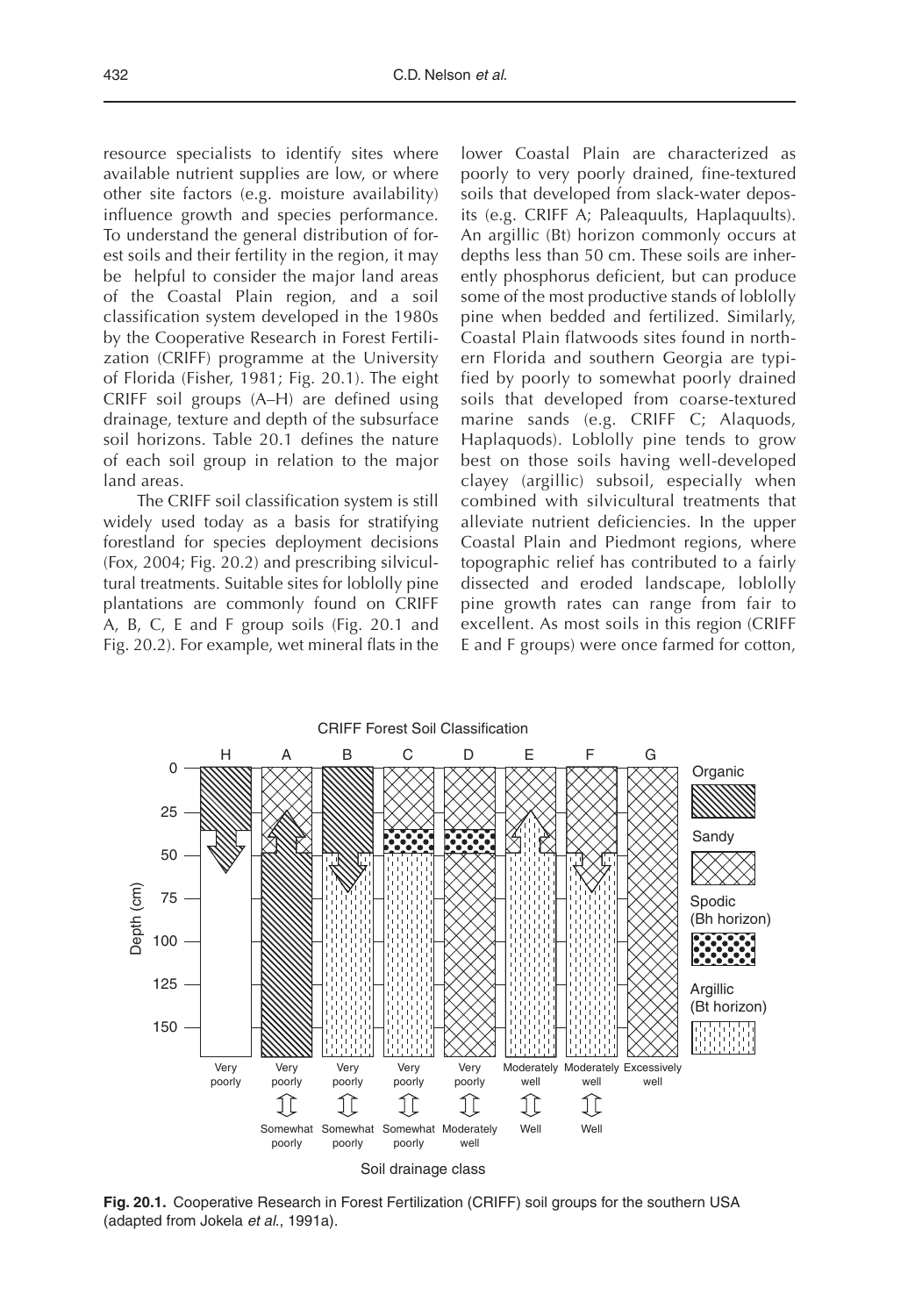| CRIFF soil group | Major land area | Soil drainage class           | Important features                                                                                                           |
|------------------|-----------------|-------------------------------|------------------------------------------------------------------------------------------------------------------------------|
| A                | Savannahs       | Very poor to<br>somewhat poor | Sand to loamy sand surface layer less<br>than 50 cm thick, with a finer textured<br>soil (argillic) horizon below            |
| B                | Savannahs       | Very poor to<br>somewhat poor | Sand to loamy sand surface layer greater<br>than 50 cm thick, with a finer textured<br>soil horizon (argillic) below         |
| C                | Flatwoods       | Poor to somewhat<br>poor      | Spodic horizon below the surface layer.<br>Sandy loam or finer textured soil horizon<br>(argillic) below the spodic horizon  |
| D                | Flatwoods       | Poor to somewhat<br>poor      | Spodic horizon below the surface layer.<br>Sand to loamy sand soil horizon below<br>the spodic horizon (no argillic horizon) |
| E                | Uplands         | Moderate to well              | Sand to loamy sand surface layer less<br>than 50 cm thick, with a finer textured<br>soil horizon (argillic) below            |
| F                | Uplands         | Moderate to well              | Sand to loamy sand surface layer greater<br>than 50 cm thick, with a finer textured<br>soil horizon (argillic) below         |
| G                | Sandhills       | Excessive                     | Sand to loamy sand surface layer at least<br>100 cm thick (no argillic horizon)                                              |
| н                | Depressions     | Very poor                     | High in decomposing plant residues, often<br>an organic soil                                                                 |

| Table 20.1. Definitions of CRIFF soil groups within the Coastal Plain region of the southern USA. |
|---------------------------------------------------------------------------------------------------|
|---------------------------------------------------------------------------------------------------|



Note: Soils in CRIFF Group H are generally not well suited for pine management



erosion processes have led to losses of the fertile topsoil, resulting in exposure of subsoil horizons that have lower fertility and higher mechanical resistance to root penetration

and development. Conversely, many loblolly pine stands in this region have benefitted from the 'old-field' effect, where residual soil fertility levels that resulted from recent or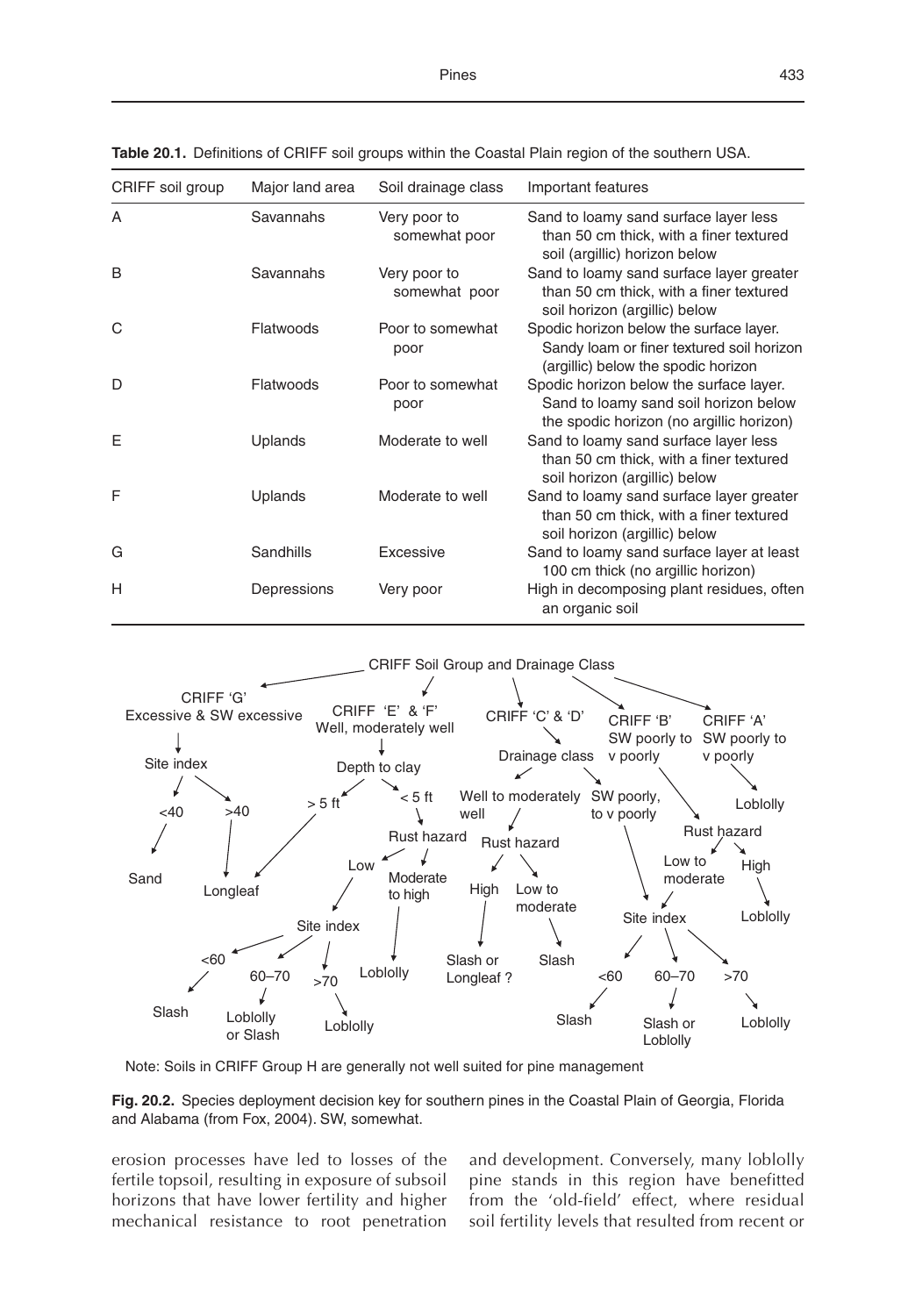former agricultural practices have contributed to highly productive stands of loblolly pine.

Site quality, expressed as site index (i.e. average height of dominant and co-dominant trees at index age of 25 years), can be variable both among and within soil groups, as well as physiographic regions. Research has clearly demonstrated that site quality is not a 'fixed' attribute, but can be modified with site-specific silvicultural treatments (Munsell and Fox, 2010). For example, Jokela *et al*. (2010) reported that site index for loblolly pine growing on a somewhat poorly drained Ultic Alaquod (CRIFF C group soil) in northern Florida increased from 22.5 to 26.5 m when fertilizer and understorey competition control treatments were prescribed. These changes in site index were also expressed in volume yields at 25 years, with the treated stands having 2.2-fold more standing volume than the untreated controls (367 versus 165 m<sup>3</sup> ha<sup>-1</sup>). With today's genetics and silvicultural technologies, it is possible on some sites to achieve site index levels of about 30 m.

#### **20.4.2 Site preparation**

#### *Mechanical treatments*

The successful establishment of loblolly pine stands for energy-wood production will require some form of site preparation, be it mechanical (e.g. bedding, shearing, spot raking, subsoiling, disking, combination ploughing) or chemical (herbicides). Prescribed fire may also be used. The choice of site preparation methods depends on many factors, including: management objective, physiographic region, past management practices, harvesting method, soil characteristics, site quality, understorey competition levels, tract size, special needs considerations and economics. For stand establishment, some combination of treatments will be used to facilitate the control of understorey competition levels, reduce harvest debris (slash) that impedes planting operations, improve surface soil drainage on problematic sites and ameliorate soil physical properties (e.g. reduce surface soil compaction (skid trails and ramp areas) and soil strength).

The collective impact of these site preparation treatments can increase future harvest yields, reduce rotation lengths and increase economic returns to the landowner by improving seedling survival, altering site resource availability (e.g. through competition control) and encouraging greater root development for water and nutrient uptake (Morris and Lowery, 1988; Allen *et al*., 1990; Lowery and Gjerstad, 1991).

Following the harvest of a previously established loblolly pine plantation, nonmarketable stems may be sheared and the residual logging slash (branches, foliage, roots, stumps) spot-raked into small piles to facilitate other site preparation activities and future planting operations. The amount of logging slash left on site can vary, but estimates from Mississippi suggest an average of about 34.5 dry t ha<sup>-1</sup> (Schultz, 1997). Bentley and Johnson (2008) examined logging utilization on softwood harvests in Alabama and estimated that about 12% of total softwood volume was left behind as logging residues. These slash piles may be left in place, burned, or alternatively chipped on site and collected when managing for biofuels production. Regardless, careful supervision of the raking/collection operation is warranted to avoid displacement of surface soil into the piles and the possible subsequent reductions in future site productivity (Morris *et al*., 1983).

On poorly and very poorly drained soils, characteristic of many lower Coastal Plain sites, bedding is commonly used to increase pine survival and growth because high water tables lead to anaerobic conditions. Gent *et al*. (1986), for example, reported that bedding increased height growth by 1 to 3 m. Bedding is also a form of surface soil tillage that mixes organic debris (forest floor) into the mineral soil, which can lead to increased rates of N and P mineralization (nutrient supply) and reduce levels of woody competition. Single- or double-pass bedding operations may be used depending upon the site, with the first pass commonly conducted in the spring and the second bed pass conducted in mid- to late summer. Typically, the beds will need to settle before planting to avoid having seedling root contact with unsettled air pockets, which can lead to increased mortality. Contour bedding is also essential on sites with slopes to reduce the risks of erosion and sediment transport. As is the case with any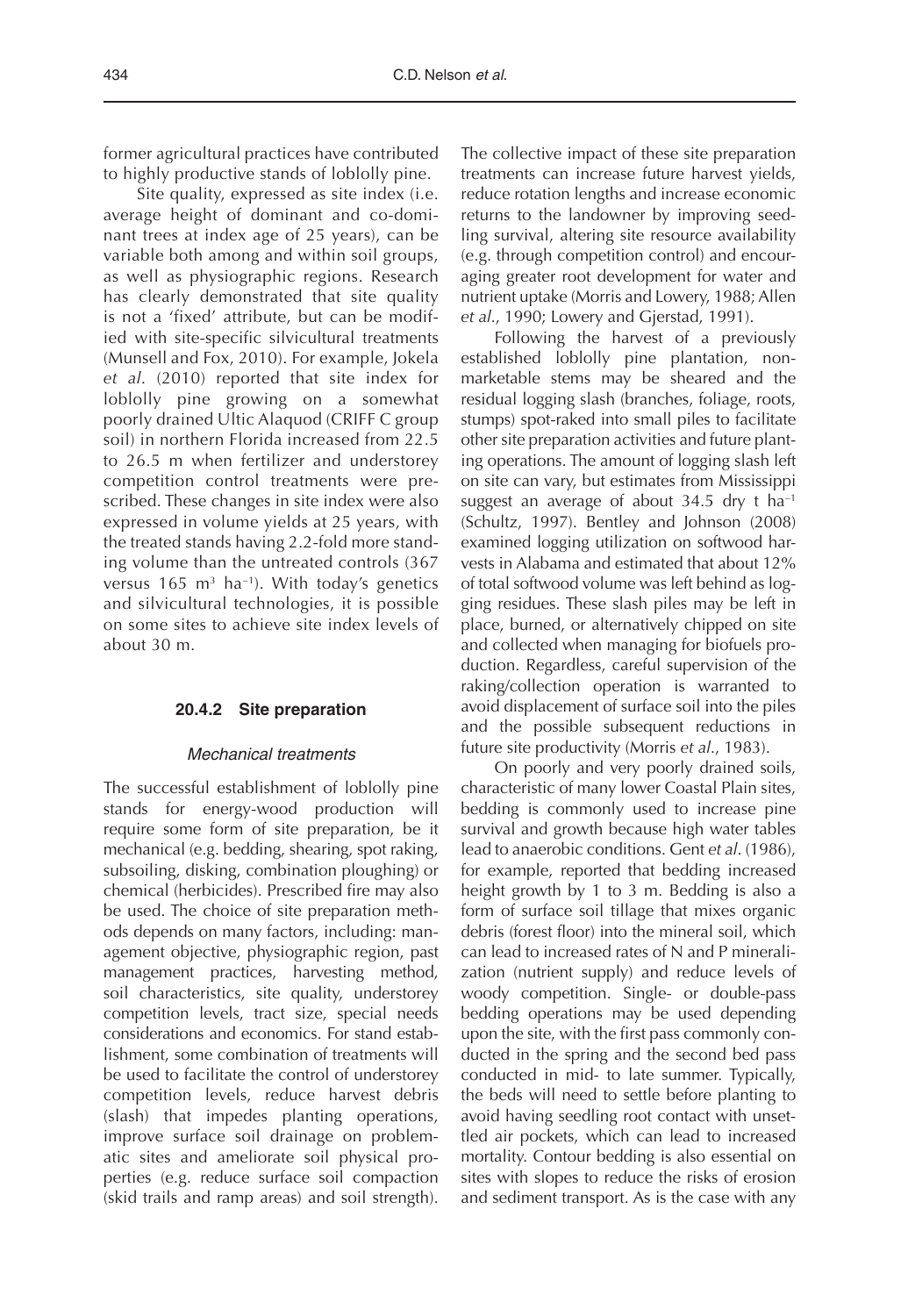silvicultural operation, including site preparation activities, users are encouraged to follow the best management practices (BMPs) guidelines for their state (an example BMPs document for the state of Florida can be found at: [http://www.floridaforestservice.com/publications/](http://www.floridaforestservice.com/publications/silvicultural_bmp_manual2011.pdf) [silvicultural\\_bmp\\_manual2011.pdf\)](http://www.floridaforestservice.com/publications/silvicultural_bmp_manual2011.pdf).

Other mechanical site preparation treatments used prior to planting may include roller drum chopping, disking and subsoiling. Chopping breaks up existing woody vegetation and crushes the logging slash into smaller pieces to enhance burning and the decomposition process. It does little, however, to control the development of re-invading woody and herbaceous competition, and is less frequently used today than in the past. Subsoiling may be used on soils having high mechanical resistance (strength) or on soils with cemented horizons that reduce root penetration and effective occupancy of the lower solum.

#### *Chemical treatments*

The use of chemical site preparation continues to grow as a cost-effective tool for establishing southern pine plantations. The primary purpose of this treatment is to reduce sprouting and re-establishment of woody and herbaceous forms of competition and to increase pine growth. Today, the availability and efficacy of both foliar and soil active compounds (including generic formulations), coupled with a competitive cost structure and resultant growth benefits to the pines, have made their use commonplace, either singly or in combination with other mechanical site preparation (e.g. bedding) techniques.

The selection of herbicides to be used for site preparation will be dependent on the suite of species to be controlled, soil conditions (texture), costs and site-specific factors related to environmental sensitivity and health and safety (Nelson and Cantrell, 2002). Common site preparation herbicides (pre-plant) for loblolly pine plantations include: glyphosate, hexazinone, imazapyr, triclopyr and metsulfuron. Tank mixes that combine chemicals are commonly used to increase treatment efficacy. Application methods for chemical site preparation vary and may include broadcast or banded applications using tractors/skidders mounted with boom or boomless sprayers, aerial systems, basal stem treatments, cut stump applications, hack and squirt (cut stem) treatments and backpacked foliar sprays.

The US Environmental Protection Agency, responsible for registering all herbicides, classifies them as general or restricted-use. In the latter case, purchase and use requires a certified, licensed applicator. For some compounds (e.g. triclopyr), a wait period may be necessary before planting occurs to avoid mortality losses. Users are encouraged to consult both a professional applicator and the herbicide label for determining the appropriate rates, carrier (e.g. water, oil), volume of spray per hectare, timing, and health and safety concerns. For example, on upland sites a late summer/early autumn application of glyphosate and imazapyr (Chopper®) may be used for broad spectrum control, whereas imazapyr and triclopyr (Garlon®) may be more efficacious on lower Coastal Plain flatwoods sites that contain gallberry (*Ilex glabra*) and saw-palmetto (*Serenoa repens*).

Depending upon the degree of competition control at establishment and the growth rates of the pines, additional herbicide (pine release) treatments may be required during the first 2 to 5 years. Common pine release herbicides may include, among others, imazapyr, hexazinone, sulfometuron methyl and glyphosate. Broadcast and banded applications are commonly conducted, depending upon the herbicide being used and site-specific factors. Tank mixes may also be used to increase the effectiveness of the treatments. In a regional experiment conducted across the southern USA, that included a common study design, Miller *et al*. (1991) examined and compared loblolly pine growth responses across 14 sites to four types of competition control (total control, herbaceous control only, woody control only and no control). After the first 5 years, diameter growth was more responsive than height to the treatments. For example, pine volume associated with the total control treatment was fourfold greater than the no control treatment. The results suggested that herbaceous competition control during the early stages of stand development was critical, with stand volumes being increased on average by 171% across sites compared to 67% with woody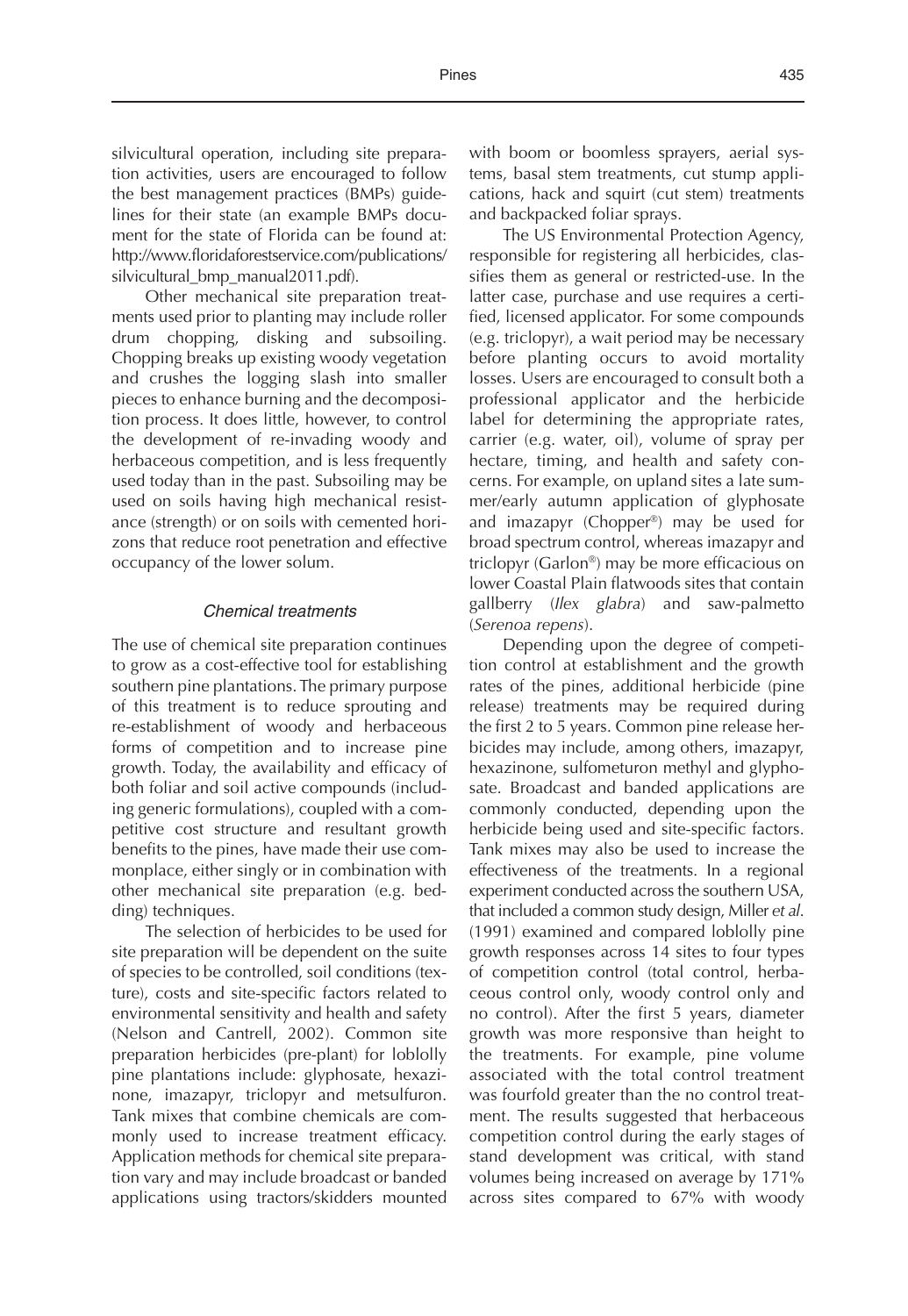control. Subsequent research has also demonstrated that woody competition can become a significant factor decreasing pine growth in older stands (Miller *et al*., 2003).

#### **20.4.3 Planting stock and initial spacing**

Loblolly pine stands being managed for a biofuels objective will generally utilize the same types of planting stock as those used for meeting traditional forestry objectives. The vast majority of seedlings planted will be of bareroot origin (1-0 stock, i.e. 1 year in the seedbed and 0 years in the transplant bed) that are genetically improved (as discussed earlier) for growth, form, disease resistance (e.g. fusiform rust, pitch canker), or possibly chemical composition. Containerized seedlings may also be used in special cases, but they are about twice as expensive as bare-root stock. In general, as the level of genetic improvement increases (e.g. open-pollinated, controlpollinated, clonal varieties) so too does the cost of seedlings. Care must be exercised when selecting the proper planting stock for a site. For example, on sites having a high fusiform rust hazard rating, deployment of fusiform rustresistant seedlings are recommended as they will decrease the likelihood of associated mortality and growth losses. By comparison, on low rust-hazard sites, seedlings that are genetically improved for growth may be preferentially selected as they can significantly increase biomass yields. Seedling deployment decisions, therefore, should consider the trade-offs between genetic improvement for disease resistance versus growth (e.g. Vergara *et al*., 2007).

Proper care of seedlings (lifting, storing and transporting), optimal planting season and weather conditions are central elements necessary for establishing a successful loblolly pine stand (Wakeley, 1954, 1969; Harrington and Howell, 1998). Seedlings should be transported from the nursery to the planting site in refrigerated vans that maintain proper temperature and humidity. Most guidelines used to 'time' the planting operations in the southern USA concentrate on the period between early November and mid-February. Several southern states also use a weather classification system based on temperature, relative humidity and wind speed to determine normal, marginal and critical planting conditions (Long, 1991). Both machine- and hand-planting operations are used with loblolly pine, and the choice is often based on topography, residual harvesting debris, physiographic region, prior experience and costs. For example, hand planting may be preferable on steep slopes and those sites with broken topography, whereas machine planting may be used on gentle slopes and 'clean' sites that will not result in a poor planting job with a high rate of skips. Survival surveys are normally conducted after the first growing season, as seedling losses and stand failure will likely occur at that time (Matney and Hodges, 1991). Seedling failures are not common, but must be addressed early in the life of the stand to avoid yield reductions. Growth and yield simulation models, coupled with financial analyses, provide a more realistic basis for evaluating the trade-offs associated with mortality losses than establishing an arbitrary number of seedlings surviving per unit area (Matney and Hodges, 1991).

Decisions on initial planting density will vary depending upon ownership objectives. Some landowners may prefer to establish stands with a dedicated biofuels objective, while others may choose an initial planting density that produces a mixture of traditional forest products (pulpwood, chip-n-saw, sawtimber), including biomass. Stands planted at close spacings tend to produce more total biomass, but the yields are distributed over smaller diameter trees that have less value. For example, Zhao *et al*. (2012) reported stand-level biomass accumulation for loblolly pine grown in a region-wide culture-density experiment that included six different initial spacings. After 12 growing seasons, both cultural intensity (operational versus intensive) and planting density significantly affected total above-ground biomass accumulation, but their interaction was not significant. Stands managed under the intensive culture regime accumulated more total biomass than the operational treatment. Stands planted at a 3.66  $\times$  3.66 m (747 trees ha<sup>-1</sup>) spacing had significantly less total biomass than all other spacings, but no significant differences in total biomass were found among the remaining spacings, which ranged from 2.44 × 2.74 m (1496 trees ha<sup>-1</sup>) to 1.83 × 1.22 m (4479 trees ha−1). These results suggest that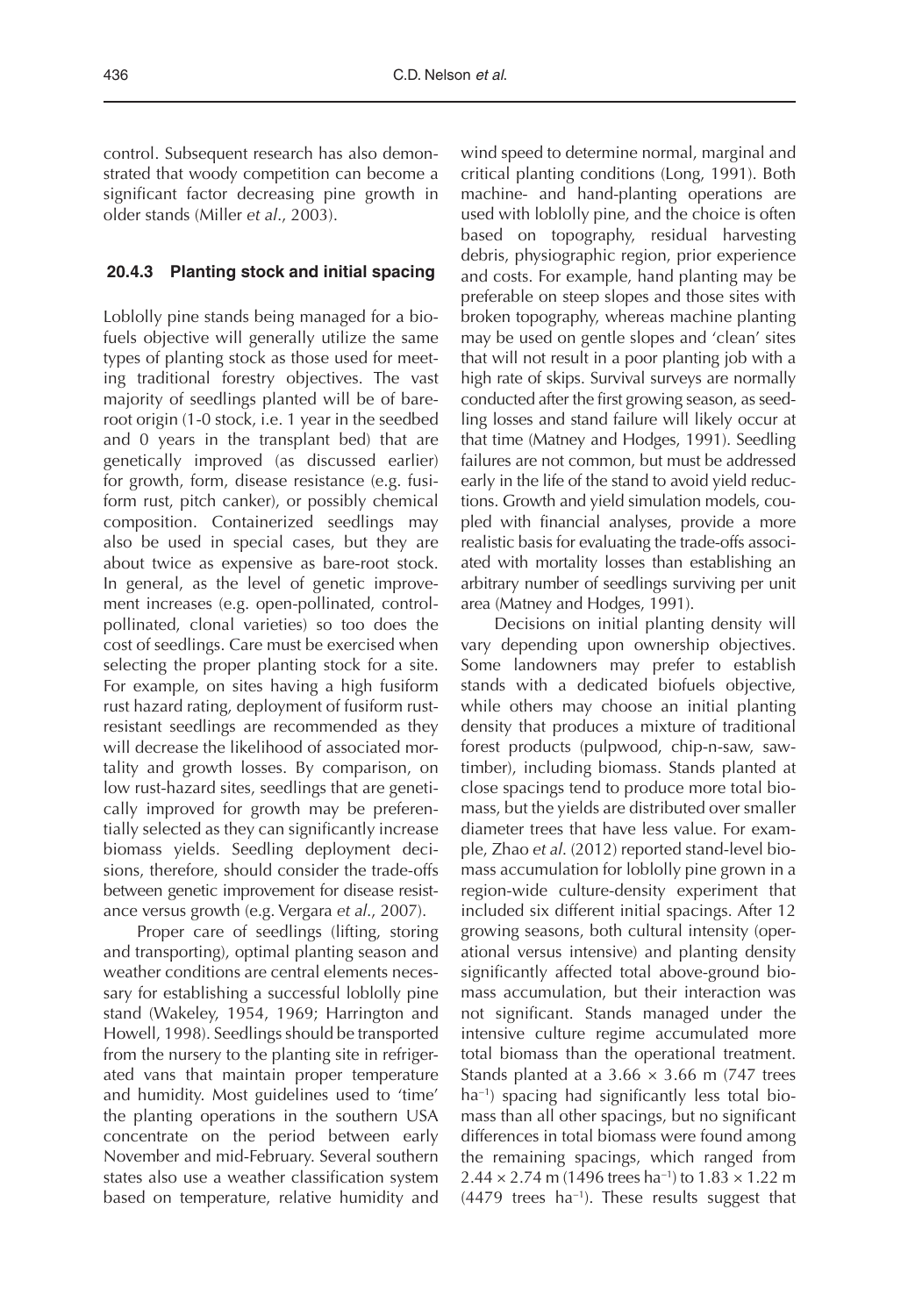planting seedlings on a  $2.4 \times 2.4$  m (1736 trees ha<sup>-1</sup>) to 3.0 × 3.0 m (or equivalent spacing; 1111 trees ha−1) spacing will generally provide flexibility for meeting most landowner objectives with loblolly pine (Smith and Strub, 1991).

Munsell and Fox (2010) conducted a feasibility analysis for increasing woody biomass production from pine plantations in the southern USA. They examined the yields and merchandized product values associated with a 24-year rotation that included two silvicultural treatments (moderate and intensive), two planting densities (1235 trees ha−1 versus 1853 trees ha<sup>-1</sup>), and thinning compared to a dedicated biomass crop managed on three 8-year rotations. Their results suggested that pine plantations managed intensively for a mixture of forest products, or high-density plantings managed for a dedicated biomass supply, could be profitable at current prices in the southern USA. However, biomass stumpage prices and markets would likely need to increase substantially before pine plantations would be managed solely for biomass production on cutover sites.

Alternative spacing arrangements, that also include planting seedlings of varying genetic improvement, have been proposed as a means to provide landowners with an opportunity to meet multiple timber product objectives, including biomass and saw-timber. Referred to as 'FlexStand™ systems' (ArborGen, Inc.),

they may include closely spaced, dual rows of genetically improved, open-pollinated seedlings (for biomass) planted between rows of control pollinated or clonal seedlings (for sawtimber). As the stand grows and develops, the alternate biomass rows would be removed first, leaving the more valuable, controlled pollinated/clonal planting stock to meet future saw-timber objectives.

#### **20.4.4 Thinning and fertilization**

Density management through intermediate cuttings (thinning) may or may not be a component of a biofuels silvicultural system used with loblolly pine. For example, across the region, loblolly pine begins to exhibit selfthinning mortality at a basal area of about 30 m2 ha−1 when established at traditional spacings (e.g.  $1.8 \times 3.6$  m or 1543 trees ha<sup>-1</sup>) used for meeting integrated forest product objectives (Jokela *et al*., 2004; Fig. 20.3). Thus, unthinned stands could either be harvested or thinned prior to reaching that level of stand density. Maximum fibre production typically occurs at the culmination of mean annual increment (MAI), which in unthinned, intensively managed loblolly pine stands may be as early as age 13 years (Martin and Jokela, 2004). It follows that the culmination of MAI in unthinned stands planted at closer initial



**Fig. 20.3.** Mortality rate of unthinned loblolly pine stands in relation to stand basal area (adapted from Jokela *et al*., 2004).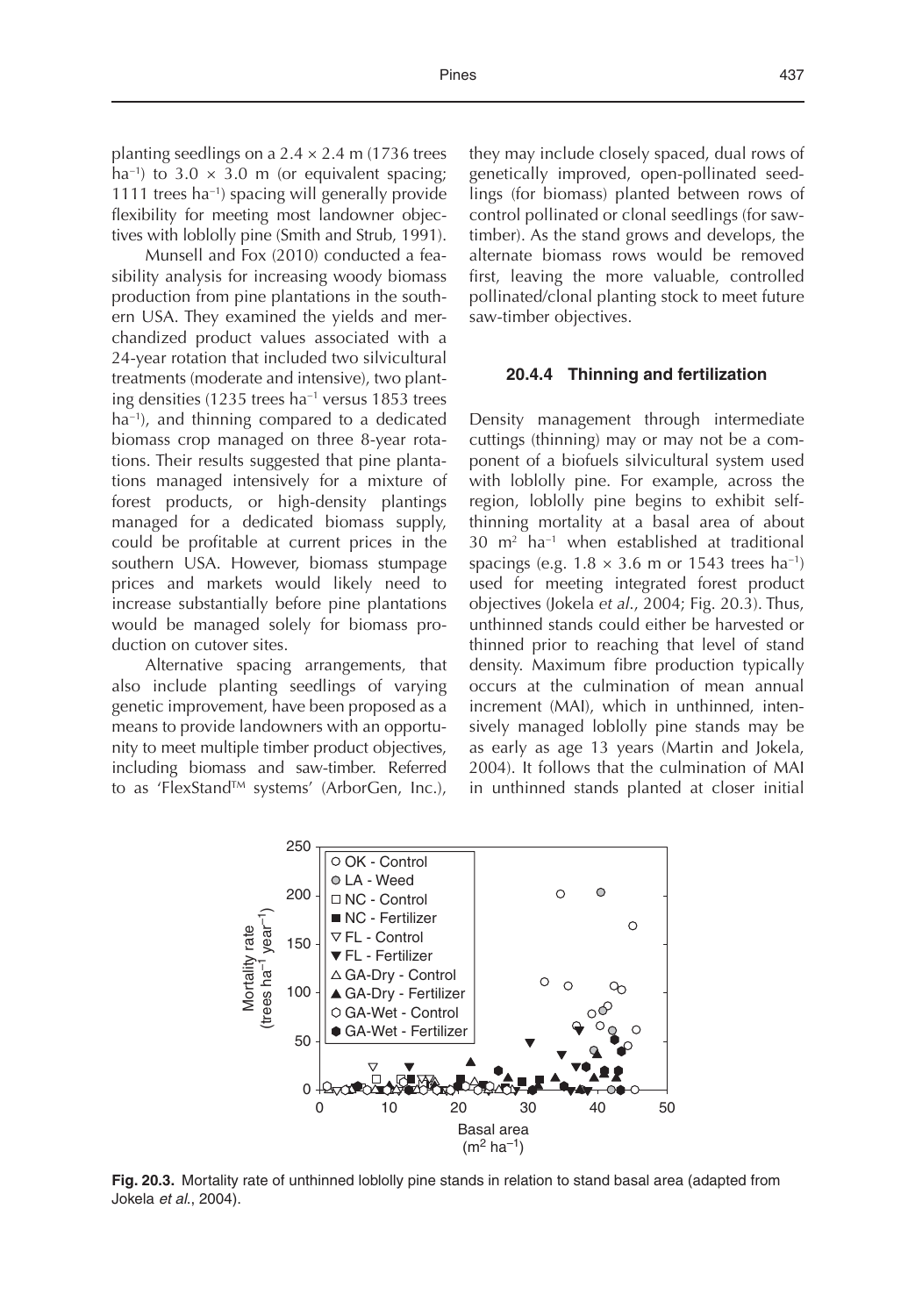spacings could occur even earlier (e.g. 8 years; Munsell and Fox, 2010). Density management diagrams have been developed for loblolly pine to aid thinning decisions related to timing and the desired upper and lower limits of residual stocking (Dean and Baldwin, 1993, 1996). Depending upon the site, initial planting density and local market conditions, landowners managing loblolly pine stands for an integrated products objective may use their first thinning entry (between ages 10 and 15 years) to supply fibre to a biofuels market.

Soils supporting loblolly pine stands in the southern USA tend to be infertile and nutrient additions are typically required to achieve optimum rates of production (Pritchett and Comerford, 1982; Jokela *et al*., 1991a; Albaugh *et al*., 2007; Fox *et al*., 2007). Early site occupancy and the development of a large and functioning leaf area (leaf area index (LAI)) represents an important strategy for enhancing pine productivity, and correcting nutrient deficiencies through fertilizer additions is an important silvicultural tool for achieving that objective (Colbert *et al*., 1990). Phosphorus plus N, and P alone, are the nutrient elements that tend to be the most widely limiting and applied to loblolly pine stands. Applications of N alone are not generally recommended in young stands because it often stimulates competing vegetation. In some cases, K and other nutrients may limit loblolly pine growth after N and P demands have been met (Jokela, 2004; Kyle *et al*., 2005). For example, micronutrient deficiencies have been documented (Mn, Cu) in southern pine stands that were managed

intensively using  $N + P$  fertilization and understorey competition control treatments (Jokela *et al*., 1991b; Vogel and Jokela, 2011).

With loblolly pine, fertilization treatments typically occur at or near time of planting and at mid-rotation. On poorly drained, P-deficient clayey soils (e.g. CRIFF A group soils), P applications typically occur in year 1 (40–50 kg ha<sup>-1</sup> elemental P) and volume responses may average 2.8 to 3.5  $m<sup>3</sup>$  ha<sup>-1</sup> year<sup>-1</sup> for 20 years or longer (Pritchett and Comerford, 1982; Jokela *et al*., 1991a). Responses to P alone have also been documented on upland, well-drained Coastal Plain sites (CRIFF E and F group soils; Allen and Lein, 1998; Leggett and Kelting, 2006). Similarly, in young loblolly pine stands growing on lower Coastal Plain sites (CRIFF A, B, C, D group soils), applications of N + P (e.g. 40 kg ha<sup>-1</sup> N and 45 kg ha−1 P) may be applied alone or in conjunction with herbaceous weed-control treatments within the first 5 years of establishment. Nitrogen and P fertilizer sources that are most commonly used on such sites include diammonium phosphate (DAP; 18-46-0), monoammonium phosphate (MAP; 11-52-0) and urea (45-0-0).

Mid-rotation fertilizer applications are commonly applied at the time of crown closure, when growth demands exceed soil supply for N and P, and nutrient deficiencies restrict loblolly pine leaf area development and stand growth (Allen *et al*., 1990; Fox *et al*., 2007). A combination of N and P is most commonly applied over either element alone because it provides the greatest probability and magnitude of growth response (Fox *et al*., 2007; Fig. 20.4).



**Fig. 20.4.** Eight-year volume responses of loblolly pine to N and P fertilization (age 9–16 years) in the southern USA (adapted from Fox *et al*., 2007).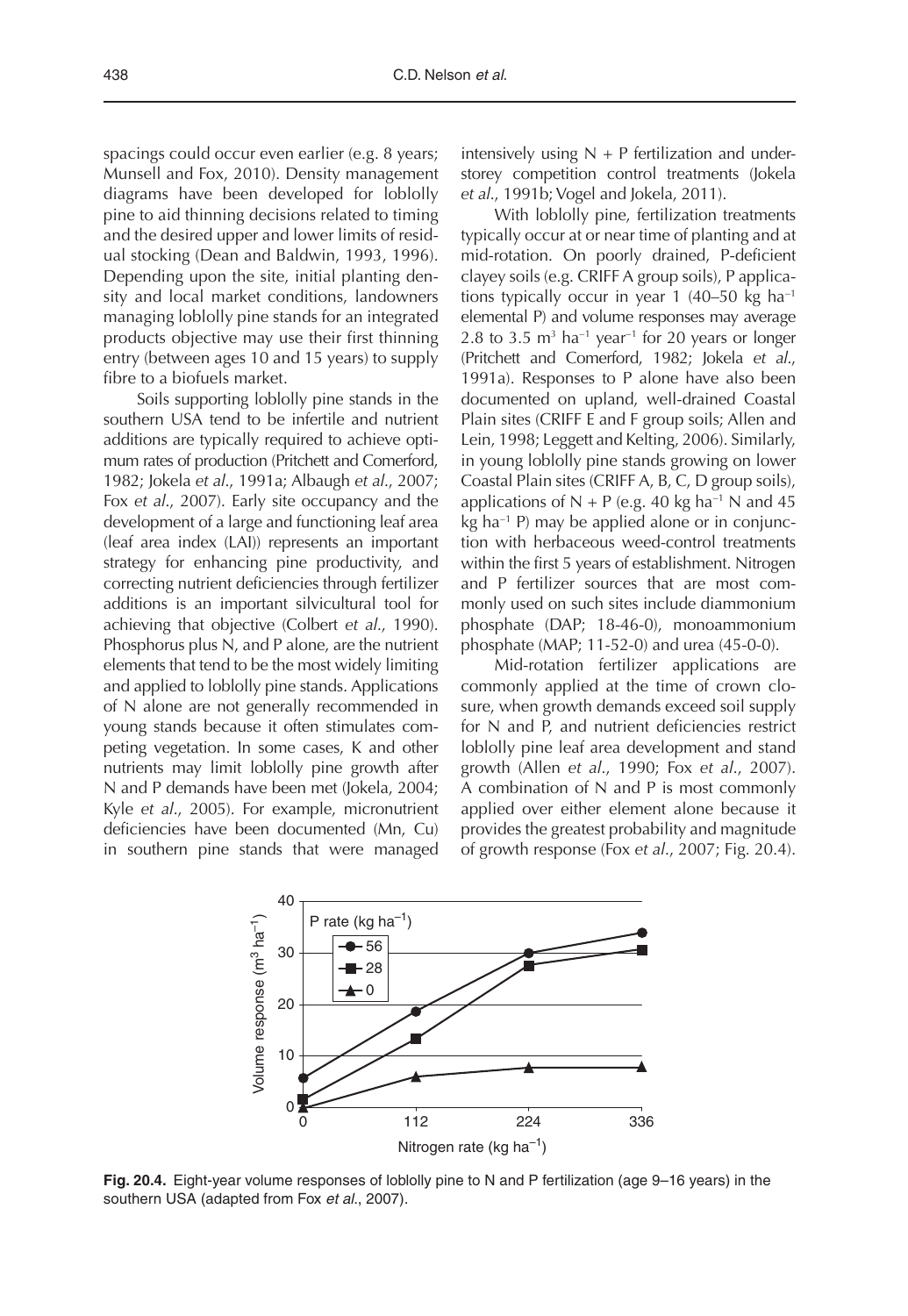Application rates range from 150 to 200 kg N ha−1 plus 25 kg P ha−1 (Jokela, 2004) using DAP and urea as fertilizer sources. Growth responses may last from 6 to 10 years and average about 1.5 m3 ha−1 year−1 (Fox *et al*., 2007).

A number of diagnostic tools have been used, with varying degrees of success, for identifying loblolly pine stands that will be responsive to fertilizer additions, including soil groups, foliar analyses, soil analyses and LAI assessments. For example, critical concentrations of foliar N and P in loblolly pine stands are 1.2% and 0.11%, respectively (Allen, 1987; Jokela *et al*., 1991a). Stands that have foliar nutrient concentrations that fall below these levels would have a greater likelihood of responding to fertilizer additions, although quantitative relationships that predict the magnitudes of response are still limited. Guidelines for identifying P deficiencies based on soil analyses have been developed and responsive soils would be characterized by having Mehlich-3 extractable P levels below 6 ppm. Similarly, as LAI in loblolly pine stands is highly correlated with potential productivity (Vose and Allen, 1988; Colbert *et al*., 1990; Albaugh *et al*., 1998), mid-rotation stands may be identified as responsive to N and P fertilizer additions if projected LAI levels in fully stocked stands are less than 3.5 (Fox *et al*., 2007).

#### **20.4.5 Treatment interactions**

Understanding the importance and magnitude of interactions among silvicultural treatments may enhance the growth potential of loblolly pine stands being managed for biofuels objectives. For example, Jokela *et al*. (2000) reported on ten regional loblolly pine experiments that were established using a common study design that were treated at time of planting (i.e. control, fertilizer only (223 kg ha−1 DAP), herbaceous weed control only (hexazionone and sulfometuron methyl) and fertilizer + herbaceous weed control). The percentage of loblolly pine sites exhibiting significant volume responses at age 5 years were 60% for fertilizer only, 40% for herbaceous weed control only and 100% for the fertilizer + herbaceous weed control treatment. In the majority of tests, the fertilizer and herbaceous

weed control treatments were additive in nature, suggesting that each treatment was independent relative to its effects on volume growth. However, when both treatments equally contribute to increased soil nutrient supply, less than additive responses may be expected (Jokela *et al*., 2000; Albaugh *et al*., 2003). After 8 years, the volume responses for the fertilizer + herbaceous weed control treatment over the untreated control averaged 100% on CRIFF A group soils (100 m<sup>3</sup> ha<sup>-1</sup> versus 50 m<sup>3</sup> ha<sup>-1</sup>) and 52% on CRIFF C and D group soils  $(48 \text{ m}^3 \text{ ha}^{-1})$ versus 32 m<sup>3</sup> ha<sup>−1</sup>). The early treatment responses declined between ages 5 and 8 years, especially for the herbaceous weed control treatment, suggesting that additional silvicultural inputs, in the form of mid-rotation fertilizer applications, would be necessary to sustain the early growth benefits.

Genotype-by-environment interactions are less common in loblolly pine stands, especially with open-pollinated families that originated from first- or second-generation seed orchards (McKeand *et al*., 2006b). That is, families have generally exhibited stable performance (few rank changes) across sites within a climatic zone. Less information is available, however, regarding genotype-by-silviculture treatment interactions (McKeand *et al*., 1997, 2000), but these interactions could become more important as less genetically diverse full-sib families and clones are deployed using more intensive silvicultural regimes (McKeand *et al*., 2006b). For example, Roth *et al*. (2007) used full-sib family block plot experiments that included two levels of planting density and silvicultural treatment intensity, and reported significant genotype-by-location and genotype-by-silvicultural treatment intensity interactions for loblolly pine at age 5 years. The nature of the interactions and instability of family performance (volume accumulation) were mainly the result of scale effects, where certain families either outperformed or underperformed their peers with increasing intensity of silvicultural treatments.

#### **20.4.6 Yields and rotation ages**

Loblolly pine grows faster than slash pine when given adequate nutrients, producing larger diameter stems at younger ages. For example,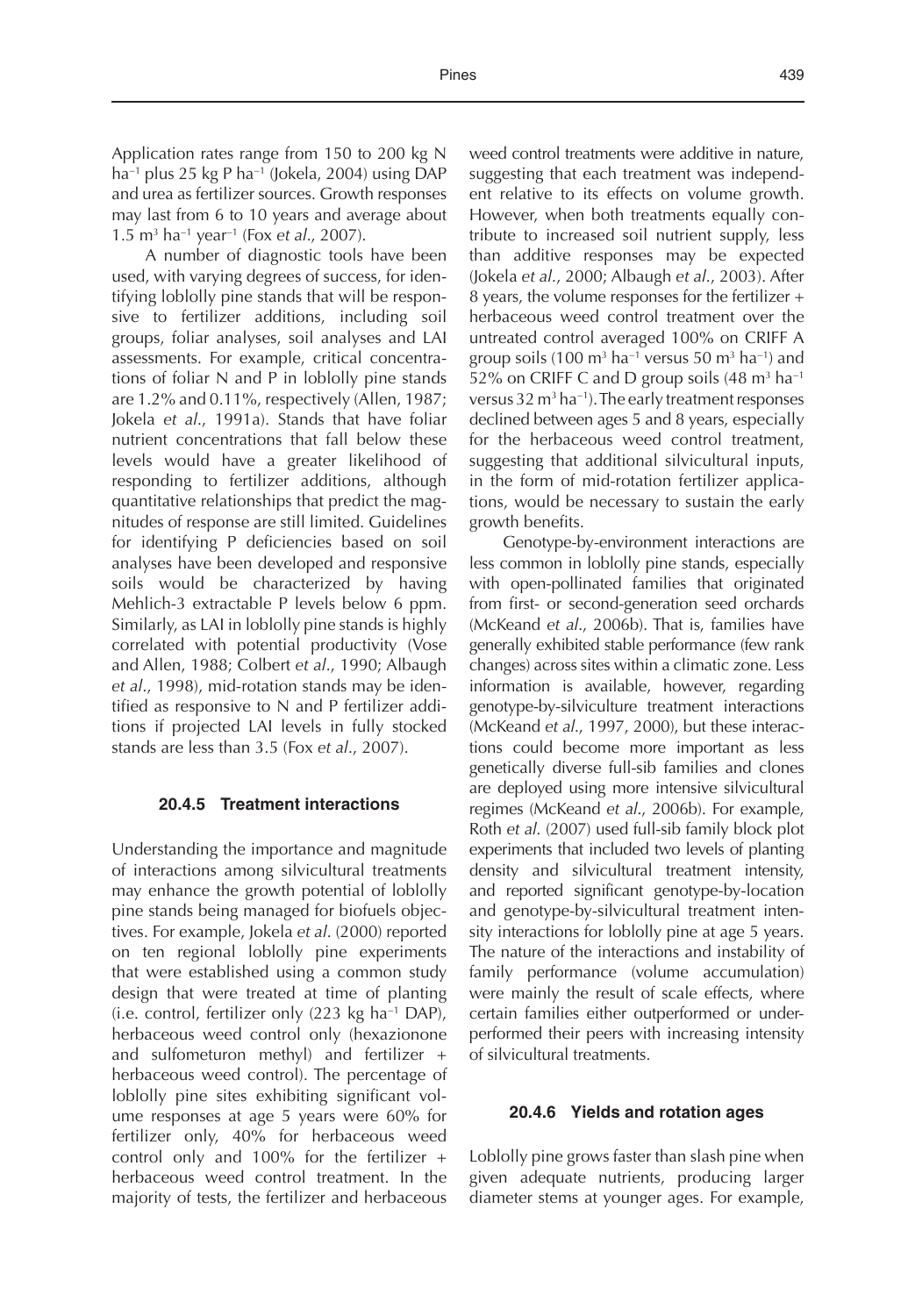at the end of 15 years, loblolly and slash pine on average accumulate 136 and 118 t carbon ha−1, respectively (Gonzalez-Benecke *et al*., 2010, 2011), with about 70% of the carbon in the stem, branches and needles, and over 85% of this above-ground carbon in the stem and branch wood (Johnsen *et al*., 2004; Gonzales-Benecke *et al*., 2011).

The expected yields of loblolly pine stands being managed for a biofuels objective will depend upon a number of factors, including site quality, silvicultural management intensity, genetics, planting density and rotation ages. Numerous growth and yield models have been developed for loblolly pine (e.g. PTAEDA4.0; FASTLOB) and most are based on traditional forest product objectives (Clutter, 1963; Sullivan and Clutter, 1972; Burkhart *et al*., 1985; Baldwin and Feduccia, 1987; Matney and Farrar, 1992; Baldwin *et al*., 2001; Burkhart, 2008). In addition, many studies have documented biomass accumulation (dry weight) of loblolly pine stands under varying scenarios of management intensity (Colbert *et al*., 1990; Albaugh *et al*., 1998; Jokela and Martin, 2000; Adegbidi *et al*., 2002; Samuelson *et al*., 2004; Aspinwall *et al*., 2011). Zhao *et al*. (2012) reported in 12-year-old loblolly pine stands that total above-ground biomass accumulation averaged about 150 dry t ha−1 under intensive management compared to 120 dry t ha<sup>-1</sup> under operational management (Samuelson *et al*., 2008). Munsell and Fox (2010) modelled biomass yields for loblolly pine stands planted under varying management regimes (biomass, traditional, integrated, traditional  $+$  thinning and integrated  $+$  thinning), planting densities and site index. Short rotation (8 year) cumulative biomass estimates over a 24-year period for stands planted at 1235 stems ha−1 ranged from 215 to 336 wet t ha<sup>-1</sup> for site index 19.8 m to 25.9 m, respectively. When planting density was increased to 1835 stem ha<sup>-1</sup> for the same levels of site index, wet cumulative biomass yields ranged from 240 to 493 t ha<sup>-1</sup>.

Other management options being considered when using loblolly pine to meet a biofuels objective involve an agroforestry intercropping system, where switchgrass (*Panicum virgatum*) is interplanted with loblolly pine. The concept recognizes that the forest has the potential to produce a biofuels feedstock (switchgrass) while still maintaining a supply of traditional forest products. The loblolly pine stands would be established using a relatively low planting density (740 trees ha−1; 6 m between planting rows and 2.25 m within), with switchgrass interplanted between the pine rows. Once the perennial switchgrass stand has been established using herbicides, disk harrowing and seeding procedures, it could be harvested annually. The pines would be harvested occasionally when they reach merchantable sizes for meeting traditional forest products objectives. At present, however, few published studies have quantified the expected combined yields of switchgrass and loblolly pine for biofuels production (Blazier, 2009).

### **20.5 Tree Harvesting and Chip Processing for Bioenergy**

Well-developed harvesting technologies exist to recover forest products from loblolly pine plantations. Harvesting systems have evolved from manual chainsaw and shortwood pulpwood to current highly mechanized operations in response to changing technology, costs and product specifications. Product markets encourage silvicultural and harvesting operations that minimize total cost per tonne. Landowners are incentivized to grow a stand that will maximize their economic return. The management decisions affect stocking, tree size and spacing, and rotation age. At the same time product markets define merchantability specifications including piece size, wood or fibre quality, market pricing and delivery form. The harvesting operation fits between these two with the cost and equipment requirements determined by multiple factors. The interplay of these constraints has defined the most common economically viable plantation management model with a single mid-rotation thinning treatment recovering primarily pulpwood products and a final harvest with saw-timber, oriented strand board or other higher-valued products. In most cases energy-wood is simply another potential product and is harvested using conventional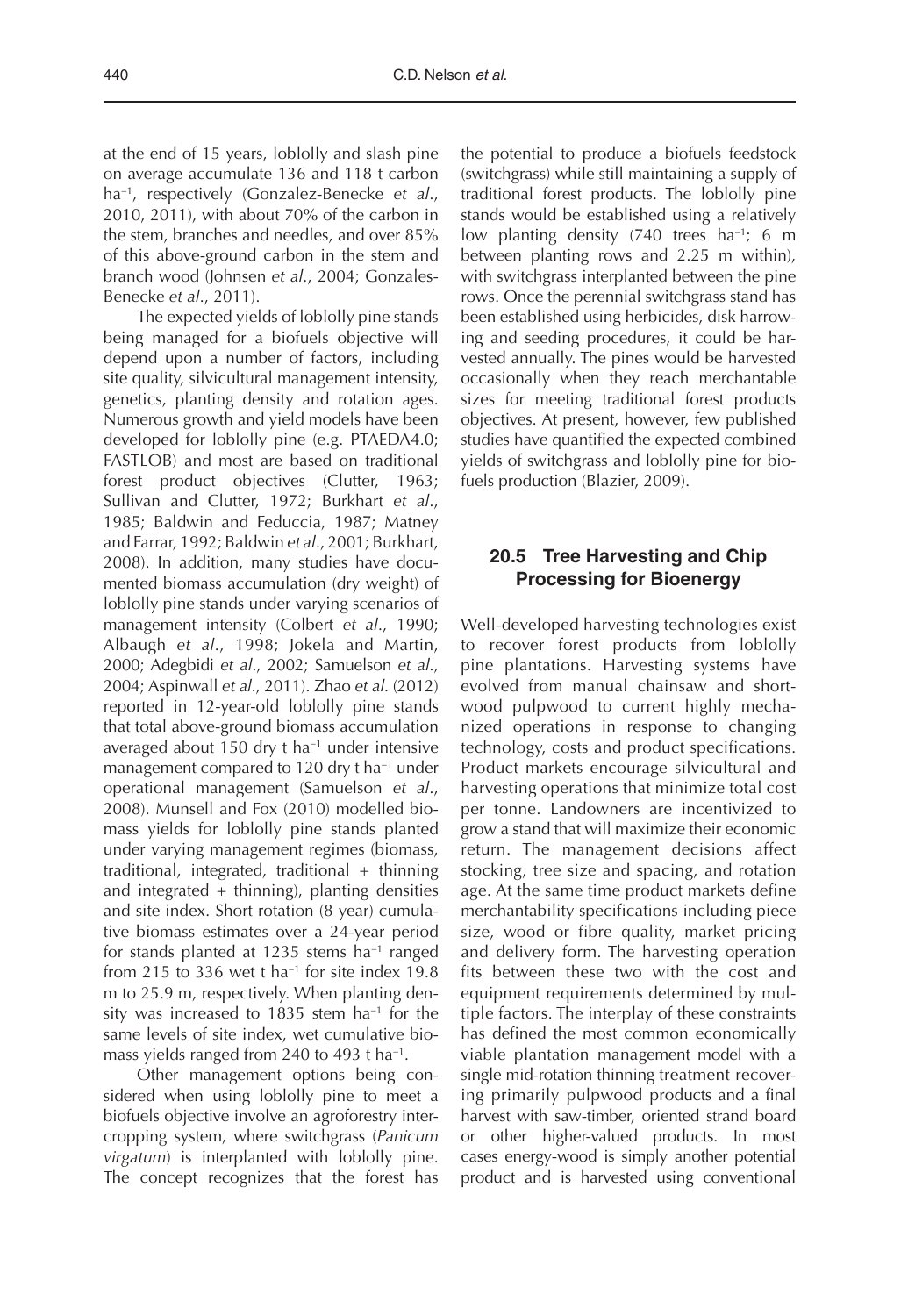operational technology. A few specialized pine energy harvesting systems have been developed and are described below.

#### **20.5.1 Harvesting systems**

Pine harvesting systems (Fig. 20.5) can be classified into two basic types, single product and multi-product. Whether in a thinning or final harvest, the simplest harvesting system takes everything to a common delivery point (single product). Nearly all pine felling is accomplished by feller-bunchers using high-speed disk sawheads (Baker and Greene, 2008). Bunches of felled trees are skidded from the stand to a roadside landing by grapple skidders. At the landing a knuckleboom log loader de-limbs and tops the trees to meet product specifications using a stationary de-limber. Finally, the loader places tree-length material on log trailers for transport to the mill.

A single product harvest operation may be used when there are very few product classes in the management treatment. For example, an early thinning with smaller diameter trees may have few product options other than energywood or pulpwood. Similarly, a final regeneration cut on a short rotation pine plantation may have uniform small diameter trees that are only energy-wood material. Taking everything to one market delivery point simplifies operations and maximizes the productivity of in-woods activities. As an example there are pellet mills in the southern USA that purchase tree-length pine for feedstock. This gives the pellet mill control of the debarking and chipping process to ensure product quality. The bark is used in the mill for process heat while the stemwood ends up in the pellets.

While less common, in-woods chipping may also be employed in a single-product system. Smaller diameter and shorter trees (early thinning or energy-wood) are harder to load effectively as tree-length material and may be better utilized by roadside chipping. In this system everything is skidded to the roadside. If the product specification requires low bark



**Fig. 20.5.** Alternative harvesting systems for plantation pine and energy-wood.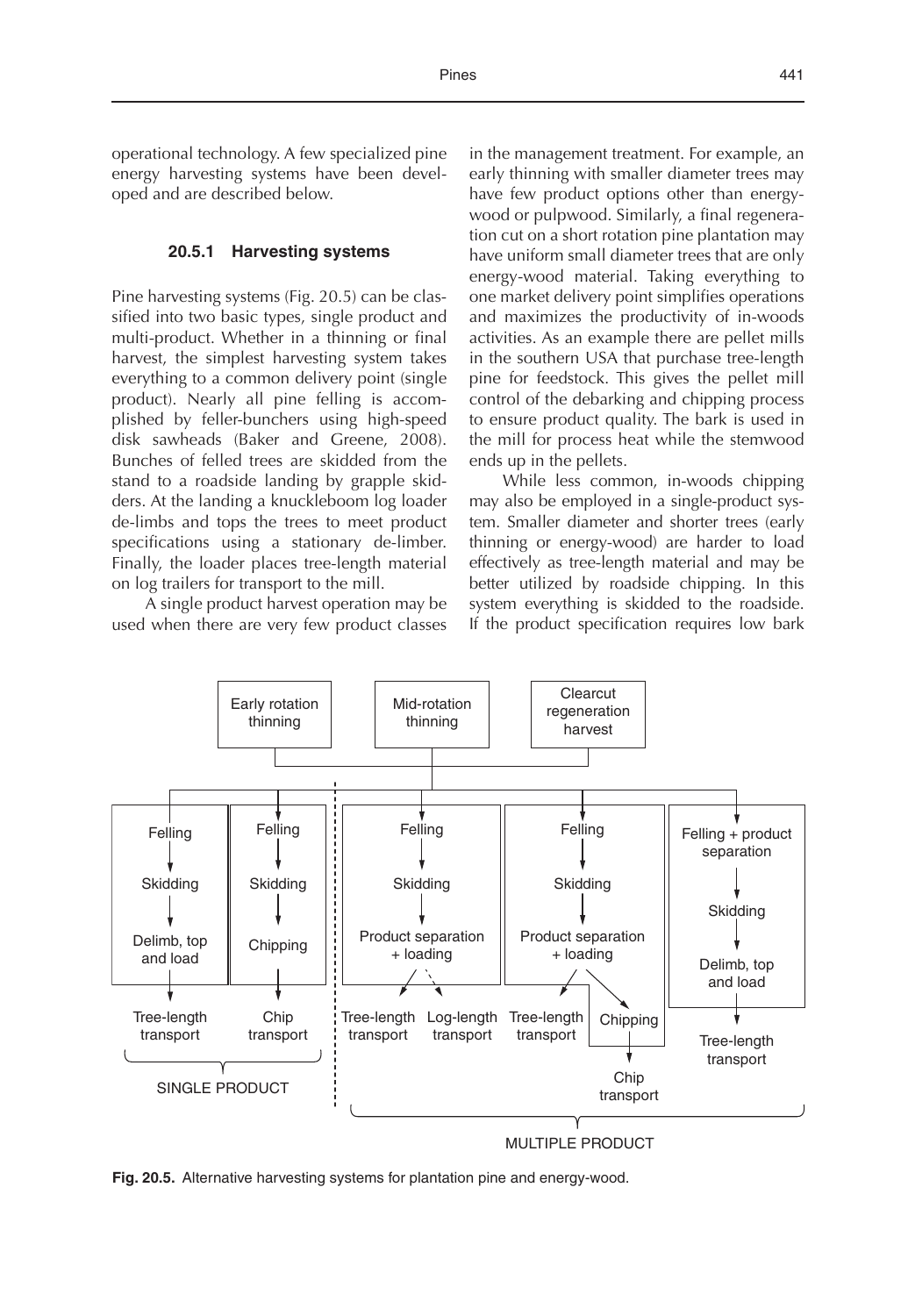content, the stems are passed through a flail debarker before chipping (clean chips). If product specifications are not constrained by bark content, it is faster and cheaper to process the whole tree through the chipper (wholetree chips).

Multi-product harvesting systems are used when there is more than one product class in the stand. The system becomes more complex by introducing a sorting and product separation function at the roadside. Merchandizing may be as simple as sorting trees by product classes and loading separate trailers. More complex merchandizing involves bucking trees to meet different market specifications using a slasher saw or processor. Cass *et al* (2009) examined economic trade-offs in product sorting and found that the value differential among product classes was critical to determine the optimum number of product sorts for a given harvest situation. Product sorting adds extra handling, adding cost that must be more than offset by an increase in total value. In a region-wide study of logging contractors deHoop *et al*. (2002) found that more than half of logging contractors used between four and seven product sorts.

One version of the multi-product operation includes sorting and chipping in addition to conventional tree-length or log-length products. Westbrook *et al*. (2007) evaluated the effect of adding a small chipper to concurrently recover residues as fuel chips on a conventional southern pine harvesting operation. They found that residue utilization recovered an additional 15% volume per hectare and reduced site preparation costs by 30%. Another key finding was that the stand product mix had to include a sufficient volume of chippable material to make it worth the additional expense of bringing in another machine.

Another version of a multi-product harvesting system detailed in Fig. 20.5 is product separation at the felling stage. This may occur in a single-pass operation with the fellerbuncher cutting and stacking trees in different bunches by product class. A plantation with significant hardwood ingrowth might be an example where this method would be appropriate to separate pine pulpwood from mixed whole-tree energy-wood. This system can also be implemented as a two-pass system with felling and skidding of the energy-wood prior to felling and skidding larger material. Watson *et al*. (1986) compared one- and twopass systems and identified advantages and disadvantages of each.

While harvesting systems for thinning or final cuts utilize the same functional technology, there are some significant differences. Thinning systems require operation in a residual stand with due consideration for impacts that could affect mortality or wood quality. Stem scars on residual trees can lead to log degrade or pathogen entry. Rutting, soil disturbance and compaction can affect root systems and lead to growth and vigour impacts. Best practices to minimize impacts in thinning include selection of smaller or more manoeuvrable equipment, careful operation to reduce residual stem damage, and more attention to soil conditions and weather to avoid rutting. Equipment manoeuvrability is particularly important if the thinning pattern is a combination of row and selection harvest.

Thinning is also more expensive than final clear-cutting. On a cost per tonne basis felling usually represents the greatest single functional cost, followed by skidding and then loading. If chipping is included in woods operations it is the largest cost component. The single most important factor affecting felling productivity and cost is piece size (Visser and Stampfer, 2003). Cutting time for modern high-speed feller-bunchers is relatively unaffected by diameter over a reasonable range of tree sizes (constant time per tree). However, because piece volume is not linearly related to diameter, the volume cost curve for felling is strongly nonlinear (Fig. 20.6). In the example a 10 cm diameter tree is half the diameter of a 20 cm tree but the cost per volume harvested is three times greater. The exponentially increasing costs of smaller trees establish a minimum economically viable thinning size.

#### **20.5.2 Pine energy-wood options**

Energy-wood markets introduce some new challenges and opportunities for pine harvesting. Obviously there is the potential to utilize more of the total stand volume if energy specifications accept material not otherwise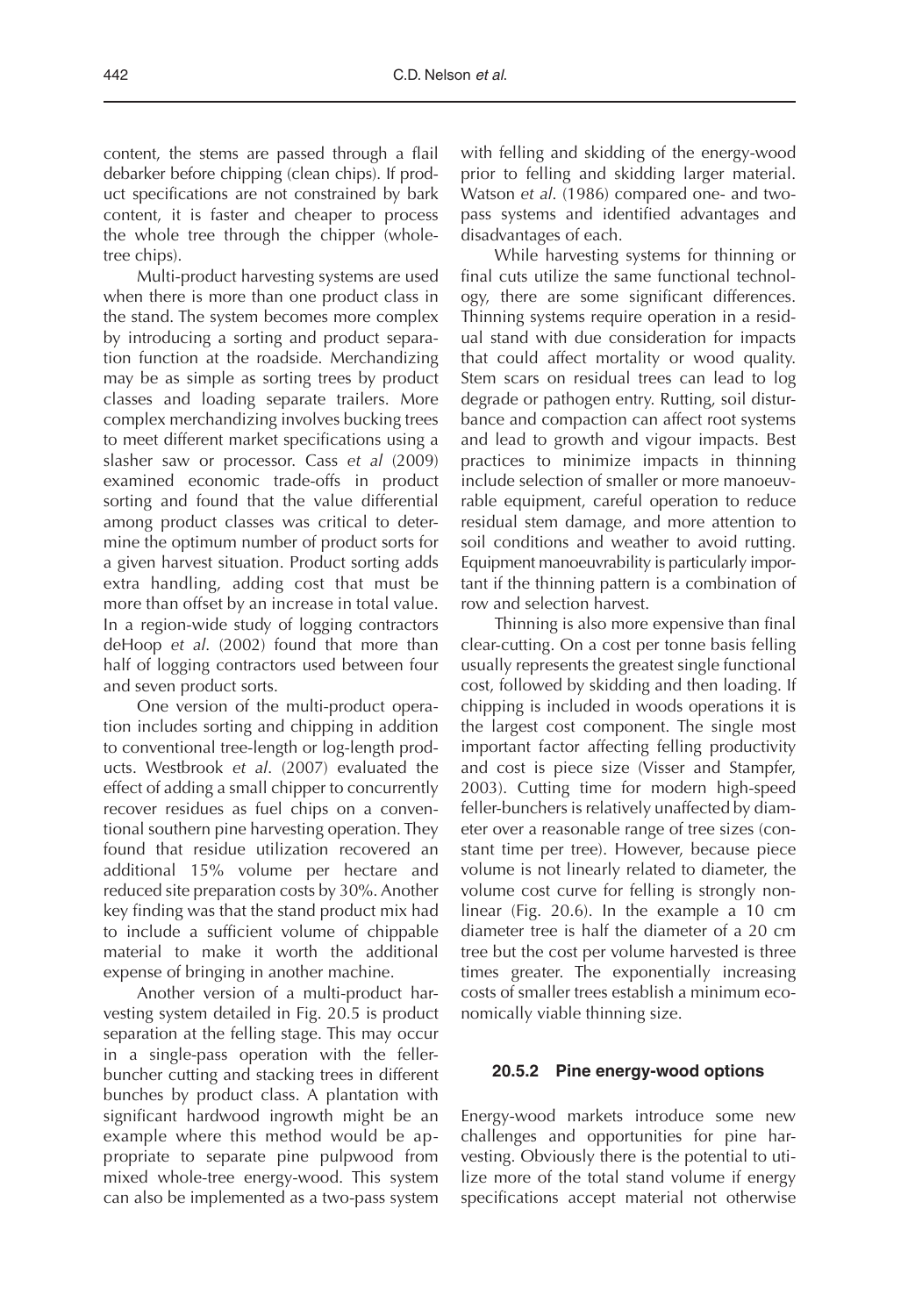

**Fig. 20.6.** Example felling cost function illustrating the effect of piece size on cost per tonne. DBH, diameter at breast height.

merchantable. Small diameter material, cull logs and defects and understorey hardwood encroachment are all potential energy feedstocks that can be recovered from pine stands. Logging residues like these are often cited as available bioenergy feedstock because they are considered 'waste'. Logging utilization studies (e.g. Bentley and Johnson, 2008) typically find that at least 10% of total softwood volume is left behind in conventional harvests. At an annual softwood harvest of about 170 million m3 , southern pine harvesting has a potential residue volume of about 14.5 Mt green.

Not all logging residues are technically recoverable. Current systems can recover residues from roadside processing by adding a portable grinder. These materials are often high in bark, foliage and ash and may only be suitable for direct combustion. Meadows *et al*. (2011) tested an innovative residue bundler as an alternative to chipping or grinding. They found that this system cost an additional US\$13 per tonne to collect residues in bundle form. The bundles still need to be transported and ground for final utilization. Other equipment has been proposed for residue collection, including terrain chippers.

Pine understorey is another potentially available energy feedstock. This may include natural pine regeneration and hardwood ingrowth. Several versions of swath baling machines have been developed that can mow and bale understorey material up to about 15 cm in diameter. For example, do Canto *et al*. (2011) evaluated the performance of a swath baling machine in a pine stand in southern Georgia. The system showed the potential to treat about 0.5 ha h−1 but was only able to recover about 10 green t ha−1. The economic viability of such a system is highly dependent on the volume of understorey material to be removed. Koch (1980) envisioned purpose-grown pine energywood with strips of dense, seeded loblolly alternating with rows of planted trees. His system proposed using a swath cutting system to harvest the seeded pine energy-wood strips at age 4 years. This concept may be viable with the new swath baling machines.

As discussed above, loblolly pine can also be grown as a single product stand for energywood (Munsell and Fox, 2010; Zhao *et al*., 2012), where proposed stands would have more than 1700 trees ha−1 and would be harvested in a single clearcut at 8 to 14 years of age, eliminating thinning and product sorting thereby simplifying harvesting operations. Klepac *et al*. (2011) describe an ongoing test of a harvesting system optimized for high-density pine plantations. The biomass feller-buncher uses a high-speed shear to reduce costs. The new grapple skidder design increases grapple size to obtain optimal payloads. Initial results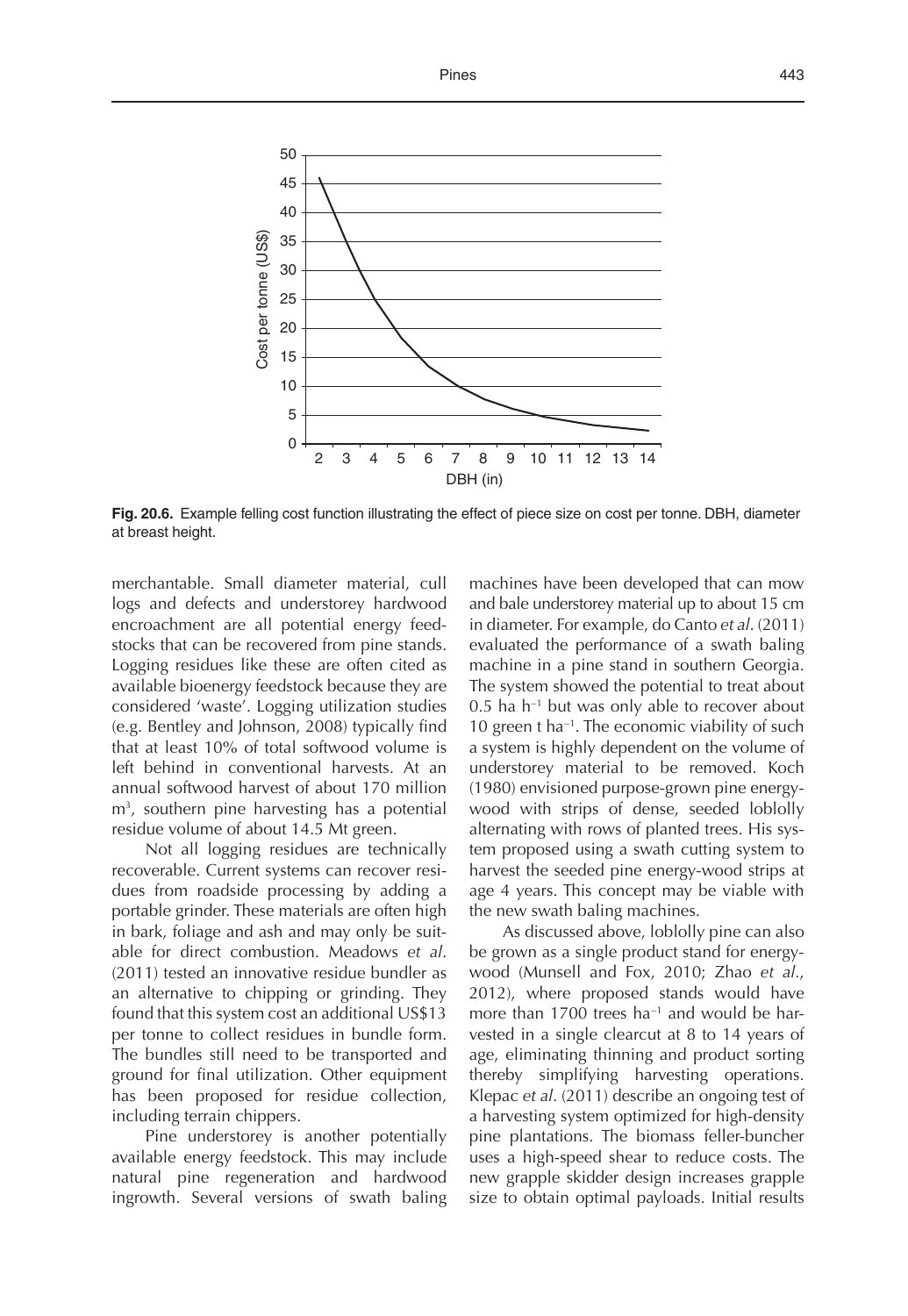show that the specialized harvesting system will be able to collect bioenergy feedstock more efficiently than current conventional pine harvesting systems.

### **20.5.3 Technology to manage feedstock specifications**

Energy-wood offers the potential to utilize a wider range of tree sizes. However, the conversion process can impose demanding constraints that do not apply to conventional forest products. Net heat value for example may be important if the feedstock is going directly to a thermal combustion process. While most wood has a similar higher heating value (btu per dry kg) the inherent moisture content in the wood reduces the actual heat value. Field moisture content is often about 50% (wet basis). The net heat content, if this material is delivered to a combustion process, is less than half of the potential heat value of the material because of the moisture. Thus, one specification may be moisture content. Harvesting operations that can deliver drier material would be producing feedstock with a higher market value. Currently the only demonstrated method to reduce moisture content is field drying – leaving felled material on the ground for some period of time prior to chipping or loading and transport. Cutshall *et al*. (2011) tested drying periods up to 8 weeks. They found that the moisture content of chips was reduced from 53% to 39% between chipping green and chipping dried material. This represents a 40% btu increase in the delivered final product.

Mitchell (2006) describes other bioenergy product specifications that may be important depending on conversion process. Particle size affects process variables in many types of conversion. Smaller pieces digest faster, burn faster, or densify more easily. Typical pulp chip specifications are optimized for pulp digesters but may not be optimal for bioenergy use. Thus new in-woods equipment has been developed to create 'micro-chips' that are more appropriate for bioenergy use. Micro-chips are about half the size of conventional pulp chips.

Another critical bioenergy specification may be a limit on ash content. Some uses may even specify the mineralogical composition of the ash such as percentage silica. Manipulating ash usually requires separation of bark and foliage from stemwood using a mechanical debarker. Stemwood has the lowest ash content of these three components and the most stringent ash specification would require total debarking. Less exacting specifications may be met by simply de-limbing to separate the limbs and foliage. Logging residues are inherently high in ash content and they are difficult to process. Currently, the only viable technology for cleaning logging residues is post-processing chipped material (Dooley, 2012). Chip beneficiation is one such process in which materials are separated sequentially using screening, flotation and other methods.

## **20.6 Bioenergy Opportunities and Challenges**

Bioenergy in its most basic definition is the release of energy derived from a biological feedstock. In the case of pine as a feedstock, the available woody biomass can be defined in several ways depending on the location within the pine tree. The main stem of the pine tree has several features that make it ideal as a bioenergy feedstock. The near cylindrical shape of the main stem in conjunction with the large percentage of overall biomass tree volume make this portion of the tree the most economical to harvest and transport (Harrill and Han, 2012). The chemical composition of stemwood is of particular interest as this typically accounts for over 60% of the weight of the harvested biomass. In loblolly pine, wood chemical composition varies with cambial meristem age: juvenile wood has slightly higher lignin and lower cellulose contents than mature wood (Sykes *et al*., 2006; Yeh *et al*., 2006). Differences in lignin content with tree height are relatively small (Yeh *et al*., 2006). The greatest difference in wood chemical composition is between mature stems and severe compression wood, which forms on the underside of branches (knots) and bent stems. Severe compression wood contains  $\sim$ 33% more lignin and  $\sim$ 17% less cellulose than mature stemwood (Table 20.2).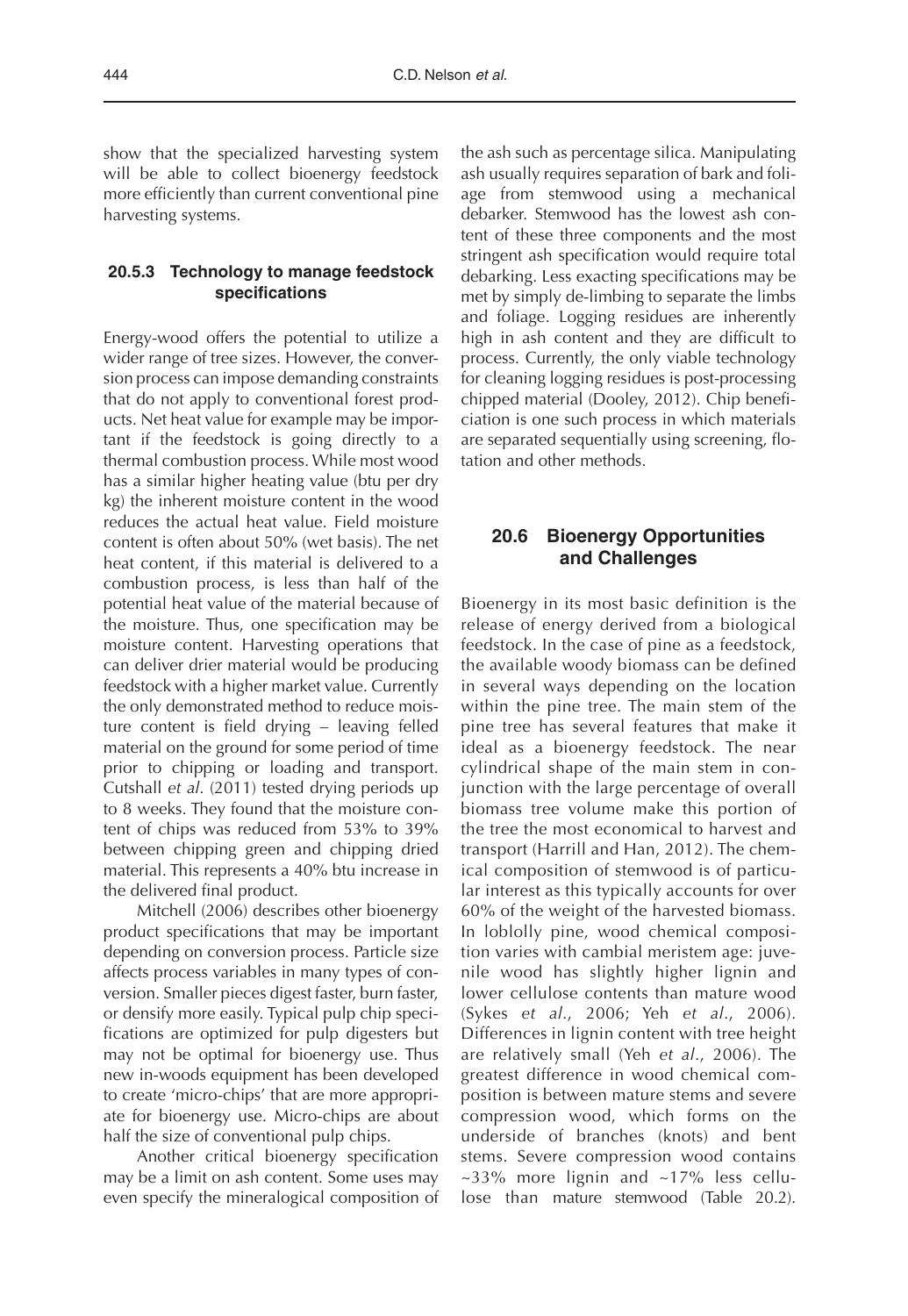|                                      | Juvenile<br>wood | Mature<br>wood | Compression<br>wood | <b>Bark</b>    |
|--------------------------------------|------------------|----------------|---------------------|----------------|
| Cellulose<br>Hemicellulose<br>Lignin | 44<br>24<br>29   | 46<br>24<br>27 | 38<br>23<br>36      | 20<br>10<br>50 |
| Hydrocarbon<br>extractives           | 3                | 3              | 3                   | 12             |

**Table 20.2.** Average percentage chemical composition of loblolly and slash pine tissue.

Economics play a defining role in the final endproduct of the stem material. Typically, largediameter pine stems are converted to structural materials such as lumber, leaving the smallerdiameter stems for uses such as composites and bioenergy feedstock.

Besides transportation benefits, another advantage of the main stem is the ease with which it can be debarked. This usually results in better mill flexibility and efficiency. The bark, being high in ash content but also possessing higher heats of combustion (Howard, 1973), is ideally suited as a combustion feedstock. The resultant debarked pine stemwood is comprised of approximately 50% carbon as well as the lowest ash portion of the tree, typically between 0.1 and 0.5% (Panshin and de Zeeuw, 1980), thus making it a desirable feedstock for thermochemical processes.

One of the primary sources of available woody pine biomass is residuals, which generally encompass logging residues and pre-commercial thinnings with recent estimates of available forest harvest residuals around 54 Mt dry annually (White, 2010). Characterization of this feedstock is difficult due to the inconsistent proportion of bark, needles and clear wood percentages that individually determine the physical, chemical and thermal properties of the feedstock. Baker *et al*. (2012) examined chip properties from conventional southern pine harvests and found that ash content was generally less than 1% by weight, whereas logging residues have been found to have higher ash content because they may be contaminated with additional ash from soil contact. Although ash percentage from forest residues is markedly different from the corresponding

clear-wood values, other important property differences are bulk density, mineral composition and heating value (Das *et al*., 2011).

#### **20.6.1 Thermochemical conversion**

Thermochemical conversion processes are used to breakdown lignocellulosic biomass, releasing heat that can be captured to generate power and smaller carbon-containing molecules that can be polymerized into liquid fuels. A myriad of methods is available and well known (Fig. 20.7), but only three are of practical significance for the southern pines: combustion, gasification and pyrolysis. In the following we discuss these three methods and follow this up with a discussion on biochemical approaches to releasing and capturing energy from lignocellulosic biomass.

#### *Combustion*

The combustion of lignocellulosic biomass (wood and woody residues) is the single largest form of energy production in the world, accounting for up to 97% of the world's nonindustrial energy production. In essence, combustion of woody biomass is the exothermic oxidation in the presence of air of the principal wood constituents, with carbon being oxidized to carbon dioxide and hydrogen oxidized to water. This series of chemical reaction results can be useful in the production of two types of energy outputs: heat and fuelling steam turbines and steam engines both towards electricity generation. The heat produced from combustion is directly related to the bulk density of the material in conjunction with the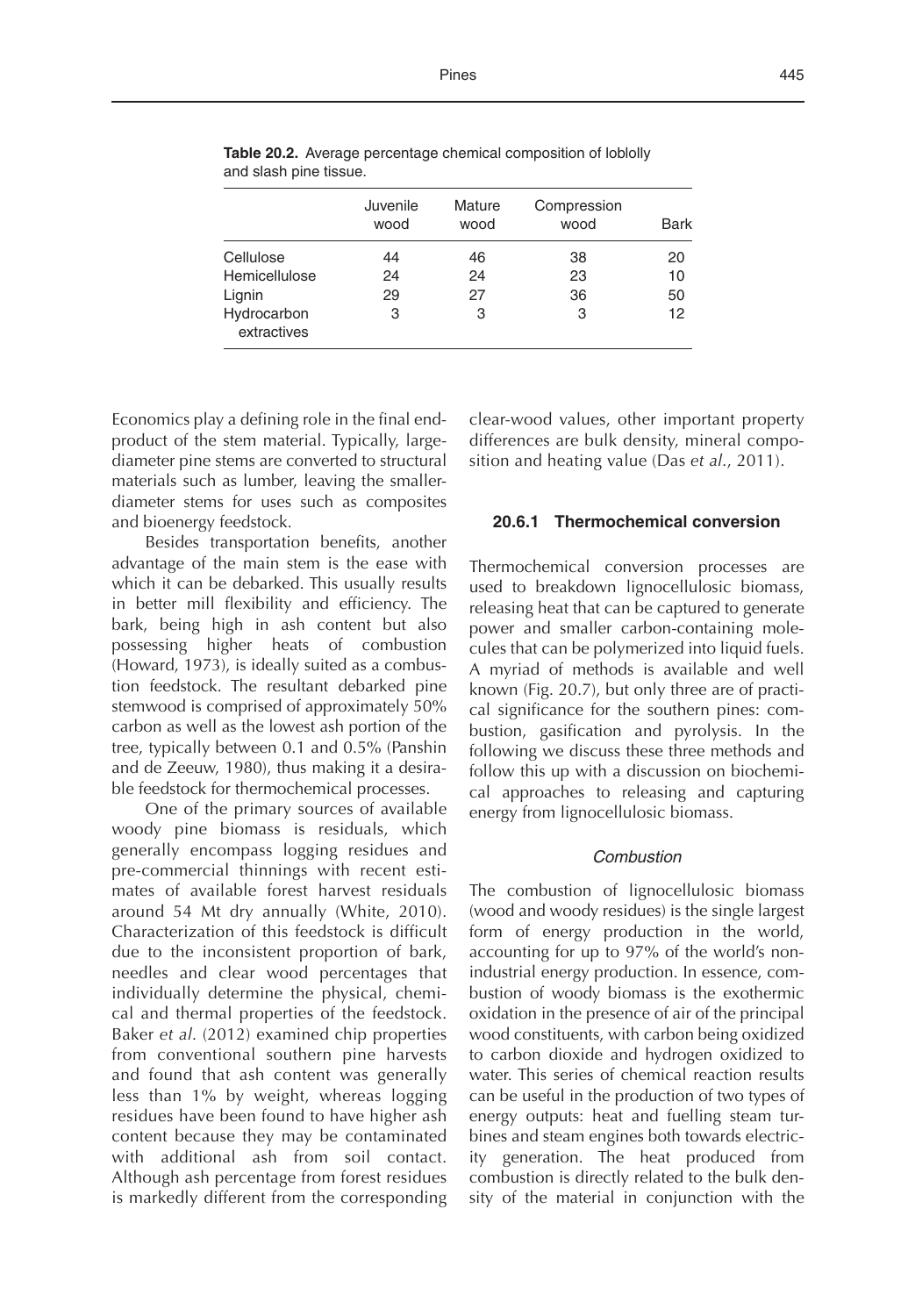

**Fig. 20.7.** Various thermochemical and biochemical conversion technologies for woody biomass and their various end-product scenarios (from Faaji, 2006).

energy content of the woody biomass. The energy content of woody biomass on a dry, ash-free basis falls within the range of 17 to 21 MJ kg−1 (McKendry, 2002a). The energy content of southern pine wood, bark and residuals falls within the upper end of the range at 19 to 21 MJ kg−1 (Phanphanich and Mani, 2009).

Southern pine fuel characteristics that govern the efficacy of the woody biomass feedstock are bulk density (which in turn is affected by growth features such as variants, species, geographic distribution, silviculture and age at harvest), material properties such as moisture content and ash content, particle size, and processing variables such as whole-tree chipping and debarking. Geographic distribution can also be a critical factor in overall ring density in the southern pines. For example, loblolly pine ring density is higher in the Gulf and South Atlantic regions than in the Piedmont and Hilly regions (Clark and Daniels, 2004; Jordan *et al*., 2008).

#### *Gasification*

Gasification is a three-step process resulting in the partial oxidation of biomass at temperatures in a restricted oxygen environment into a gaseous fuel. The woody biomass undergoes

pyrolysis, combustion and reduction reactions resulting in a mixture of hydrogen, carbon dioxide, carbon monoxide, low molecular weight hydrocarbons (primarily methane) and nitrogen. The resulting gas mixture is commonly referred to as synthesis gas or syngas. The production of syngas generally occurs between 800 and 1200°C. Gasifier designs are typically a function of size. Smaller throughput gasifiers generally are fixed bed reactors that limit the mobility of the raw material. Gas flow within these systems is commonly referred to as updraught or downdraught due to the nature of syngas directional movement. Larger gasification systems require a greater flexibility associated with fuel types and are most typically circulating fluidized bed reactors, allowing for a more dynamic movement of particles during gasification.

The composition and scrubbing of the syngas dictates its final end use. For example, in its gaseous state syngas can be used to power gas turbines or as fuel for diesel or modified internal combustion engines. Syngas produced from woodchips via a fixed bed gasifier was used to power automobile engines in Sweden as far back as the 1920s (McKendry, 2002b). Engines run from syngas typically are used to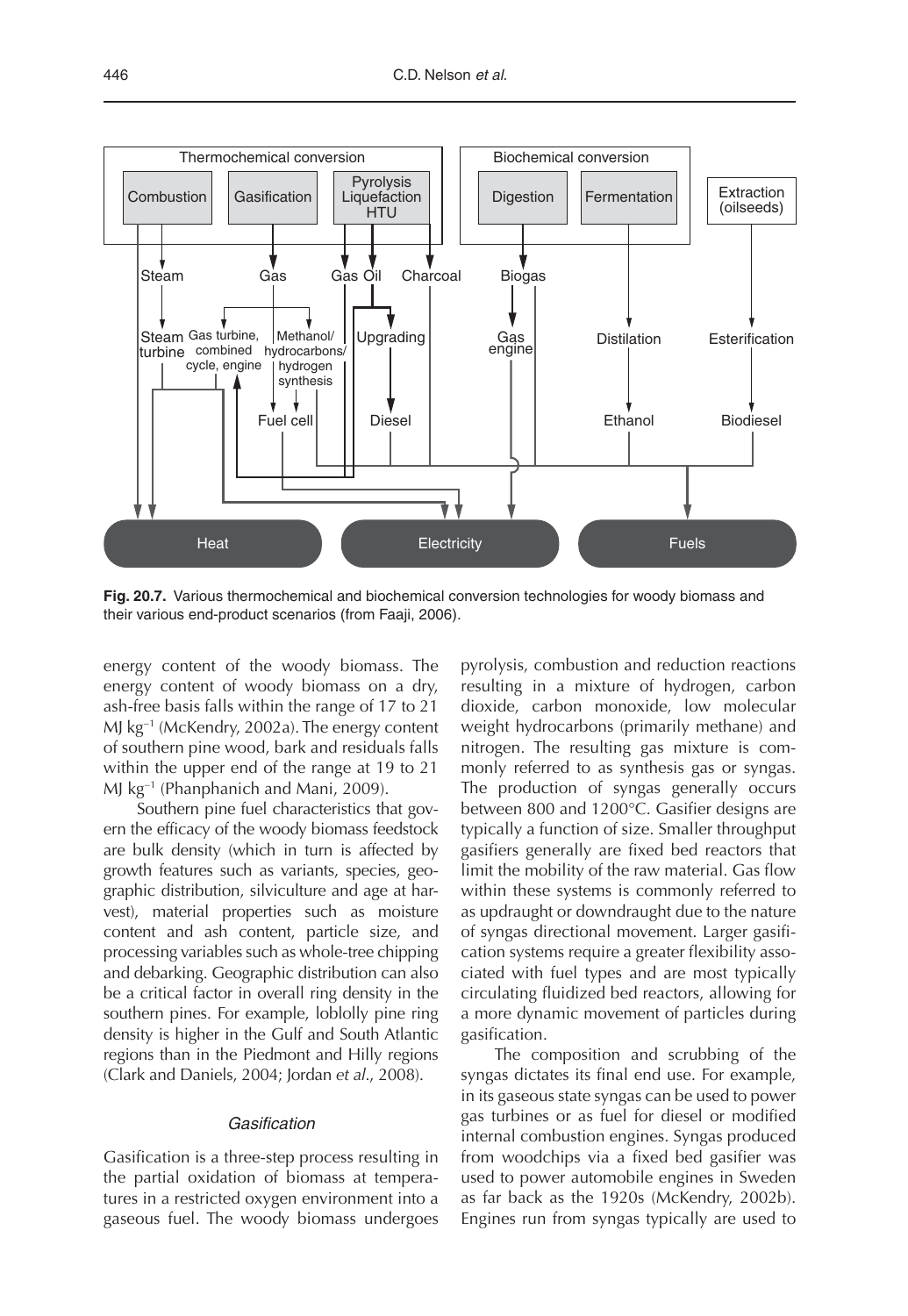turn generators that provide electrical power to remote locations or to supplement existing power grids. Although also showing potential for use in fuel cells, technologies are developing that convert the gaseous syngas into various chemical compounds as well as liquid transportation fuels. The Fischer-Tropsch conversion pathway was patented in 1930 (Fischer and Tropsch, 1930) but has always been limited in its use because of economic barriers. Development of catalysts with increased surface area and activation, along with techniques such as the Mobil process (Gujar *et al*., 2009), has sparked an increase in research efforts.

Due to the heterogeneity of woody biomass as well as the complexity of a typical gasification system, evaluating the effect of woody biomass on syngas composition can be problematic. The carbon conversion reactions during biomass gasification can shift appreciably as a result of different operating conditions and thus determine syngas composition (Deglise and Magne, 1987; Devi *et al*., 2003). Operating parameters that affect syngas composition are temperature profile within the gasification chamber (Pletka *et al*., 2001), residence time (Babu and Chaurasia, 2003) and air supply (Chen *et al*., 2003).

Determination of the effect various woody feedstocks have on syngas composition can be difficult because the differences can be masked by slight fluctuations in operating parameters. Geyer and Walawender (2000) showed that various *Populus* clone feedstocks had no effect on syngas composition. Evaluating at a wider range of hardwood feedstocks, Walawender and Geyer (1988) showed a greater separation of syngas composition although the differences were still small. Elder and Groom (2011) evaluated mixed hardwoods and southern pine mix in a downdraught gasifier and did see appreciable differences in the syngas composition. They evaluated the feedstocks at several flow rates and found that for all flow rates, the hardwood mix produced less carbon monoxide and more hydrogen than the southern pine mix. The carbon monoxide to hydrogen ratio is a critical factor in the conversion to a liquid transportation fuel.

It should be pointed out that although the tree species may have an effect on syngas composition, moisture content of the woody biomass has a greater effect on syngas composition. Higher moisture contents reduce thermal efficiency and thus lower reactor temperatures. The results are lower carbon monoxide levels, increased hydrogen production, lower syngas heating values and higher tar values (Wei *et al*., 2009).

#### *Pyrolysis*

Pyrolysis as it relates to woody biomass is broadly defined as the thermal decomposition of biomass in a non- or low-oxygen environment. Unlike gasification in which there is one desired end-product (syngas), the pyrolysis process produces a liquid tar, a hydrocarbonrich gas mixture and a solid carbon-rich char. The proportions of these components are primarily attributable to the processing method. The production of char is favoured by low processing temperatures and long residence times. Conversely, moderate temperatures and short residence times optimize the liquid fraction, with high temperatures and long residence times favouring the production of gases (Bridgwater, 2003).

Pyrolysis processes are most often categorized as conventional or fast pyrolysis (Mohan *et al*., 2006). Pyrolyses are varied in design and are often conducted at temperatures somewhere between the extremes of conventional and fast pyrolysis. Conventional pyrolysis is typically between 400 and 600°C with residence times from 5 to 30 min (Bridgwater, 2003). Fast pyrolysis operates in the same general temperature range (400–550°C) but relies on shorter residence times (<2 s) and increased heat transfer rates thus requiring ground feedstocks (Mohan *et al*., 2006). Pyrolysis is continuing to evolve with the development of processes such as vacuum pyrolysis (Garcia-Perez *et al*., 2006), flash pyrolysis (Demirbas, 2002) and vacuum flash pyrolysis (Goyal *et al*., 2008).

No matter the method of pyrolysis, the end result is a crude liquid referred to as pyrolysis oil, bio-oil, bio-crude-oil and others. The crude pyrolysis liquid is usually dark brown and is composed of a very complex mixture of oxygenated hydrocarbons with an appreciable proportion of water from both the original moisture and reaction product. Solid char and dissolved alkali metals from ash are often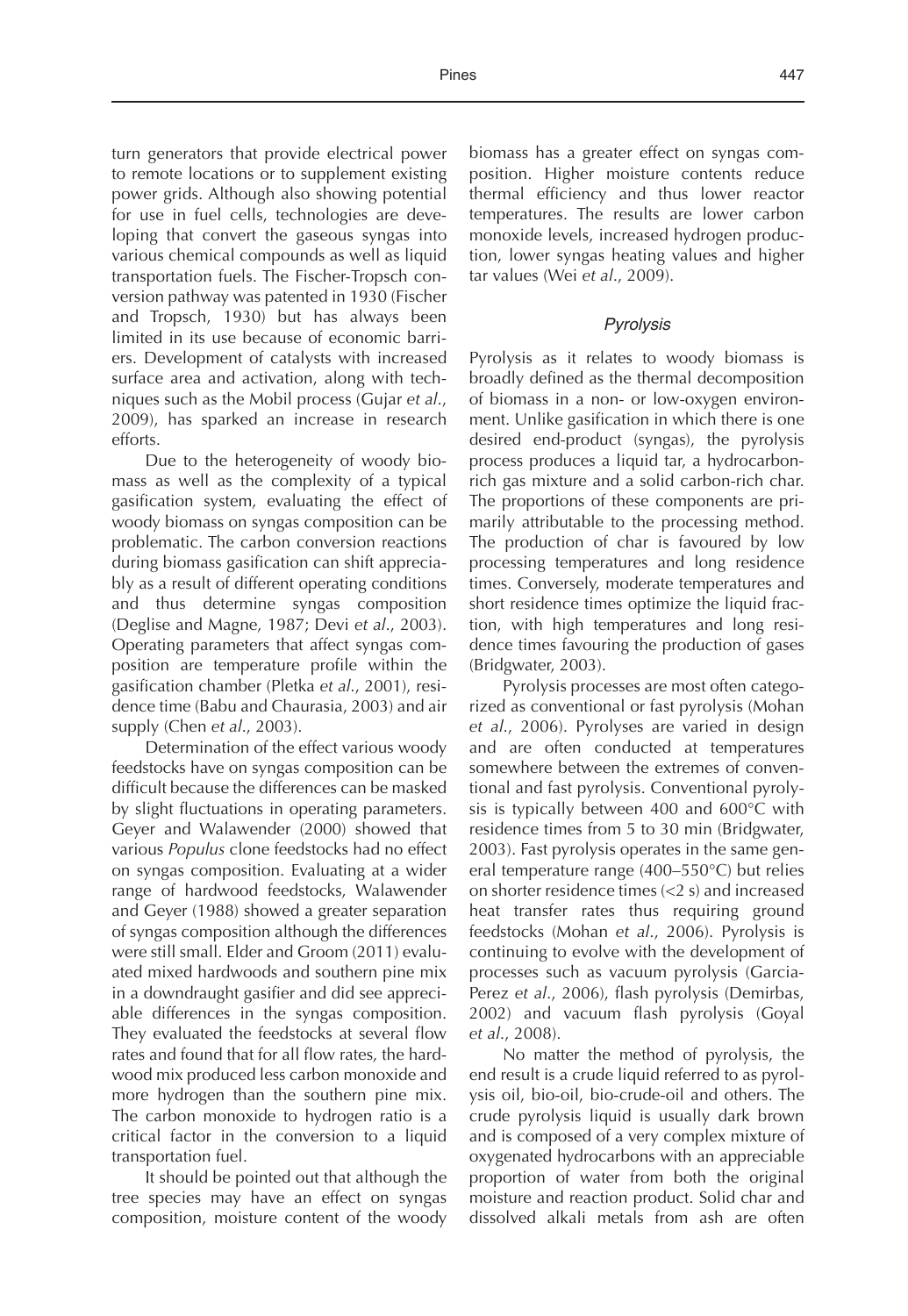present in what is actually a micro-emulsion (Bridgwater, 2003). Although the pyrolytic liquid fraction is composed of a wide spectrum of organic substances (Bridgwater, 1994), the fraction actually consists of two phases: an aqueous phase containing a wide variety of organo-oxygen low molecular weight compounds and higher molecular weight compounds comprising the non-aqueous phase containing insoluble organics (Wenzl, 1970).

The pyrolysis oil can be burned, converted to diesel or other liquid transportation fuels, or used as a chemical feedstock for a suite of commodity products such as adhesives and fertilizers as well as more specialized chemicals such as acetic acid and levoglucosan (Bridgwater, 2003). All chemicals are attractive possibilities due to their much higher added value compared to fuels and energy products, and lead to the possibility of a biorefinery concept in which the optimum combinations of fuels and chemicals are produced.

Evaluating the link between woody biomass species and pyrolysis oil can be challenging due to heterogeneous variables such as juvenility, bark percentage and location within a tree (Table 20.2). Wood that has had the bark removed generally results in a pyrolysis oil yield of 72 to 80% on a weight basis (Mohan *et al*., 2006), depending on the relative amounts of cellulose and lignin. Pyrolysis oil yields tend to favour lower lignin contents (Mohan *et al*., 2006). Typically, the lignin content of hardwoods is in the range of  $21 \pm 3\%$  as opposed to the  $27 \pm 2\%$  range associated with *Pinus* spp. (Pettersen, 1984). Bark is also high in lignin compared to wood, generally yielding 60–65% pyrolysis oil (Mohan *et al*., 2006).

#### **20.6.2 Biochemical conversion**

For southern pine, thermochemical methods have been favoured over biochemical conversion technologies because of the relatively lower wood sugar levels compared with hardwood (angiosperm) tree species. However, despite lower sugar content, efficient methods for chemical and biochemical conversion of pine (softwood trees) wood to ethanol have been demonstrated, and cost modelling supports the potential of using these conversion

technologies at commercial scales (Frederick *et al*., 2008; Zhu *et al*., 2010). Concentrated acid hydrolysis to isolate sugars is being commercialized, with a large production facility being built in Mississippi that will use southern pine wood.

Biochemical conversion relies on recovering the sugars present in cellulose and hemicelluloses for fermentation by microbes to produce fuel and other valuable chemicals. A major impediment to cost-effective production of sugars is the inherent recalcitrance of the plant lignocellulosic cell walls to degradation (Himmel *et al*., 2006). Biochemical conversion methods involve biomass size reduction, pretreatment, hydrolysis/saccharification, microbial fermentation and distillation. While wood can be efficiently chipped, higher amounts of energy are needed for further size reduction and pretreatment compared with lignocellulosic biomass from grasses and crop residues, largely due to the higher density and lignin content in pine wood. Two main approaches have been investigated for solubilizing sugars from lignocellulosic biomass. Concentrated acid at low temperatures directly hydrolyses the lignocellulosic biomass into simple sugars, which are separated from the lignin and acid prior to fermentation (Taherzadeh and Keikhosro, 2007). Acid hydrolysis works with minimal changes in protocol with lignocellulosic biomass, including southern pine, with near theoretical yields of sugars (Galbe and Zacchi, 2002). The other main approach is to pretreat the biomass to increase the surface area and accessibility to enzymatic degradation, thereby increasing the efficiency of saccharification and final sugar yields.

A large number of pretreatment methods have been developed and tested with grass and woody biomass (Mosier *et al*., 2006). Steam explosion has been tested extensively and is a low-cost effective pretreatment method for grass and hardwood biomass; however, with pine wood addition of dilute acid is required and results in more condensation and enrichment of lignin and yields of sugars are adversely affected (Shevchenko *et al*., 2001). With wood from pine, modified chemical pulping methods appear to be more effective pretreatment approaches. For example, the SPORL pretreatment method with a furfural removal coupled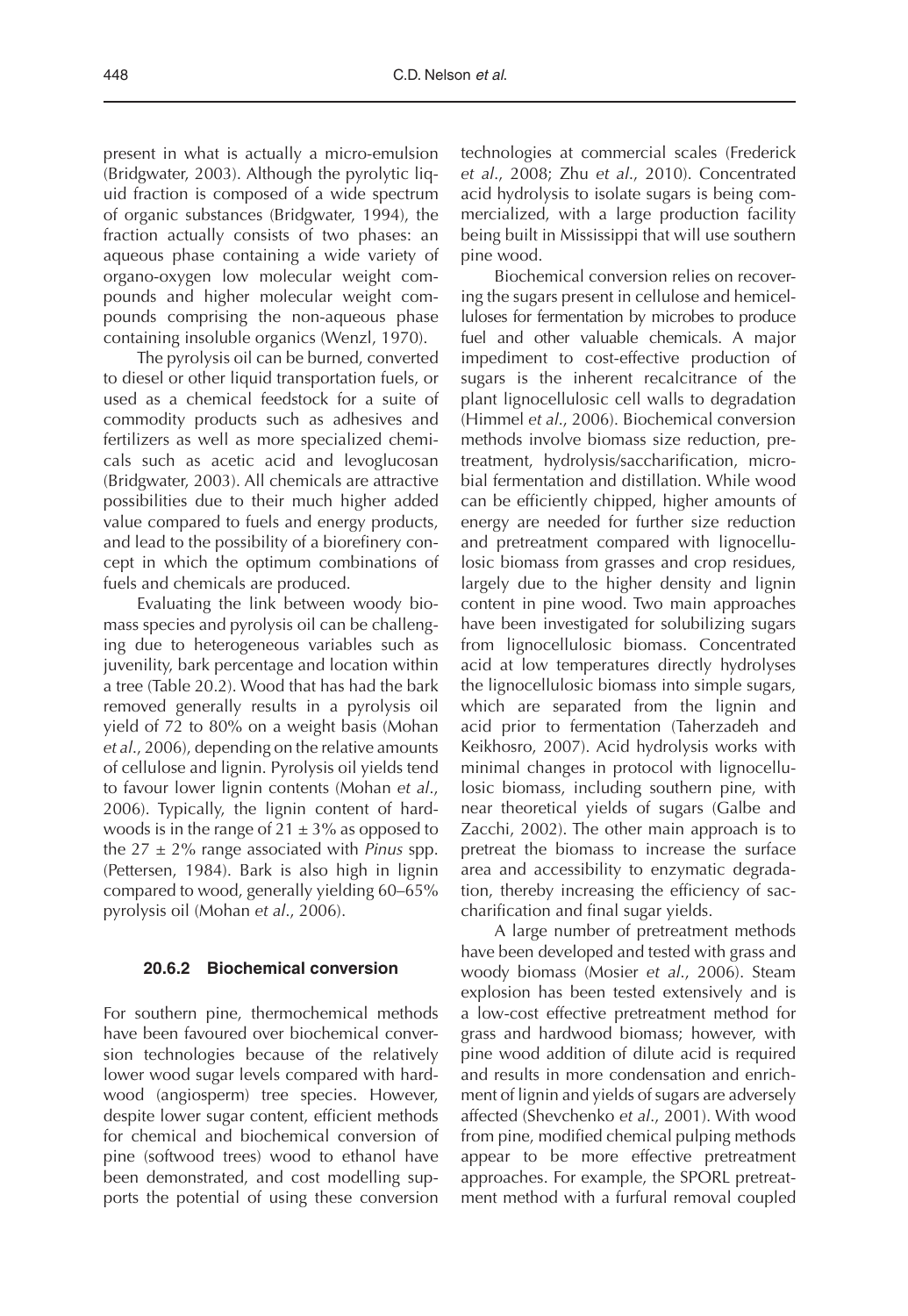with enzymatic hydrolysis and yeast fermentation works effectively with pine wood, yielding 304 l per dry tonne (Zhu *et al*., 2010). A significant advantage of the SPORL pretreatment method is that it starts with wood chips and partial removal of lignin dramatically reduces the energy of fiberization (Zhu *et al*., 2009), thereby increasing the surface area and accessibility of the cellulose and hemicelluloses to enzymatic degradation.

#### **20.6.3 Improving pines for bioenergy**

For the bioenergy and biofuel market to expand with southern pine plantations as a dedicated source of biomass, continued developments that decrease delivered pine biomass cost, increase the conversion efficiency to bioenergy and biofuels and improve value are needed. Total energy yield depends on the efficiency of the growing and harvesting system, as well as the efficiency of converting biomass to usable energy. Energy yield per hectare per year is especially important for biofuels as the efficiency of conversion of different sources of biomass vary for each processing method and fuel synthesis approach. Thus, energy yield on a land area and time basis can be increased by improving growth and biomass yields, carbon allocation to harvested components, and partitioning of carbon into compounds that enhance the yield of energy and fuels from biomass.

Simulated returns of three 8-year biomass rotations with a 24-year mixed product rotation indicate that with intensive management and a typical planting density, a stumpage price of US\$11 per wet tonne would return the same value to the landowner as the longer mixed traditional product rotation (Munsell and Fox, 2010). This suggests that increases in biomass yield of short rotation, intensively managed stands will bring additional value to the landowner and lower delivered wood costs while helping to maintain sustainable supplies, and increase in energy per hectare per year. Increasing stem volume has been a principal focus of tree improvement programmes, and genetically improved loblolly and slash pine breeding populations grow faster and yield substantially more wood than unimproved pines (Li *et al*., 1999; Vergara *et al*., 2004). As discussed earlier, continued focus on breeding and selecting for faster growth will benefit both traditional and bioenergy/biofuel markets.

## **20.7 Sustainability in Southern Pine Bioenergy Systems**

We have demonstrated that the southern pines (especially loblolly and slash pines) are strong candidates for providing feedstocks for bioenergy products in the southern USA. The goal of sustainable use of native forests is complex and controversial (Nambiar, 1996). However, as rotations become shorter and above-ground organic matter removal becomes more complete, pine silviculture for bioenergy products becomes more akin to agriculture. Similar to increases in agricultural productivity via the Green Revolution, improved silviculture has already, in fact, increased productivity of loblolly pine plantations in the southern USA more than fourfold (Munsell and Fox, 2010). In addition, there is a reliable history of successful multi-rotation tree plantations across an array of environments worldwide (Nambiar, 1996). Where pine plantations in the southern USA use native species, intensively managed tree plantations across the rest of the world more often than not utilize exotic species. As in agriculture, one question is if short rotation intensive culture for bioenergy production is sustainable in the long term. First, of course, we need to define sustainability. One basic goal of sustainable short rotation intensive culture should be that the trend in productivity is non-declining over successive rotations (Nambiar, 1996). However, we should also endeavour to increase productivity over time by applying further advances in forest genetics and silviculture tailored to specific site needs.

There is a deep history of successful plantation forestry around the world (Nambiar, 1996). However, the concept of sustainable use of forests is still complex and controversial. In his treatise on sustainable productivity, Powers (1999) asserted that obvious declines in productivity in plantations using conventional logging are rare and can be attributed to poor management. However, clear declines have been observed following whole-tree harvesting (WTH) operations as would occur in short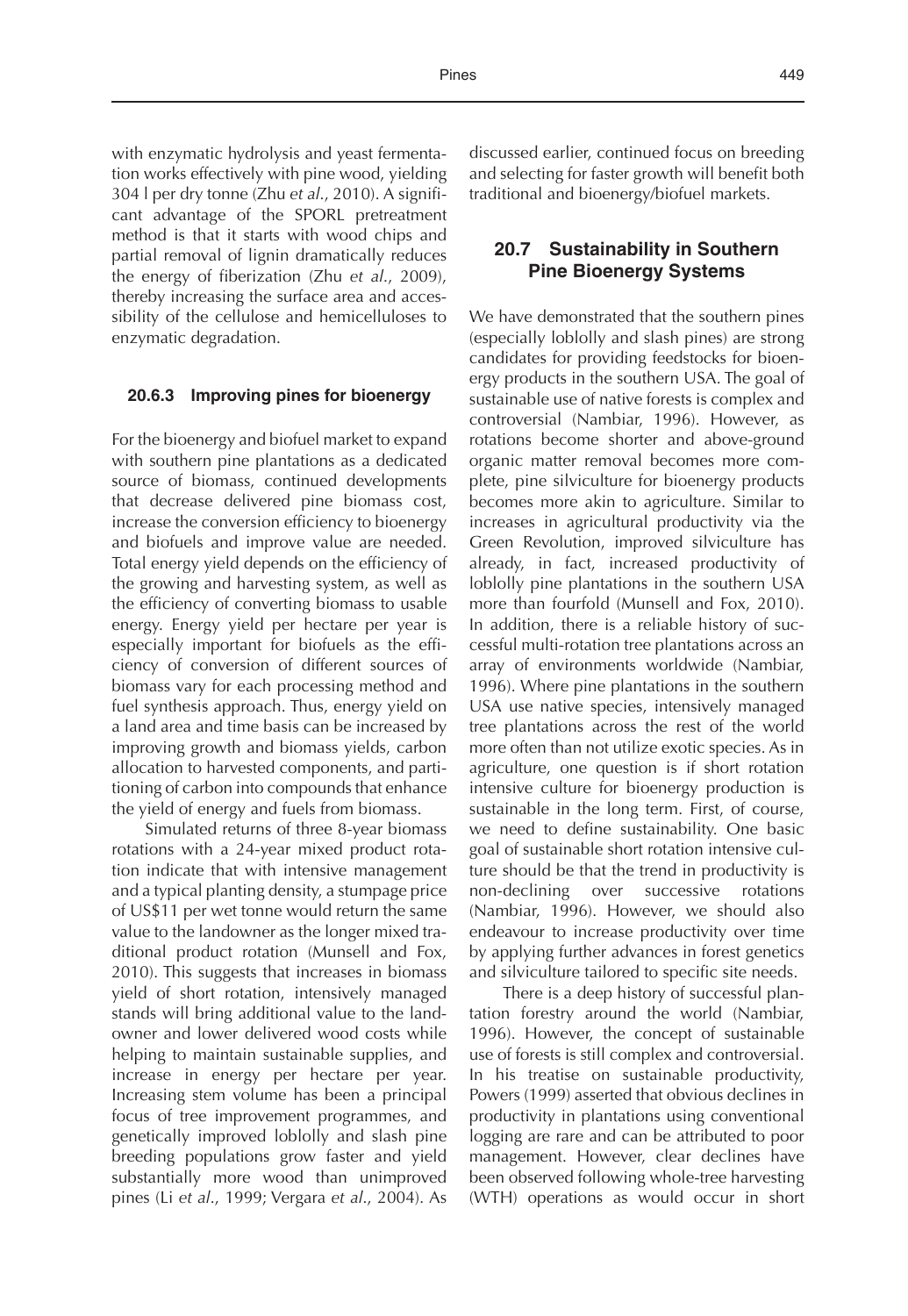rotation bioenergy plantations. Sitka spruce (*Picea sitchensis*) trees following WTH were 18% shorter than controls after 9 years (Proe and Dutch, 1994). Trees from the WTH plots had substantially less N, P and K than controls. On a nitrogen-limited site following WTH, 24-year-old Scots pine (*Pinus sylvestris*) trees had 20% less wood and bark biomass than trees from the conventionally harvested treatment (Egnell and Valinger, 2003). Similarly, 31 years after treatments were imposed, basal area of Norway spruce (*Picea abies*) was 25% less than trees from the conventionally harvested plots (Egnell, 2011). This reduction was due to a temporary reduction in growth in years 8 to 12 when foliar N was also observed to be low. He suggested N fertilization would have ameliorated the response. Like the cases above, yields from radiata pine (*Pinus radiata*) plantations (not subjected to WTH) on sites low in nutrients declined over time (Keeves, 1966). However, research on *P. radiata* silviculture in Australia has resulted in subsequent plantations being highly productive (Nambiar, 1996).

In the late 1980s and early 1990s, the US Forest Service initiated a series of studies called the Long-Term Soil Productivity Studies (LTSP), which among other factors examined WTH across an array of forest types. Generally, after 10 years, WTH has had no impact on site productivity (Powers *et al*., 2005) similar to 15-year results of Johnson and Todd (1998) in a mixed oak stand in Tennessee, and specifically, WTH did not impact 10 year productivity of loblolly pine stands in North Carolina and Louisiana (Sanchez *et al*., 2006). In the loblolly pine examples, productivity declines were negligible even when WTH was combined with total surface organic removal.

Again, we should not only strive to sustain basic site productivity but to maintain, and even increase, high levels of production achievable via intensive forestry (Fox, 2000). Earlier in this chapter we focused on the importance of nutrient management in southern pine intensive forestry. Soil management is seen increasingly as the basis for sustainable forest productivity (Nambiar, 1996; Powers *et al*., 2005). Loblolly pine grown in factorial combination of nutrient and water treatments on a droughty site indicated the overwhelming importance of soil nutrition in loblolly pine productivity (Albaugh

*et al*., 2004). Given the state of knowledge of nutrient supply and demand in loblolly pine, fertilization will clearly be required to sustain high productivity on most sites in the southern USA (Eisenbies *et al*., 2009). We also discussed the importance of tree improvement for growth and pest resistance and its requirement in continuing to increase productivity in loblolly pine plantations.

It has been claimed that intensively managed monoculture plantations are at greater risk for catastrophic loss than low intensity, multi-species plantations, however evidence to this effect is minimal (Nambiar, 1996). Risks, for southern pine bioenergy plantation monocultures exist, but we consider them minor based on the vast degree of confirmation from traditional and the more intensive southern pine culture of recent decades. In fact, risks from abiotic agents such as hurricanes (Johnsen *et al*., 2009) become lower, and matching pestresistant genotypes to site become easier as rotation ages become shorter.

Short rotation intensive culture for bioenergy production will result in more mechanical entries into plantations potentially increasing soil bulk density and thus decreasing soil porosity (Powers *et al*., 2005). After two decades, topsoil removal with moderate and substantial compaction reduced stand volumes by 8 and 42%, respectively (Murphy *et al*., 2004), in radiata pine stands. However, the effects of topsoil removal and compaction were confounded and could not be isolated. In the LTSP experiments, soil compaction was included as a discrete treatment so compaction responses could be isolated; forest productivity responses depended on other factors. Production declined with compaction on compacted clays and increased on sands (Powers *et al*., 2005). In their further work on mechanical harvesting impacts on productivity, Eisenbies *et al*. (2006, 2007) found that productivity was not reduced by soil physical disturbances. These results suggest that bedding (wet sites) and other tillage such as subsoiling or ripping (dry sites) may become more important as harvesting operations on a site become more frequent (Edwards *et al*., 2006) such as will occur in bioenergy plantations.

Is there an indicator that can be simply measured to track sustainability and provide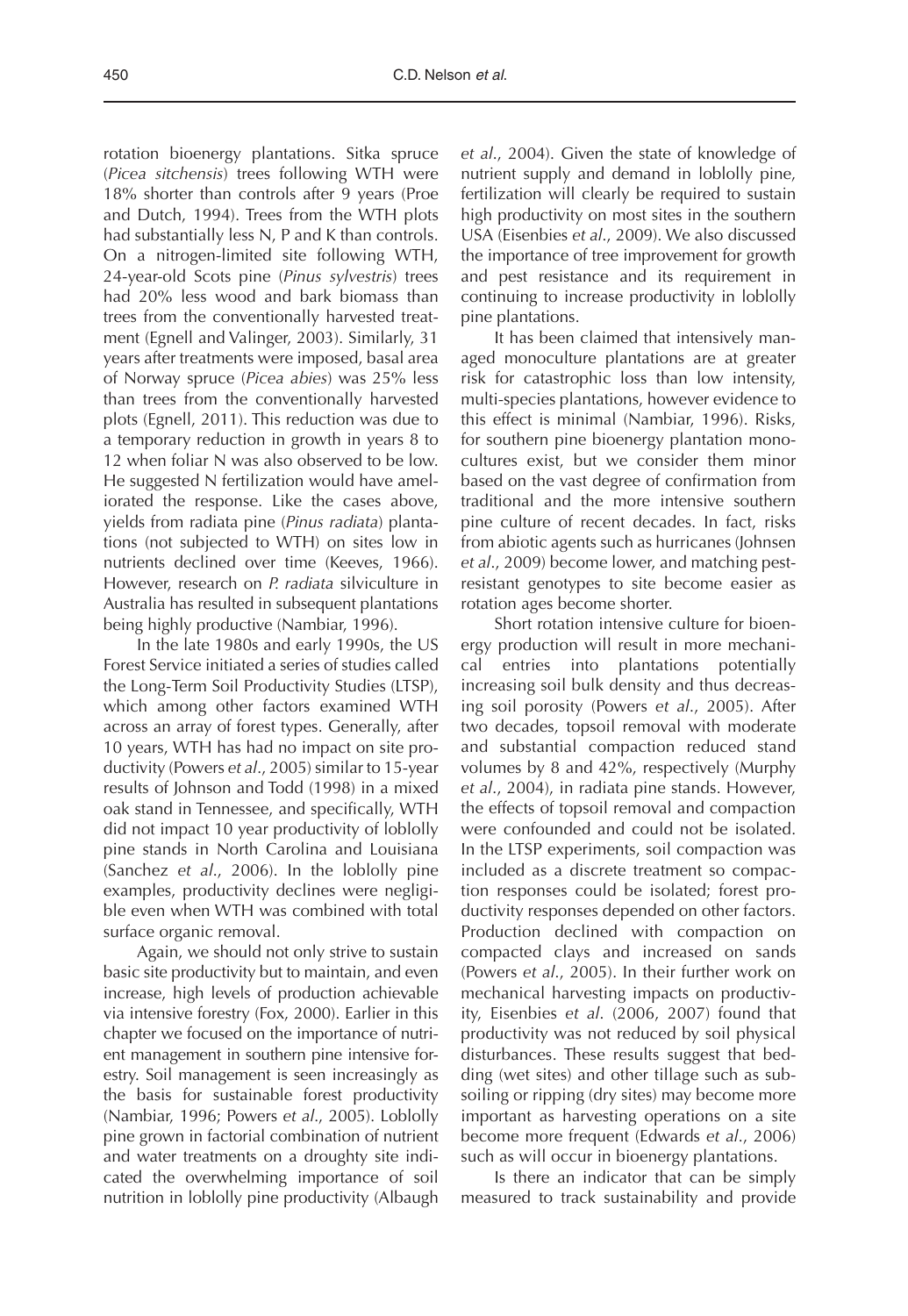warnings as to obstructions to its continuity? Such indicators will likely be soil based. One such indicator suggested by Nambiar (1996) and expounded upon by Sanchez (1998) is the quantification of soil organic matter as it is so entwined with nutrient and water retention. However, loblolly pine plantations do not appear to be impacted by severe alterations of soil organic matter. In the LTSP experiments, after 10 years, soil C concentrations were reduced from the removal of all surface organic matter but there were negligible effects on growth rates. In the WTH-only plots soil organic matter was not impacted (Powers *et al*., 2005), similar to results observed across four disparate hardwood and pine forests in the southern USA (Johnson *et al*., 2002). The most likely reason is that following harvest, fine and coarse root decomposition inputs C into the soil. Data from the North Carolina loblolly pine LTSP installation shows a temporary pulse of soil C concentration over the 10-year period (Johnsen *et al*., 2004). Such soil C inputs will even be higher in loblolly pine if taproot decomposition is considered (Ludovici *et al*., 2002; Maier and Johnsen, 2010; Maier *et al*., 2012).

Forest productivity has been shown to be directly related to the fertility rating (FR) as encompassed in the model 3-PG (Physiological Principles Predicting Growth, Landsberg and Waring (1997)), which is a simple processbased, stand-level model of growth. The FR ranges from 0 to 1 and for the most part has been estimated by statistical 'fitting' from representative calibration stands and testing the calibrated model on adjacent stands (Landsberg *et al*., 2001) or stands of the same species subjected to similar management (Sands and Landsberg, 2002). Progress has been made in relating FR to soil texture (Sampson *et al*., 2008). Thus, FR might provide a basis for tracking southern pine bioenergy plantation sustainability if it can be related to a set of simply measured soil properties. Therefore, continued research in this area might prove particularly fruitful. For now, however, sustainability will need to be tracked via subsampling productivity of bioenergy operations, stratified perhaps by soil type, over time.

Thus, it is very likely that southern pine energy plantations' productivity can be sustained and even increased over time. The goal will be to direct environmental resources such as light, water and nutrients to the crop trees via the judicious use of herbicides, pesticides, fertilizer and site preparation and to do so in a manner that takes into account the impacts of increasing vegetation and nutrient removals and, perhaps, the impact of more intensive mechanical harvesting. Continued genetic improvements in growth rate, pest and pathogen resistance will enhance productivity and value. A plethora of research (Jokela *et al*., 2004; Carter and Foster 2006; Vance *et al*., 2010) can be directed toward these efforts, and the infrastructure is in place to research issues that might arise or are particular to the use of southern pine as a bioenergy crop for feedstock production.

#### **20.8 Summary and Conclusions**

The southern pines, particularly loblolly and slash pines, offer many advantages as lignocellulosic feedstocks for bioenergy and biofuel production. Silvicultural practices and genetic improvements in planting stocks have been implemented broadly on millions of hectares of land across the southern USA where food crop production is not viable. Furthermore, southern pine energy-wood plantation productivity can be sustained over time and even increased with continuing genetic and silvicultural improvements. The emerging energy-wood market product specifications offer the potential to utilize smaller trees than traditional markets (i.e. pulpwood, saw-timber) opening new opportunities for earlier harvests (i.e. thinning or short rotations), closer tree-to-tree spacing and thus better site utilization. However, the higher costs associated with handling greater numbers of small trees needs to be overcome to improve the economic feasibility of delivering southern pine biomass for transportation fuels that are inherently of limited value. Altering wood chemical composition through genetics offers the opportunity to enhance energy yields and provide higher value chemical feedstocks that will improve the economics of southern pine energy-wood production.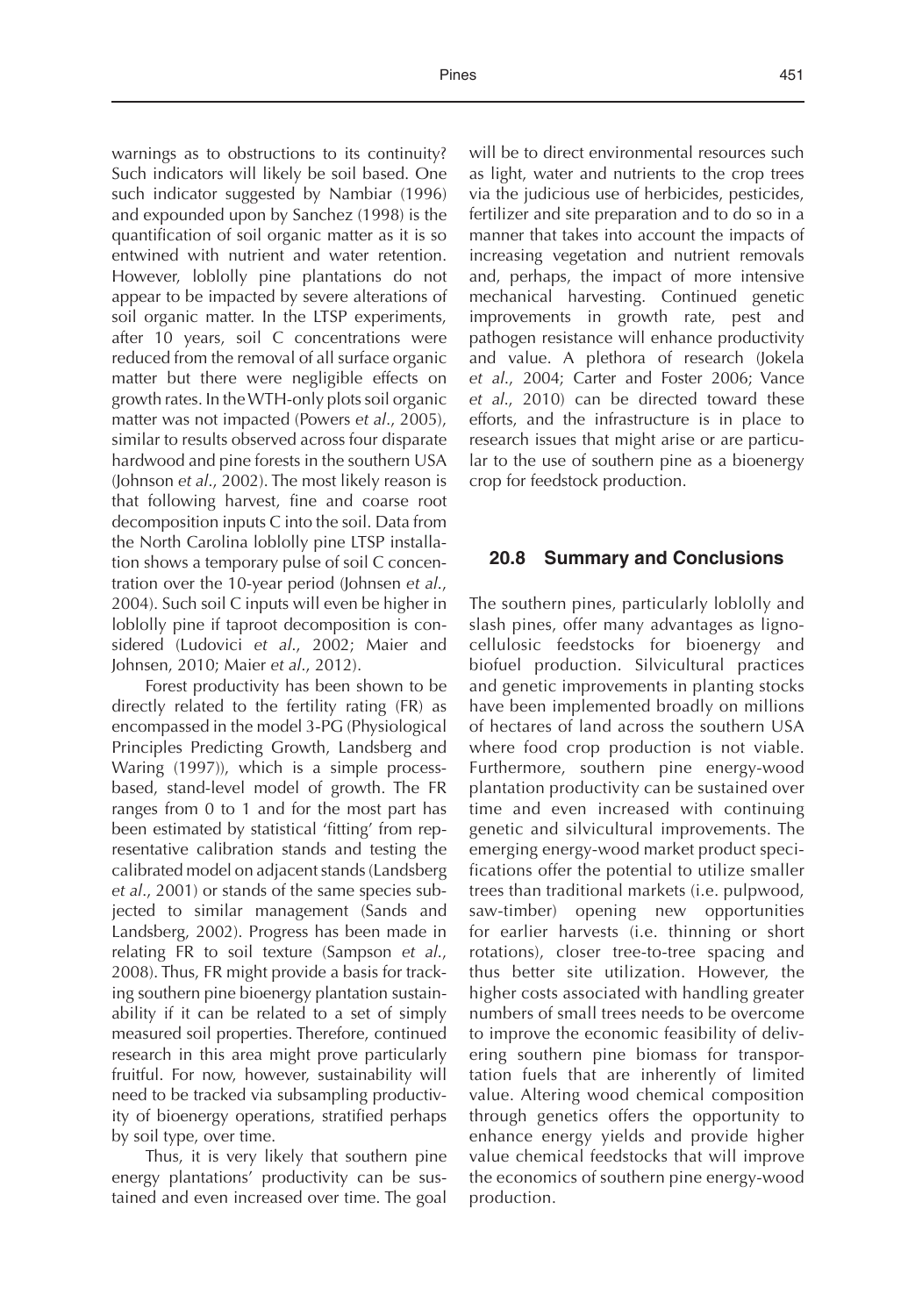#### **References**

- Adegbidi, H.G., Jokela, E.J., Comerford, N.B. and Barros, N.F. (2002) Biomass development of intensively managed loblolly pine plantations growing on spodosols in the southeastern USA. *Forest Ecology and Management* 167, 91–102.
- Albaugh, T.J., Allen, H.L., Dougherty, P.M., Kress, L.W. and King, J.S. (1998) Leaf-area and above- and belowground growth responses of loblolly pine to nutrient and water additions. *Forest Science* 44, 317–328.
- Albaugh, T.J., Allen, H.L., Zutter, B.R. and Quicke, H.E. (2003) Vegetation control and fertilization in midrotation *Pinus taeda* stands in southeastern United States. *Annals Forest Science* 60, 619–624.
- Albaugh, T.A., Allen, H.L., Dougherty, P.M. and Johnsen, K.H. (2004) Long term growth responses of loblolly pine to optimal nutrient and water resource availability. *Forest Ecology and Management* 192, 3–19.
- Albaugh, T.J., Allen, H.L. and Fox, T.R. (2007) Historical patterns of forest fertilization in the southeastern United States. *Southern Journal of Applied Forestry* 31(3), 129–137.
- Allen, H.L. (1987) Fertilizers: adding nutrients for enhanced forest productivity. *Journal of Forestry* 85, 37–46.
- Allen, H.L. and Lein, S. (1998) Effects of site preparation, early fertilization, and weed control on 14-year old loblolly pine. In: *Proceedings Southern Weed Science Society* 51, 104–110.
- Allen, H.L., Dougherty, P.M. and Campbell, R.G. (1990) Manipulation of water and nutrients practice and opportunity in southern US pine forests. *Forest Ecology and Management* 30, 437–453.
- Aspinwall, M.J., King, J.S., McKeand, S.E. and Bullock, B.P. (2011) Genetic effects on stand-level uniformity, and above- and belowground biomass production in juvenile loblolly pine. *Forest Ecology and Management* 262, 609–619.
- Atwood, R.A., White, T.L. and Huber, D.A. (2002) Genetic parameters and gains for growth and wood properties in Florida source loblolly pine in the southeastern United States. *Canadian Journal of Forest Research* 32, 1025–1038.
- Babu, B.V. and Chaurasia, A.S. (2003) Modeling, simulation, and estimation of optimum parameters in pyrolysis of biomass. *Energy Conversion and Management* 44(13), 2135–2158.
- Baker, S. and Greene, D. (2008) Changes in Georgia's logging workforce, 1987-2007. *Southern Journal of Applied Forestry* 32(2), 60–68.
- Baker, S., Greene, D. and Wilson, A. (2012) Fuel characteristics of woods run whole tree southern pine chips. *Biomass and Bioenergy* 37, 67–72.
- Baldwin, V.C., Jr and Feduccia, D.P. (1987) Loblolly pine growth and yield prediction for managed West Gulf plantations. *Research Paper* SO-236. US Department of Agriculture, Forest Service, Southern Forest Experiment Station, New Orleans, Louisiana, 27 pp.
- Baldwin, V.C., Jr, Burkhart, H.E., Westfall, J.A. and Peterson, K.D. (2001) Linking growth and yield and process models to estimate impact of environmental changes on growth of loblolly pine. *Forest Science* 47, 77–82.
- Belonger, P.J., McKeand, S.E. and Jett, J.B. (1996) Genetic and environmental effects on biomass production and wood density in loblolly pine. In: Dieters, M.J., Matheson, A.C., Nikles, D.G., Harwood, C.E. and Walker, S.M. (eds) *Tree Improvement for Sustainable Tropical Forestry*. Proc. QFRI-IUFRO Conference, Caloundra, Queensland, Australia, 27 October–1 November 1996, pp. 307–310.
- Bentley, J.W. and Johnson, T.G. (2008) Alabama harvest and utilization study. Resource Bulletin SRS-141. US Department of Agriculture Forest Service, Southern Research Station, Asheville, North Carolina, 24 pp.
- Blazier, M. (2009) Perfect pair for biofuel: switchgrass and trees. Louisiana Agriculture. Available at: [http://text.](http://text.lsuagcenter.com/en/communications/publications/agmag/Archive/2009/fall/Perfect+Pair+for+Biofuel+Switchgrass+and+Trees.htm) [lsuagcenter.com/en/communications/publications/agmag/Archive/2009/fall/Perfect+Pair+for+Biofuel+S](http://text.lsuagcenter.com/en/communications/publications/agmag/Archive/2009/fall/Perfect+Pair+for+Biofuel+Switchgrass+and+Trees.htm) [witchgrass+and+Trees.htm](http://text.lsuagcenter.com/en/communications/publications/agmag/Archive/2009/fall/Perfect+Pair+for+Biofuel+Switchgrass+and+Trees.htm) (accessed 1 June 2012).
- Bridgwater, A.V. (1994) Catalysis in thermal biomass conversion. *Applied Catalysis A: General* 116 (1–2), 5–47.
- Bridgwater, A.V. (2003) Renewable fuels and chemicals by thermal processing of biomass. *Chemical Engineering Journal* 91(2–3), 87–102.
- Burkhart, H.E. (2008) Modelling growth and yield for intensively managed forests. *Forest Science* 24, 173–180.
- Burkhart, H.E., Cloeren, D.C. and Amateis, R.L. (1985) Yield relationships in unthinned loblolly pine plantations on cutover, site-prepared lands. *Southern Journal of Applied Forestry* 9, 84–91.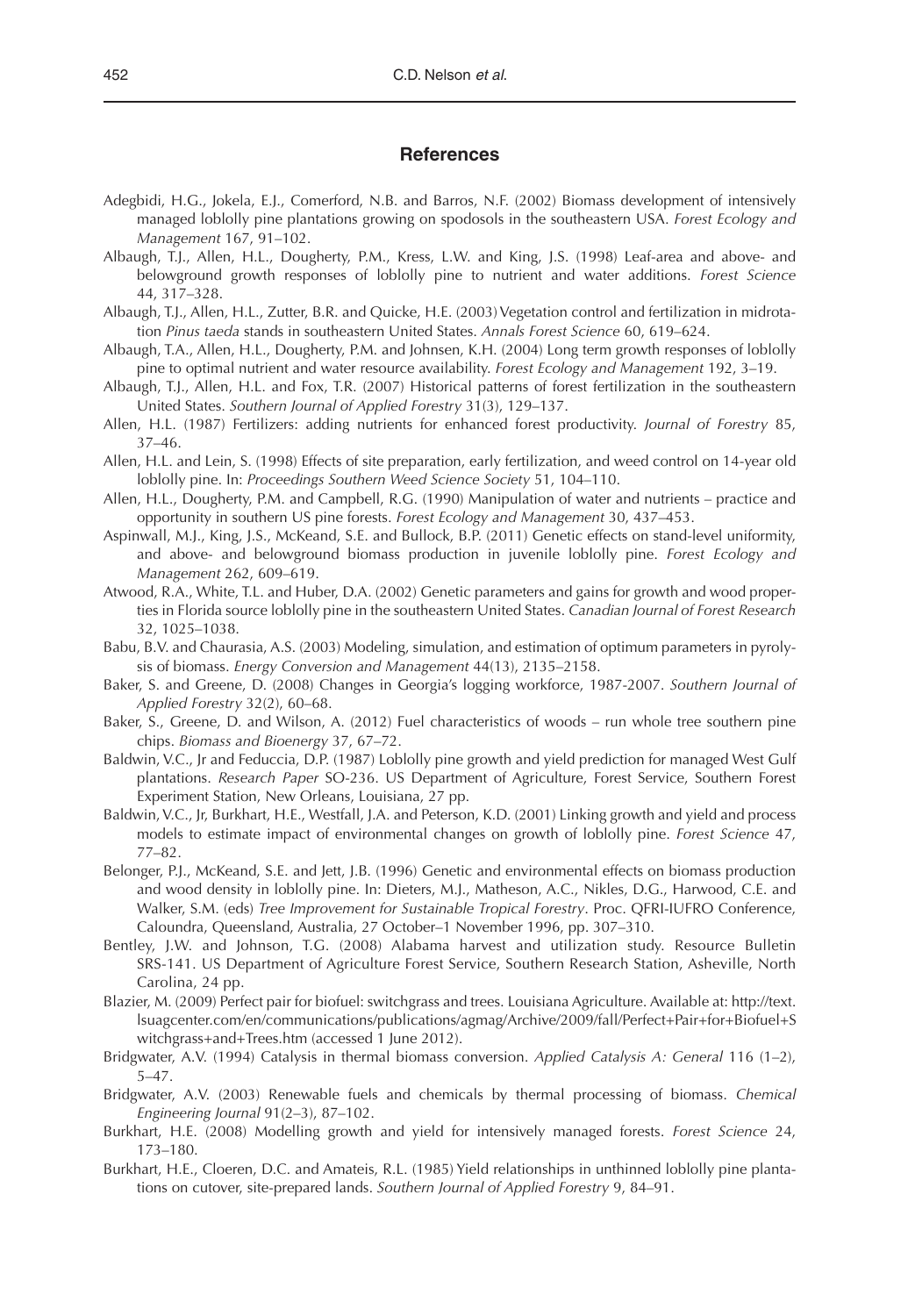- Byram, T.D., Myszewski, J.H., Gwaze, D.P. and Lowe, W.J. (2005) Improving wood quality in the western gulf forest tree improvement program: the problem of multiple breeding objectives. *Tree Genetics and Genomes* 1, 85–92.
- Carter, M.C. and Foster, D.C. (2006) Milestones and millstones: a retrospective on 50 years of research to improve productivity in loblolly pine plantations. *Forest Ecology and Management* 227, 137–144.
- Cass, R.D., Baker, S. and Greene, D. (2009) Costs and productivity impacts of product sorting on conventional ground-based timber harvesting operations. *Forest Products Journal* 59(11/12), 108–114.
- Chen, G., Andries, J., Luo, Z. and Spliethoff, H. (2003) Biomass pyrolysis/gasification for product gas: the overall investigation of parametric effects. *Energy Conversion and Management* 44(11), 1875–1884.
- Clark, A. and Daniels, R. (2004) Modeling the effect of physiogeographic region on wood properties of planted loblolly pine in the southern United States. In: *Connection between Forest Resource and Wood Quality: Modeling Approaches and Simulation Software*, Fourth Workshop IUFRO Working Party S5.01- 04, 8–15 September 2002, Harrison Hot Springs, British Columbia. INRA-Centre de Recherches de Nancy, France, pp. 54–60.
- Clutter, J.L. (1963) Compatible growth and yield models for loblolly pine. *Forest Science* 9, 354–371.
- Colbert, S.R., Jokela, E.J. and Neary, D.G. (1990) Effects of annual fertilization and sustained weed control on dry matter partitioning, leaf area, and growth efficiency of juvenile loblolly and slash pine. *Forest Science* 36, 995–1014.
- Conner, R.C. and Hartsell, A.J. (2002) Forest area and conditions. In: Wear, D.N. and Greis, J.G. (eds) *The Southern Forest Resource Assessment*. USDA Forest Service, General Technical Report SRS-53, Asheville, North Carolina, 635 pp.
- Cutshall, J., Greene, D., Baker, S. and Mitchell, D. (2011) Transpirational drying effects on energy and ash content from wholetree chipping. In: *Proceedings of the 34th Council on Forest Engineering meeting*, Quebec City, Quebec, 9 pp.
- Das, K.C., Singh, K., Bibens, B., Hilten, R., Baker, S.A., Greene, W.D. and Peterson, J.D. (2011) Pyrolysis characteristics of forest residues obtained from different harvesting methods. *Applied Engineering in Agriculture* 27(1), 107–113.
- Dean, T.J. and Baldwin, V.C., Jr (1993) Using a density management diagram to develop thinning schedules for loblolly pine plantations. *Research Paper* SO-275. US Department of Agriculture, Forest Service, Southern Research Station, New Orleans, Louisiana, 7 pp.
- Dean, T.J. and Baldwin, V.C. (1996) Growth in loblolly pine plantations as a function of stand density and canopy properties. *Forest Ecology and Management* 82, 49–58.
- Deglise, X. and Magne, P. (1987) Pyrolysis and industrial charcoal. In: *Biomass: Regenerable Energy*. John Wiley and Sons, London, pp. 221–235.
- deHoop, C.F., Egan, A.F., Greene, W.D. and Mayo, J.H. (2002) Surveys of the logging contractor population eight southern states and Maine. *Working Paper 55*. Louisiana Forest Products Development Center, Louisiana State University, 13 pp.
- Demirbas, A. (2002) Analysis of liquid products from biomass via flash pyrolysis. *Energy Sources* 24(2), 337–345.
- Devi, L., Ptasinski, K.J. and Janssen, F.J.J.G. (2003) A review of the primary measures for tar elimination in biomass gasification processes. *Biomass and Bioenergy* 24, 125–140.
- do Canto, J.L., Klepac, J., Rummer, B., Savoie, P. and Seixas, F. (2011) Evaluation of two round baling systems for harvesting understory biomass. *Biomass and Bioenergy* 35, 2163–2170.
- Dooley, J. (2012) Beneficiation of chipped and shredded woody biomass. *Abstract at International Wood Composites Symposium*, 11–14 April 2012. Washington State University, Seattle. Pullman, Washington, USA.
- Edwards, S.L., Ezell, A.W. and Demarais, S. (2006) A comparison of planted loblolly pine (*Pinus taeda*) growth in areas receiving different levels of establishment regime intensity. *Journal of Sustainable Forestry* 23,  $1 - 16$ .
- Egnell, G. (2011) Is the productivity decline in Norway spruce following whole-tree harvesting in the final felling in boreal Sweden permanent or temporary? *Forest Ecology and Management* 261, 148–153.
- Egnell, G. and Valinger, E. (2003) Survival, growth and growth allocation of planted scots pine trees after different levels of biomass removal in clear felling. *Forest Ecology and Management* 177, 65–74.
- Eisenbies, M.H., Burger, J.A., Aust, W.M., Patterson, S.C. and Fox, T.R. (2006) Assessing change in soil-site productivity on intensively managed loblolly pine plantations. *Soil Science Society of America Journal* 70, 130–140.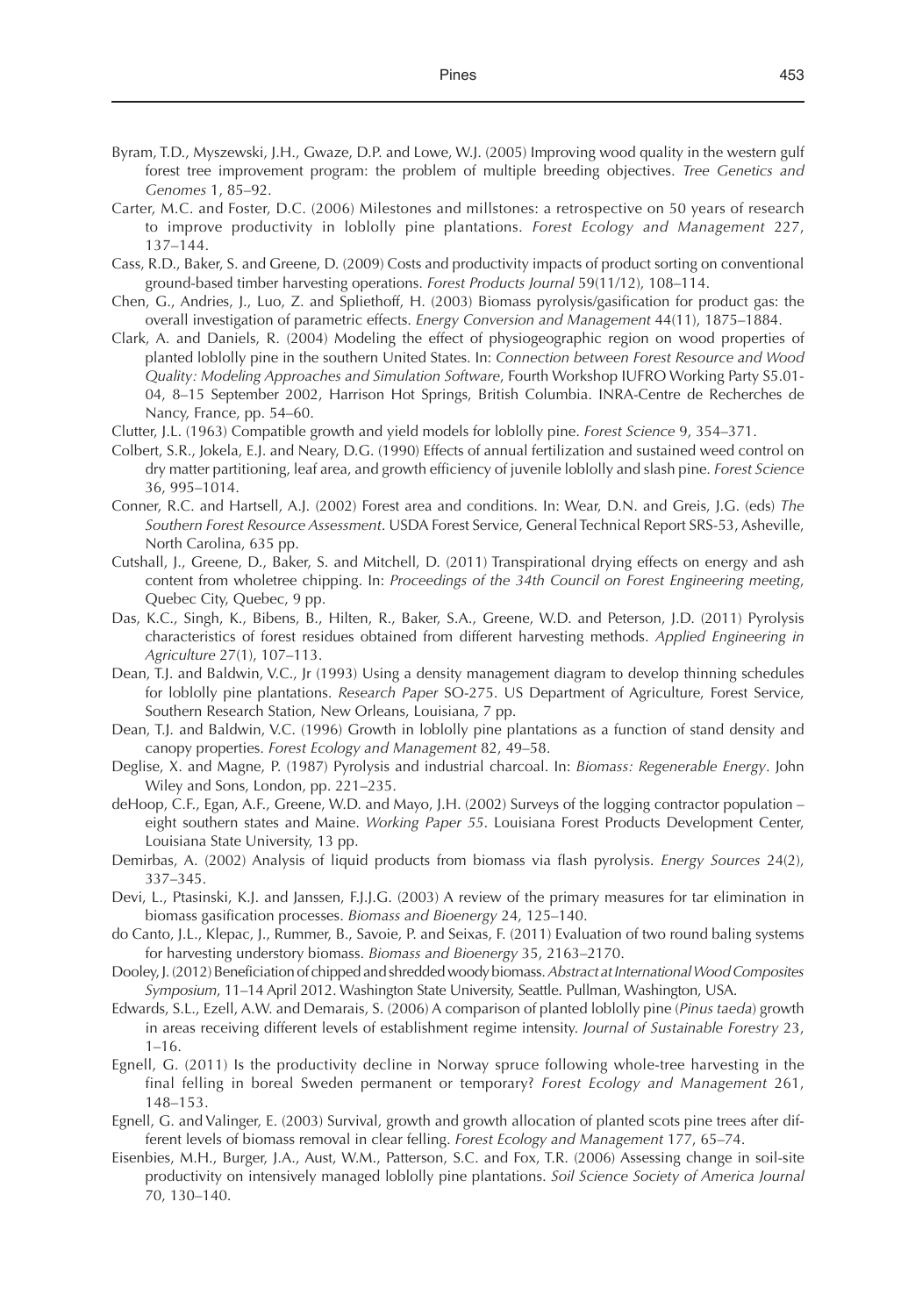- Eisenbies, M.H., Burger, J.A., Aust, W.M. and Patterson, S.C. (2007) Changes in site productivity and recovery of soil properties following wet- and dry-weather harvesting disturbance in the Atlantic Coastal Plain for a stand of age 10 years. *Canadian Journal of Forest Research* 37, 1336–1348.
- Eisenbies, M.H., Vance, E.D., Aust, W.M. and Seiler, J.R. (2009) Intensive utilization of harvest residues in southern pine plantations: quantities available and implications for nutrient budgets and sustainable site productivity. *Bioenergy Research* 2, 90–98.
- Elder, T. and Groom, L.H. (2011) Pilot-scale gasification of woody biomass. *Biomass and Bioenergy* 35, 3522–3528.
- Erickson, V., Aubry, C., Berrang, P., Blush, T., Bower, A., Crane, B., DeSpain, T., Gwaze, D., Hamlin, J., Horning, M., Johnson, R., Mahalovich, M., Maldonado, M., Sniezko, R. and St Clair, B. (2012) *Genetic Resource Management and Climate Change: Genetic Options for Adapting National Forests to Climate Change*. USDA Forest Service, Forest Management, Washington, DC, 24 pp.
- Evans, J.M. and Cohen, M.J. (2009) Regional water resource implications of bioethanol production in the southeastern United States. *Global Change Biology* 15, 2261–2273.
- Faaji, A. (2006) Modern biomass conversion technologies. *Mitigation and Adaption Strategies for Global Change* 11, 343–375.
- Fischer, F. and Tropsch, H. (1930) Process for the production of paraffin-hydrocarbons with more than one carbon atom. *US Patent Number* 1,746,464. 3 pp.
- Fisher, R.F. (1981) Soils interpretations for silviculture in the southeastern Coastal Plain. In: Barnett, J. (ed.) *Proceedings of the First Biennial Southern Silvicultural Research Conference*, Atlanta, Georgia, 6–7 November 1980. USDA Forest Service General Technical Report SO-GTR-34, pp. 323–330.
- Fox, T.R. (2000) Sustained productivity in intensively managed forest plantations. *Forest Ecology and Management* 138, 187–202.
- Fox, T.R. (2004) Species deployment strategies for the southern pines: site specific management practices for the flatwoods of Georgia and Florida. In: Dickens, E.D., Barnett, J.P., Hubbard, W.G. and Jokela, E.J. (eds) *Slash Pine: still growing and growing! Proceedings of the Slash Pine Symposium, General Technical Report 76*, US Department of Agriculture, Forest Service, Southern Research Station, Asheville, North Carolina, pp. 50–55.
- Fox, T.R., Allen, H.L., Albaugh, T.J., Rubilar, R. and Carlson, C.A. (2007) Tree nutrition and forest fertilization of pine plantations in the southern United States. *Southern Journal of Applied Forestry* 31, 5–11.
- Frederick, W.J. Jr, Lien, S.J., Courchene, C.E., DeMartini, N.A., Ragauskas, A.J. and Iisa, K. (2008) Production of ethanol from carbohydrates from loblolly pine: a technical and economic assessment. *Bioresource Technology* 99(11), 5051–5057.
- Galbe, M. and Zacchi, G. (2002) A review of the production of ethanol from softwood. *Applied Microbiology and Biotechnology* 59, 618–628.
- Garcia-Perez, M., Lappas, P., Hughes, P., Dell, L., Chaala, A. Kretschmer, D. and Roy, C. (2006) Evaporation and combustion characteristics of biomass vacuum pyrolysis oils. *IFRF Combustion Journal*, Volume (2006), 200601, 28 pp.
- Gent, J.A., Allen, H.L., Campbell, R.G. and Wells, C.G. (1986) Magnitude, duration, and economic analysis of loblolly pine growth response following bedding and phosphorus fertilization. *Southern Journal of Applied Forestry* 10, 124–128.
- Geyer, W.A. and Walawender, W.P. (2000) Biomass and gasification properties of young *Populus* clones. *Wood and Fiber Science* 32(3), 375–384.
- Gonzalez-Benecke, C.A., Martin, T.A., Cropper, W.P. Jr and Bracho, R. (2010) Forest management effects on *in situ* and *ex situ* slash pine forest carbon balance. *Forest Ecology and Management* 260, 795–805.
- Gonzalez-Benecke, C.A., Martin, T.A., Jokela, E.J. and De La Torre, R. (2011) A flexible hybrid model of life cycle carbon balance for loblolly pine (*Pinus taeda* L.) management systems. *Forests* 2, 749–776.
- Goyal, H.B., Seal, D. and Saxena, R.C. (2008) Bio-fuels from thermochemical conversion of renewable resources: a review. *Renewable and Sustainable Energy Reviews* 12(2), 504–517.
- Gräns, O.A.D. (2012) Effects of genetics and silviculture and their interactions on loblolly pine and Norway spruce growth and wood properties. PhD dissertation, NC State University, Raleigh, North Carolina, 181 pp. (Available at: [http://repository.lib.ncsu.edu/ir/bitstream/1840.16/7616/1/etd.pdf\)](http://repository.lib.ncsu.edu/ir/bitstream/1840.16/7616/1/etd.pdf)
- Gujar, A.C., Guda, V.K., Nolan, M., Yan, Q., Toghiani, H. and White, M.G. (2009) Reactions of methanol and higher alcohols over H-ZSM-5. *Applied Catalysis A: General* 363(1–2), 115–121.
- Harrill, H. and Han, H.-S. (2012) Productivity and cost of integrated harvesting of wood chips and sawlogs in stand conversion. *International Journal Forestry Research*, Volume (2012), 893079, 10 pp.
- Harrington, T.B. and Howell, K.D. (1998) Planting cost, survival, and growth one to three years after establishing loblolly pine seedlings with straight, deformed, or pruned taproots. *New Forests* 15, 193–204.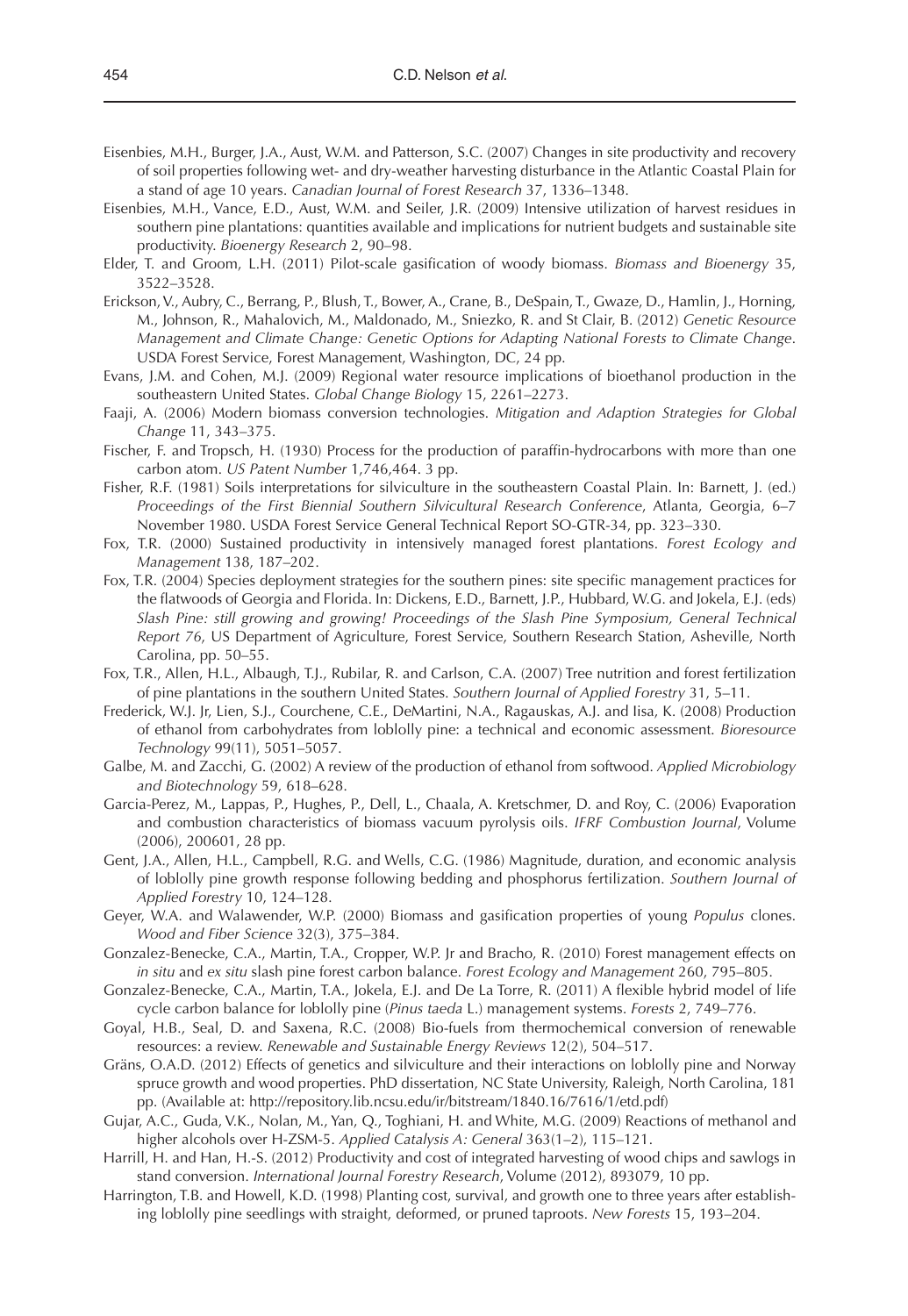- Harvey, B.G., Wright, M.E. and Quintana, R.L. (2010) High-density renewable fuels based on selective dimerization of pinenes. *Energy Fuels* 24, 267–273.
- Himmel, M.E., Ding, S.-Y., Johnson, D.K., Adney, W.S., Nimlos, M.R., Brady, J.W. and Foust, T.D. (2006) Biomass recalcitrance: engineering plants and enzymes for biofuels production. *Science* 315, 804–807.

Howard, E.T. (1973) Heat of combustion of various southern pine materials. *Wood Science* 5(3), 194–197.

- Johnsen, K.H., Teskey, R., Samuelson, L., Butnor, J., Maier, C., Sampson, D. and McKeand, S. (2004) Carbon sequestration in loblolly pine plantations: methods, limitations and research needs for estimating storage pools. In: Rausche, M.H.M. and Johnsen K.H. (eds) *Southern Forest Science: Past, Present, and Future*. General Technical Report SRS-75, USDA Forest Service, Southern Research Station, Asheville, North Carolina, 394 pp.
- Johnsen, K.H., Butnor, J.R., Kush, J.S., Schmidtling, R.C. and Nelson, C.D. (2009) Longleaf pine displays less wind damage than loblolly pine. *Southern Journal of Applied Forestry* 33, 178–181.
- Johnson, D.W. and Todd, D.E. (1998) Harvesting effects on long-term changes in nutrient pools of mixed oak forest. *Soil Science Society of America Journal* 62, 1725–1735.
- Johnson, D.W., Knoepp, J.D., Swank, W.T., Shan, J., Morris, L.A., Van Lear, D.H. and Kapeluck, P.P. (2002) Effects of forest management on soil carbon: results from some long-term resampling studies. *Environmental Pollutio*n 116, S201–S208.
- Jokela, E.J. (2004) Nutrient management of southern pines. In: Dickens, E.D., Barnett, J.P., Hubbard, W.G. and Jokela, E.J. (eds) Slash Pine: still growing and growing! *Proceeding of the Slash Pine Symposium, USDA Forest Service General Technical Report* SRS-76, pp. 27–35.
- Jokela, E.J. and Martin, T.A. (2000) Effects of ontogeny and soil nutrient supply on production, allocation and leaf area efficiency in loblolly and slash pine stands. *Canadian Journal Forest Research* 30, 1511–1524.
- Jokela, E.J., Allen, H.L. and McFee, W.W. (1991a) Fertilization of southern pines at establishment. In: Duryea, M.L. and Dougherty, P.M. (eds) *Forest Regeneration Manual*. Kluwer Academic Publishers, Dordrecht, the Netherlands, pp. 263–277.
- Jokela, E.J., McFee, W.W. and Stone, E.L. (1991b) Micronutrient deficiency in slash pine: response and persistence of added manganese. *Soil Science Society of America Journal* 55, 492–496.
- Jokela, E.J., Wilson, D. and Allen, J.E. (2000) Early growth responses of slash and loblolly pine following fertilization and herbaceous weed control treatments at establishment. *Southern Journal of Applied Forestry* 24, 23–30.
- Jokela, E.J., Dougherty, P.M. and Martin, T.A. (2004) Production dynamics of intensively managed loblolly pine stands in the southern United States: a synthesis of seven long- term experiments. *Forest Ecology and Management* 192, 117–130.
- Jokela, E.J., Martin, T.A. and Vogel, J.G. (2010) Twenty-five years of intensive forest management with southern pines: important lessons learned. *Journal of Forestry* 108, 338–347.
- Jordan, L., Clark III, A., Schimleck, L.R., Hall, D.B. and Daniels, R.F. (2008) Regional variation in wood specific gravity of planted loblolly pine in the United States. *Canadian Journal of Forest Research* 38, 698–710.
- Keeves, A. (1966) Some evidence of loss of productivity with successive rotations of *Pinus radiata* in the southeast of South Australia. *Australian Forestry* 30, 51–63.
- Klepac, J., Rummer, B. and Thompson, J. (2011) Harvesting small trees for bioenergy. In: *Proceedings of the 34th Council on Forest Engineering Meeting*. June 2011, Quebec City, Quebec, 11 pp.
- Koch, P. (1980) Concept for southern pine plantation operation in the year 2020. *Journal of Forestry* 78(2), 78–82.
- Kyle, K.H., Andrews. L.J., Fox, T.R., Aust, W.M., Burger, J.A. and Hansen, G.H. (2005) Long-term impact of drainage, bedding, and fertilization on growth of loblolly pine (*Pinus taeda* L.) in the Coastal Plain of Virginia. *Southern Journal of Applied Forestry* 29, 205–214.
- Landsberg, J.J. and Waring, R.H. (1997) A generalized model of forest productivity using simplified concepts of radiation-use efficiency, carbon balance and partitioning. *Forest Ecology and Management* 95, 209–228.
- Landsberg, J.J., Johnsen, K.H., Albaugh, T.J., Allen, H.L. and McKeand, S.E. (2001) Applying 3-PG, a simple process-based model designed to produce practical results, to data from loblolly pine experiments. *Forest Science* 47, 43–51.
- Leggett, Z.H. and Kelting, D.L. (2006) Fertilization effects on carbon pools in loblolly pine plantations on two upland sites. *Soil Science Society of America Journal* 70, 279–286.
- Li, B., McKeand, S. and Weir, R. (1999) Tree improvement and sustainable forestry impact of two linking growth and yield and process models to estimate impact of environmental changes on growth of loblolly pine. *Forest Science* 47, 77–82.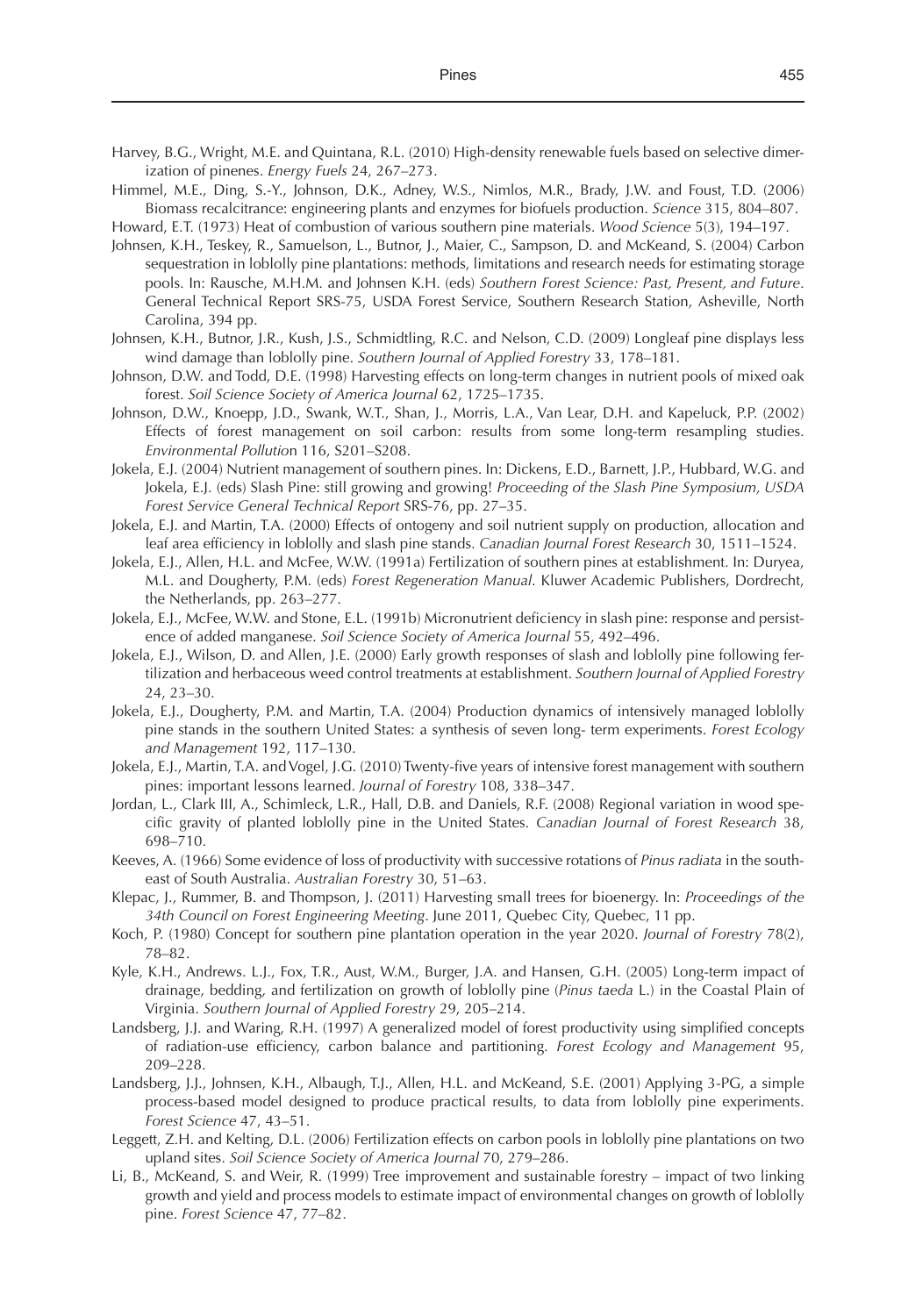- Li, L., Zhou, Y., Cheng, X., Sun, J., Marita, J.M., Ralph, J. and Chiang, V.L. (2003) Combinatorial modification of multiple lignin traits in trees through multigene cotransformation. *The Proceedings of the National Academy of Sciences* USA 100, 4939–4944.
- Little, E.L. Jr and Critchfield, W.B. (1969*) Subdivisions of the Genus* Pinus *(Pines)*. US Dept. of Agriculture Forest Service Miscellaneous Publication No. 1144, 51 pp.
- Long, A.J. (1991) Proper planting improves performance. In: Duryea, M.L. and Dougherty, P.M. (eds) *Forest Regeneration Manual*. Kluwer Academic Publishers, Dordrecht, the Netherlands, pp. 303–320.
- Lowery, R.F. and Gjerstad, G.H. (1991) Chemical and mechanical site preparation. In: Duryea, M.L. and Dougherty, P.M. (eds) *Forest Regeneration Manual*. Kluwer Academic Publishers, Dordrecht, the Netherlands, pp. 251–261.
- Ludovici, K.H., Zarnoch, S.J. and Richtor, D.D. (2002) Modeling *in-situ* pine root decomposition using data from a 60-year chronosequence. *Canadian Journal of Forest Research* 32, 1675–1684.
- Maier, C.A. and Johnsen, K.H. (2010) Quantifying carbon sequestration in forest plantations by modeling the dynamics of above- and below-ground C pools. *Proceedings of the 14th Biennial Southern Silviculture Research Conference,* General Technical Report SRS–121, US Department of Agriculture, Forest Service, Southern Research Station, Asheville, North Carolina, pp. 3–8.
- Maier, C.A., Johnsen, K.H., Dougherty, P., McInnis, D., Anderson, P. and Patterson, S. (2012) Effect of harvest residue management on tree productivity and carbon pools during early stand development in a loblolly pine plantation. *Forest Science* 58, 430–445.
- Martin, T.A. and Jokela, E.J. (2004) Stand development and production dynamics of loblolly pine growing on spodosols in north-central Florida USA. *Forest Ecology and Management* 192, 39–58.
- Matney, T.G. and Farrar, R.M. Jr (1992) A thinned/unthinned loblolly pine growth and yield simulator for planted cutover site-prepared land in the mid-gulf South. *Southern Journal of Applied Forestry* 16, 70–75.
- Matney, T.G. and Hodges, J.D. (1991) Evaluating regeneration success. In: Duryea, M.L. and Dougherty, P.M. (eds) *Forest Regeneration Manual*. Kluwer Academic Publishers, Dordrecht, the Netherlands, pp. 321–331.
- McKeand, S.E., Crook, R.P. and Allen, H.L. (1997) Genotypic stability effects on predicted family responses to silvicultural treatments in loblolly pine. *Southern Journal of Applied Forestry* 21, 84–89.
- McKeand, S.E., Grissom, J.E., Handest, J.A., O'Malley, D.M. and Allen, H.L. (2000) Responsiveness of diverse provenances of loblolly pine to fertilization – age 4 results. *Journal of Sustainable Forestry* 10, 87–94.
- McKeand, S., Mullin, T., Byram, T. and White, T. (2003) Deployment of genetically improved loblolly and slash pine in the South. *Journal of Forestry* 101(3), 32–37.
- McKeand, S.E., Abt, R.C., Allen, H.L., Li, B. and Catts, G.P. (2006a) What are the best loblolly pine genotypes worth to landowners? *Journal of Forestry* 104, 352–358.
- McKeand, S.E., Jokela, E.J., Huber, D.A., Byram, T.D., Allen, H., Lee Li, B. and Mullin, T.J. (2006b) Performance of improved genotypes of loblolly pine across different soils, climates, and silvicultural inputs. *Forest Ecology and Management* 227, 178–184.
- McKendry, P. (2002a) Energy production from biomass (Part 1): overview of biomass. *Bioresource Technology* 83, 37–46.
- McKendry, P. (2002b) Energy production from biomass (Part 3): gasification technologies. *Bioresource Technology* 83, 55–63.
- McKinley, C.R., Lowe, W.J. and van Buijtenen, J.P. (1982) Genetic improvement of wood specific gravity in loblolly pine (*P. taeda*) and its relation to other traits. In: *Proceedings TAPPI R&D Division Conference*, Asheville, North Carolina, pp. 153–158.
- Meadows, S., Gallagher, T. and Mitchell, D. (2011) A new slash bundling concept for use in a southern US logging system. *Forest Products Journal* 61, 210–215.
- Miller, J.H., Zutter, B.R., Zedaker, S.M., Edward, M.B. and Haywood, J.D. (1991*)* A regional study on the influence of woody and herbaceous competition on early loblolly pine growth. *Southern Journal of Applied Forestry* 15, 169–179.
- Miller, J.H., Zutter, B.R., Zedaker, S.M., Edwards, M.B. and Newbold, R.A. (2003) Growth and yield relative to competition for loblolly pine plantations to midrotation – a southeastern United States regional study. *Southern Journal of Applied Forestry* 27, 1–16.
- Mitchell, D. (2006) Perspectives on woody biomass fuel value and specifications in Alabama. *American Society of Agricultural and Biosystems Engineers Paper* 06-8050, St Joseph, Michigan, 7 pp.
- Mohan, D., Pittman, C.U. Jr and Steele, P.H. (2006) Pyrolysis of wood/biomass for bio-oil: a critical review. *Energy and Fuels* 20, 848–889.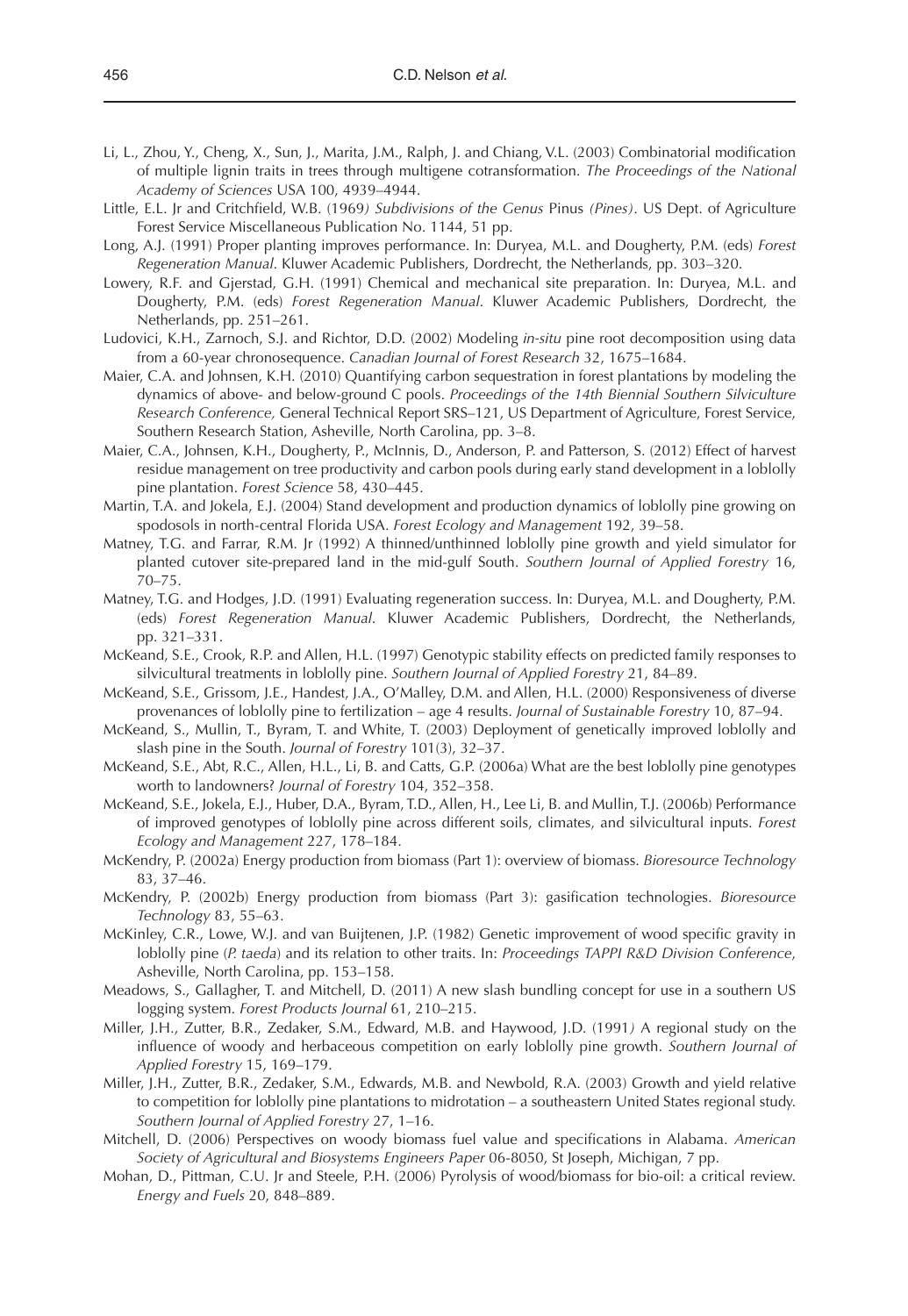- Morris, L.A. and Campbell, R.G. (1991) Soil and site potential. In: Duryea, M.L. and Dougherty, P.M. (eds) *Forest Regeneration Manual*. Kluwer Academic Publishers, Dordrecht, the Netherlands, pp. 183–206.
- Morris, L.A. and Lowery, R.F. (1988) Influence of site preparation on soil conditions affecting seedling establishment and early growth. *Southern Journal of Applied Forestry* 12, 170–178.
- Morris, L.A., Pritchett, W.L. and Swindel, B.F. (1983) Displacement of nutrients into windrows during site preparation of a flatwoods forest soil. *Soil Science Society of America Journal* 47, 951–954.
- Mosier, N., Wyman, C., Dale, B., Elander, R., Lee, Y.Y., Holtzapple, M. and Ladish, M. (2006) Features of promising technologies for pretreatment of lignocellulosic biomass. *Bioresource Technology* 96, 673–686.
- Munsell, J.F. and Fox, T.R. (2010) An analysis of the feasibility for increasing woody biomass production from pine plantations in the southern United States. *Biomass and Bioenergy* 34, 1631–1642.
- Murphy, G., Firth, J.G. and Skinner, M.F. (2004) Long-term impacts of forest harvesting related soil disturbance on log product yields and economic potential in a New Zealand forest. *Silvae Fennica* 38, 279–286.
- Nairn, C.J. and Haselkorn, T. (2005) Three loblolly pine CesA genes expressed in developing xylem are orthologous to secondary cell wall CesA genes of angiosperms. *New Phytologist* 166, 907–915.
- Nambiar, E.K.S. (1996) Sustained productivity of forests is a continuing challenge to forest science. *Soil Science Society of America Journal* 60, 1629–1642.
- Nelson, C.D. and Johnsen, K.H. (2008) Genomic and physiological approaches to advancing forest tree improvement. *Tree Physiology* 28, 1135–1143.
- Nelson, L.R. and Cantrell, R.L. (2002) *Herbicide prescription manual for southern pine management*. Clemson University Extension Document EC 659, 53 pp.
- Novaes, E., Kirst, M., Chiang, V., Winter-Sederoff, H. and Sederoff, R. (2010) Lignin and biomass: a negative correlation for wood formation and lignin content in trees. *Plant Physiology* 154, 555–561.
- Panshin, A.J. and de Zeeuw, C. (1980) *Textbook of Wood Technology*. McGraw-Hill, New York, 722 pp.
- Peter, G.F. and Neale, D.B. (2004) Molecular basis for the evolution of xylem lignification. *Current Opinion in Plant Biology* 7, 737–742.
- Peter, G.F., White, D.E.W., De la Torre, R., Singh, R. and Newman, D. (2007) The value of forest biotechnology: a cost modeling study with loblolly pine and kraft linerboard in the southeastern USA. *International Journal of Biotechnology* 9, 415–435.
- Pettersen, R.C. (1984) The Chemical Composition of Wood. In: Rowell, R.M. (ed.) *The Chemistry of Solid Wood*. The American Chemical Society, Washington, DC, pp. 57–126.
- Phanphanich, M. and Mani, S. (2009) Drying of pine residues. *BioResources* 5(1), 108–121.
- Pletka, R., Brown, R.C. and Smeenk, J. (2001) Indirectly heated biomass gasification using a latent heat ballast: 1. Experimental evaluations. *Biomass Bioenergy* 20(4), 237–325.
- Powers, R.F. (1999) On the sustainable productivity of planted forests. *New Forests* 17, 263–306.
- Powers, R.F., Scott, D.A., Sanchez, F.G., Volset, R.A., Page-Dumroese, D., Elioff, J.D. and Stone, D.M. (2005) The North American long-term soil productivity experiment: Findings from the first decade of research. *Forest Ecology and Management* 220, 31–50.
- Prestemon, J.P. and Abt, R.C. (2002) Timber products supply and demand. In: Wear, D.N. and Greis, J.G. (eds) *The Southern Forest Resource Assessment*. USDA Forest Service, General Technical Report SRS-53, Asheville, North Carolina, pp. 299–325.
- Pritchett, W.L. and Comerford, N.B. (1982) Long-term response of phosphorus fertilization on selected southern Coastal Plain soils. *Soil Science Society of America Journal* 46, 640–644.
- Proe, M.F. and Dutch, J. (1994) Impact of whole-tree harvesting on second rotation growth of Sitka Spruce: the first 10 years. *Forest Ecology and Management* 66, 39–54.
- Resende, M.F.R., Munoz, P., Acosta, J.J., Peter, G.F., Davis, J.M., Grattapaglia, D., Resnede, M.D.V. and Kirst, M. (2012) Accelerating the domestication of trees using genomic selection: accuracy of prediction models across ages and environments. *New Phytologist* 193, 617–624.
- Retzlaff, W.A., Handest, J.A., O'Malley, D.M., McKeand, S.E. and Topa, M.A. (2001) Whole-tree biomass and carbon allocation of juvenile trees of loblolly pine (Pinus taeda): influence of genetics and fertilization. *Canadian Journal of Forest Research* 31, 960–970.
- Roth, B.E., Jokela, E.J., Martin, T.A., Huber, D.A. and White, T.L. (2007) Genotype × environment interactions in selected loblolly and slash pine plantations in the southeastern United States. *Forest Ecology and Management* 238, 175–188.
- Sampson, D.A., Wynne, R.H. and Seiler, J.R. (2008) Edaphic and climatic effects on forest stand development, net primary production, and net ecosystem productivity simulated for Coastal Plain loblolly pine in Virginia. *Journal of Geophysical Research* 113, G01003, doi:10.1029/2006JG000270.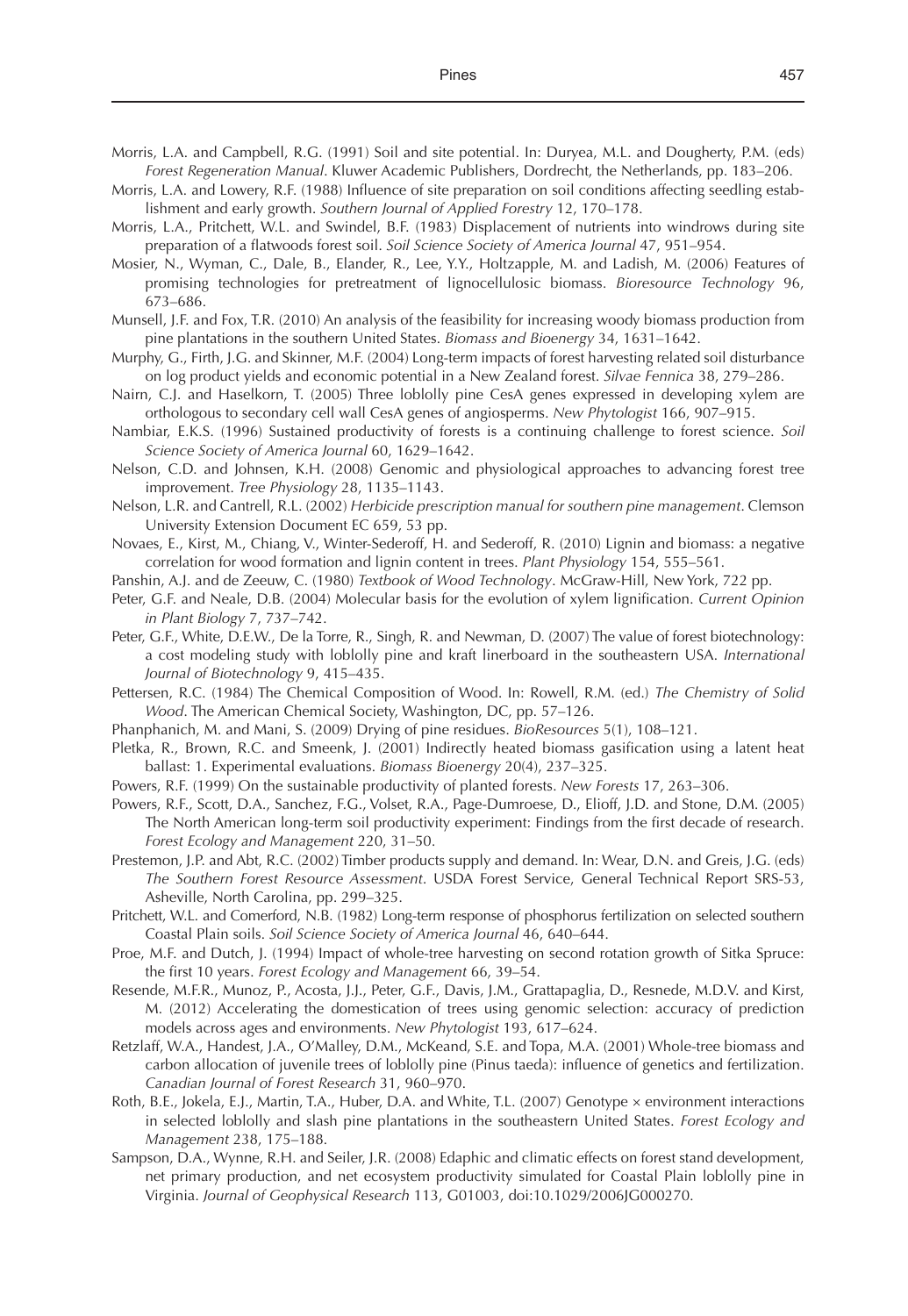- Samuelson, L.J., Johnsen, K. and Stokes, T. (2004) Production, allocation and stemwood growth efficiency of *Pinus taeda* L. stands in response to 6 years of intensive management. *Forest Ecology and Management* 192, 59–70.
- Samuelson, L.J., Butnor, J., Maier, C., Stokes, T.A., Johnsen, K. and Kane, M. (2008) Growth and physiology of loblolly pine in response to long-term intensive management: defining growth potential in the southeastern United States. *Canadian Journal of Forest Research* 38, 721–732.
- Sanchez, F.G. (1998) Soil organic matter and soil productivity: Searching for the missing link. In: Mickler, R. and Fox, S. (eds) *The Productivity and Sustainability of Southern Forest Ecosystems in a Changing Environment*. Springer-Verlag, New York, pp. 543–556.
- Sanchez, F.G., Scott, D.A. and Ludovici, K.H. (2006) Negligible effects of severe organic matter removal and soil compaction on loblolly pine growth over 10 years. *Forest Ecology and Management* 227, 145–154.
- Sands, P.J. and Landsberg, J.J. (2002) Parameterization of 3-PG for plantation grown *Eucalyptus globulus. Forest Ecology and Management* 163, 273–292.
- Schultz, R.P. (1997) *Loblolly Pine: the ecology and culture of loblolly pine (*Pinus taeda *L*.*)*. Agriculture Handbook 713, US Department of Agriculture, Forest Service, Washington, DC, 493 pp.
- Shevchenko, S.M., Chang, K., Dick, D.G., Gregg, D.J. and Saddler, J.N. (2001) Structure and properties of lignin in softwoods after SO<sub>2</sub>-catalyzed steam explosion and enzymatic hydrolysis. *Cellulose Chemical Technology* 35, 487–502.
- Smith, W.D. and Strub, M.R. (1991) Initial spacing: how many trees to plant. In: Duryea, M.L. and Dougherty, P.M. (eds) *Forest Regeneration Manual*. Kluwer Academic Publishers, Dordrecht, the Netherlands, pp. 281–289.
- Stubbs, J., Roberts, D.R. and Outcalt, K.W. (1984) *Chemical Stimulation of Lightwood in Southern Pines*. USDA Forest Service General Technical Report SE-25, 54 pp.
- Studer, M.H., DeMartini, J.D., Davis, M.F., Sykes, R.W., Davison, B., Keller, M., Tuskan, G.A. and Wyman, C.E. (2011) Lignin content in natural *Populus* variants affects sugar release. *Proceedings of the National Academy of Sciences USA* 108, 6300–6305.
- Sullivan, A.D. and Clutter, J.L. (1972) A simultaneous growth and yield model for loblolly pine. *Forest Science* 18, 76–86.
- Sykes, R., Li, B., Isik, F., Kadla, J. and Chang, H.-M. (2006) Genetic variation and genotype by environment interaction of juvenile wood properties in loblolly pine (*Pinus taeda* L.). *Annals of Forest Science* 63, 897–904.
- Taherzadeh, M.J. and Keikhosro, K. (2007) Acid-based hydrolysis processes for ethanol from lignocellulosic materials: a review. *BioResources* 2, 472–499.
- Vance, E.D., Maquire, D.A. and Zalesny, R.S. Jr (2010) Research strategies for increasing productivity of intensively managed forest plantations. *Journal of Forestry* 108, 183–192.
- Vergara, R., White, T.L., Huber, D.A., Shiver, B.D. and Rockwood, D.L. (2004) Estimated realized gains for first-generation slash pine (*Pinus elliottii* var. *elliottii*) tree improvement in the southeastern United States. *Canadian Journal of Forest Research* 34, 2587–2600.
- Vergara, R., White, T.L., Huber, D.A. and Schmidt, R.A. (2007) Realized genetic gains of rust resistant selections of slash pine (*Pinus elliottii* var. *elliottii*) planted in high rust hazard sites. *Silvae Genetica* 56, 231–242.
- Visser, R. and Stampfer, K. (2003) Tree-length system evaluation of second thinning in a loblolly pine plantation. *Southern Journal of Applied Forestry* 27(2), 77–82.
- Vogel, J.G. and Jokela, E.J. (2011) An examination of micronutrient limitations in two young managed southern pine stands planted on Florida spodosols. *Soil Science Society of America Journal* 75, 1117–1124.
- Vose, J.M. and Allen, H.L. (1988) Leaf area, stemwood growth, and nutrition relationships in loblolly pine. *Forest Science* 34, 547–563.
- Wakeley, P.C. (1954) *Planting the Southern Pines*. USDA Agricultural Monograph No. 18, Government Printing Office, Washington, DC, 233 pp.
- Wakeley, P.C. (1969) Results of southern pine planting experiments established in the middle twenties. *Journal of Forestry* 67, 237–241.
- Walawender, W.P. and Geyer, W.A. (1988) Influence of tree species and wood deterioration on downdraft gasifier performance. *Biomass* 17, 51–64.
- Watson, W.F., Stokes, B.J. and Savelle, I.W. (1986) Comparisons of two methods of harvesting biomass for energy. *Forest Products Journal* 36(4), 63–68.
- Wei, L., Thomasson, J.A., Bricka, R.M., Sui, R., Wooten, J.R. and Columbus, E.P. (2009) Syn-gas quality evaluation for biomass gasification with a downdraft gasifier. *Transactions of the American Society of Agricultural and Biological Engineers* 52(1), 21–37.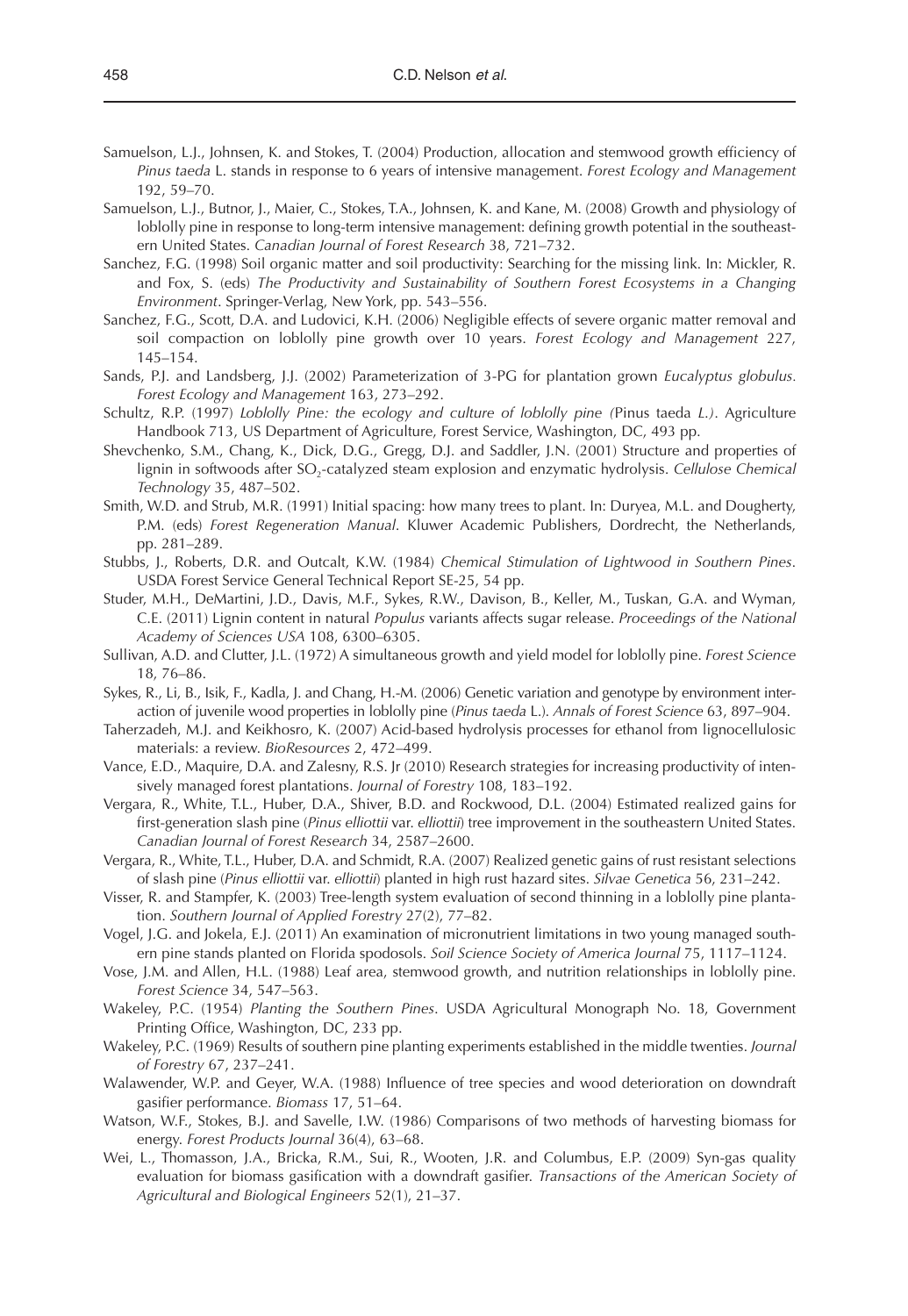- Wenzl, H.F.J. (1970) Further destructive processing of wood. In: *The Chemical Technology of Wood*. Academic Press, New York, pp. 253–270.
- Westbrook, M.D., Greene, W.D. and Izlar, R.L. (2007) Utilizing forest biomass by adding a small chipper to a tree-length southern pine harvesting operation. *Southern Journal of Applied Forestry* 31(4), 165–169.
- White, E.M. (2010) *USDA Forest Service, Pacific. Woody Biomass for Bioenergy and Biofuels in the United States – A briefing paper*. Northwest Research Station General Technical Report PNW-GTR-825, 45 pp.
- White, R.H. (1987) Effect of lignin content and extractives on higher heating value of wood. *Wood and Fiber Science* 19, 446–452.
- Yeh, T.-F., Braun, J.L., Goldfarb, B., Chang H.-M. and Kadla, J.F. (2006) Morphological and chemical variations between juvenile wood, mature wood, and compression wood in loblolly pine (*Pinus taeda* L.). *Holzforschung* 60, 1–8.
- Zapata-Valenzuela, J., Isik, F., Maltecca, C., Wegrzyn, J., Neale, D., McKeand, S. and Whetten, R. (2012) SNP markers trace familial linkages in a cloned population of *Pinus taeda –* prospects for genomic selection. *Tree Genetics and Genomes* DOI 10.1007/s11295-012-0516-5.
- Zhao, D., Kane, M., Borders, B., Subedi, S. and Akers, M. (2012) Effects of cultural intensity and planting density on stand-level aboveground biomass production and allocation of 12-year old loblolly pine plantations in the Upper Coastal Plain and Piedmont of the southeastern United States. *Canadian Journal of Forest Research* 42, 111–122.
- Zhu, J.Y., Pan, X.J., Wang, G.S. and Gleinser, R. (2009) Sulfite pretreatment (SPORL) for robust enzymatic saccharification of spruce and red pine. *Bioresource Technology* 100, 2411–2418.
- Zhu, J.Y., Zhu, W., O'Bryan, P.J., Dien, B.S., Tian, S., Gleisner, R. and Pan, X.J. (2010) Ethanol production from SPORL-pretreated lodgepole pine: preliminary evaluation of mass balance and process energy efficiency. *Applied Microbiology and Biotechnology* 86(5), 1355–1365.
- Zobel, B.J. and van Buijtenen, J.P. (1989) *Wood Variation, Its Causes and Control*. Springer-Verlag, Berlin, 363 pp.
- Zulak, K.G. and Bohlmann, J.J. (2010) Terpenoid biosynthesis and specialized vascular cells of conifer defense. *Integrated Plant Biology* 52, 86–97.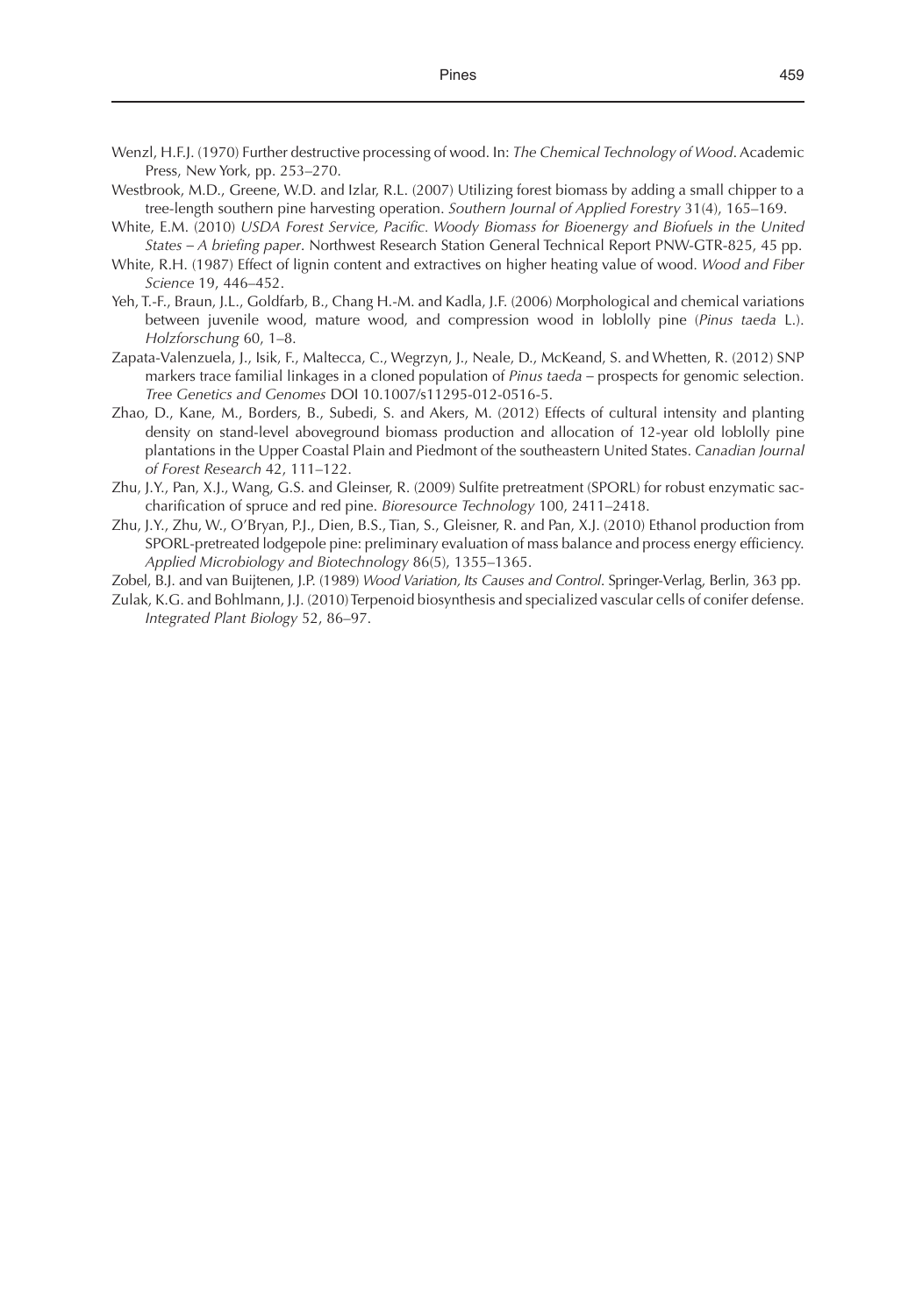# **Biofuel Crops Production, Physiology** and Genetics

**Edited by Bharat P. Singh** 

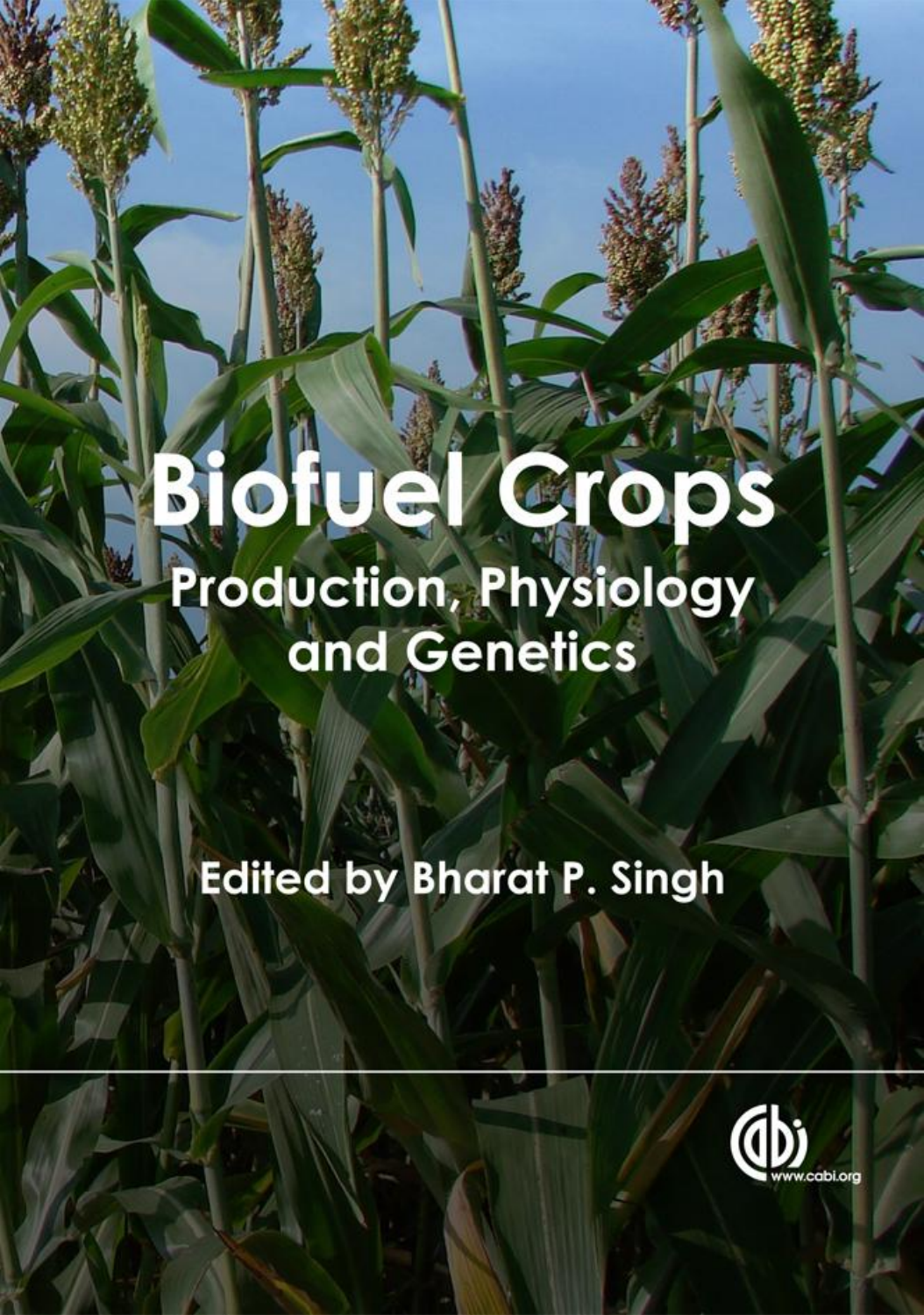# **Biofuel Crops**

**Production, Physiology and Genetics**

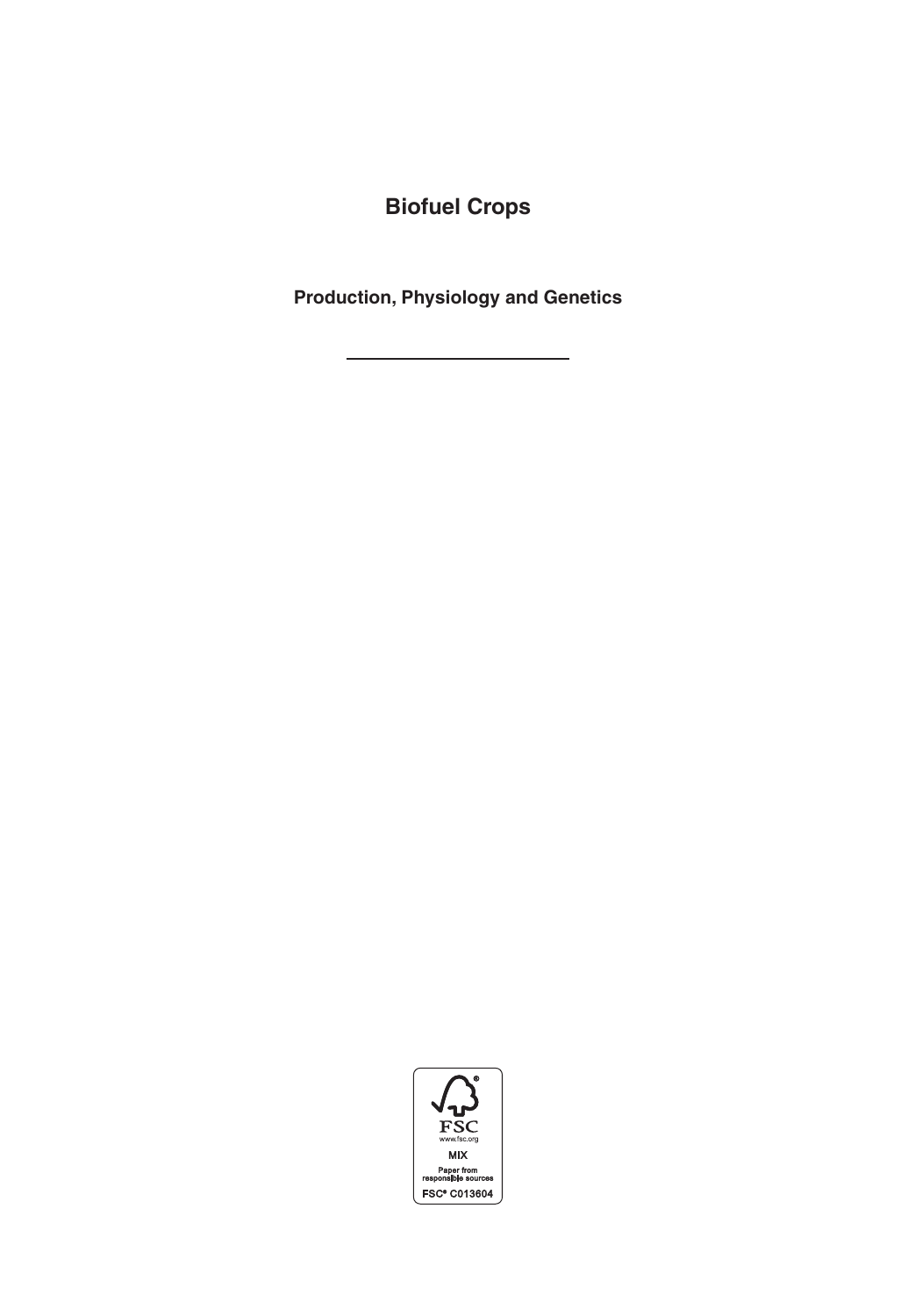# **Biofuel Crops**

# **Production, Physiology and Genetics**

*Edited by*

# **Bharat P. Singh**

*Fort Valley State University Fort Valley, Georgia USA*

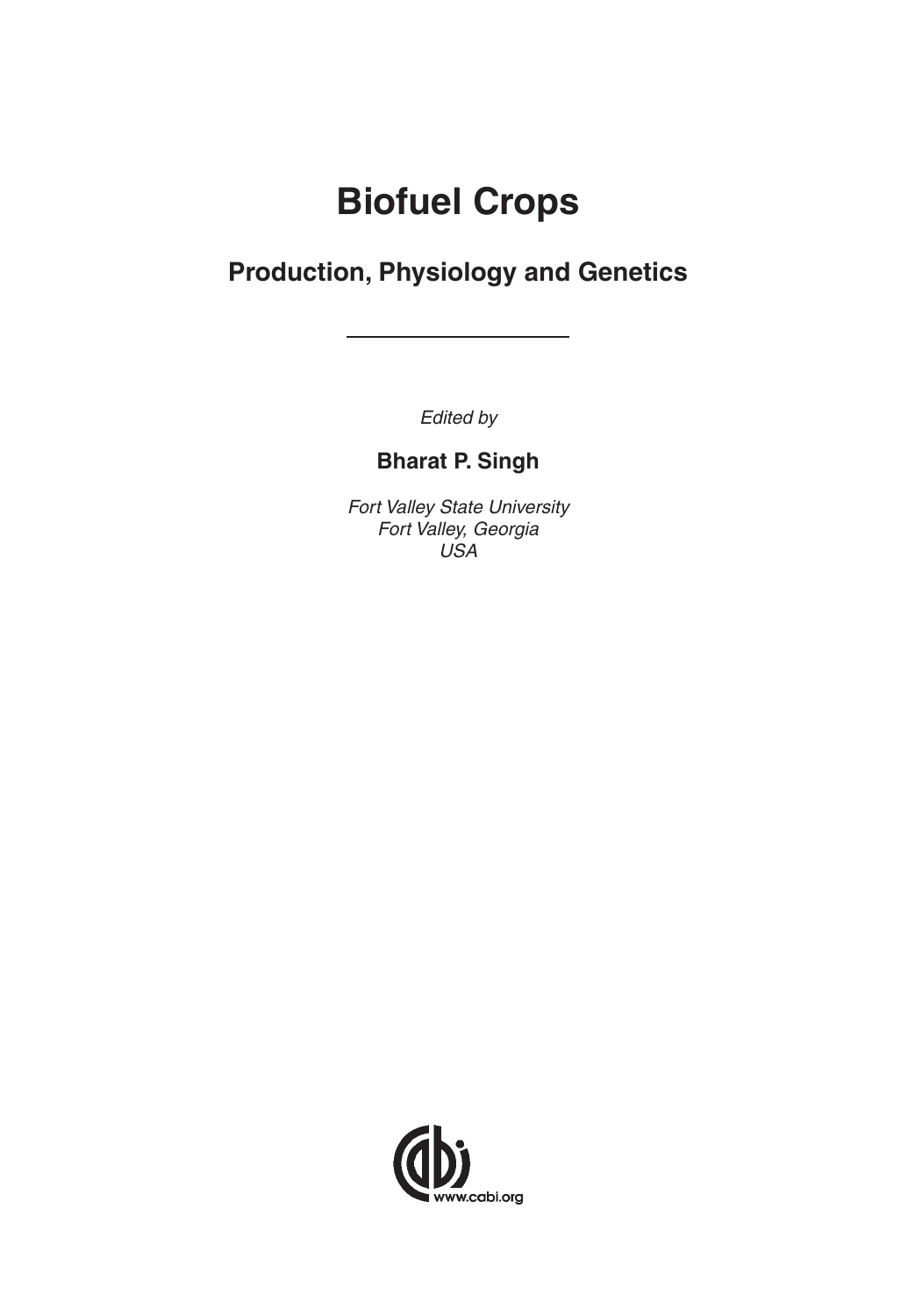### **CABI is a trading name of CAB International**

CABI CABI Nosworthy Way 38 Chauncey Street Wallingford Suite 1002 Oxfordshire OX10 8DE Boston, MA 02111 UK USA

Website:<www.cabi.org>

Tel: +44 (0)1491 832111 Tel: +1 800 552 3083 (toll free) Fax: +44 (0)1491 833508 Tel: +1 (0)617 395 4051 E-mail: info@cabi.org E-mail: cabi-nao@cabi.org

© CAB International 2013. All rights reserved. No part of this publication may be reproduced in any form or by any means, electronically, mechanically, by photocopying, recording or otherwise, without the prior permission of the copyright owners.

A catalogue record for this book is available from the British Library, London, UK.

#### **Library of Congress Cataloging-in-Publication Data**

Biofuel crops : production, physiology, and genetics / edited by Bharat P. Singh, Fort Valley State University, Fort Valley, Georgia, USA. pages cm Includes bibliographical references and index. ISBN 978-1-84593-885-7 (hbk)

 1. Energy crops. 2. Energy crops--Breeding. 3. Energy crops--Genetics. 4. Biomass energy. I. Singh, Bharat P.

SB288.B57 2013 631--dc23

#### 2013008421

ISBN: 978 1 84593 885 7

Commissioning editor: Claire Parfitt Editorial assistant: Emma McCann Production editor: Tracy Head

Typeset by SPi, Pondicherry, India. Printed and bound in the UK by CPI Group (UK) Ltd, Croydon, CR0 4YY.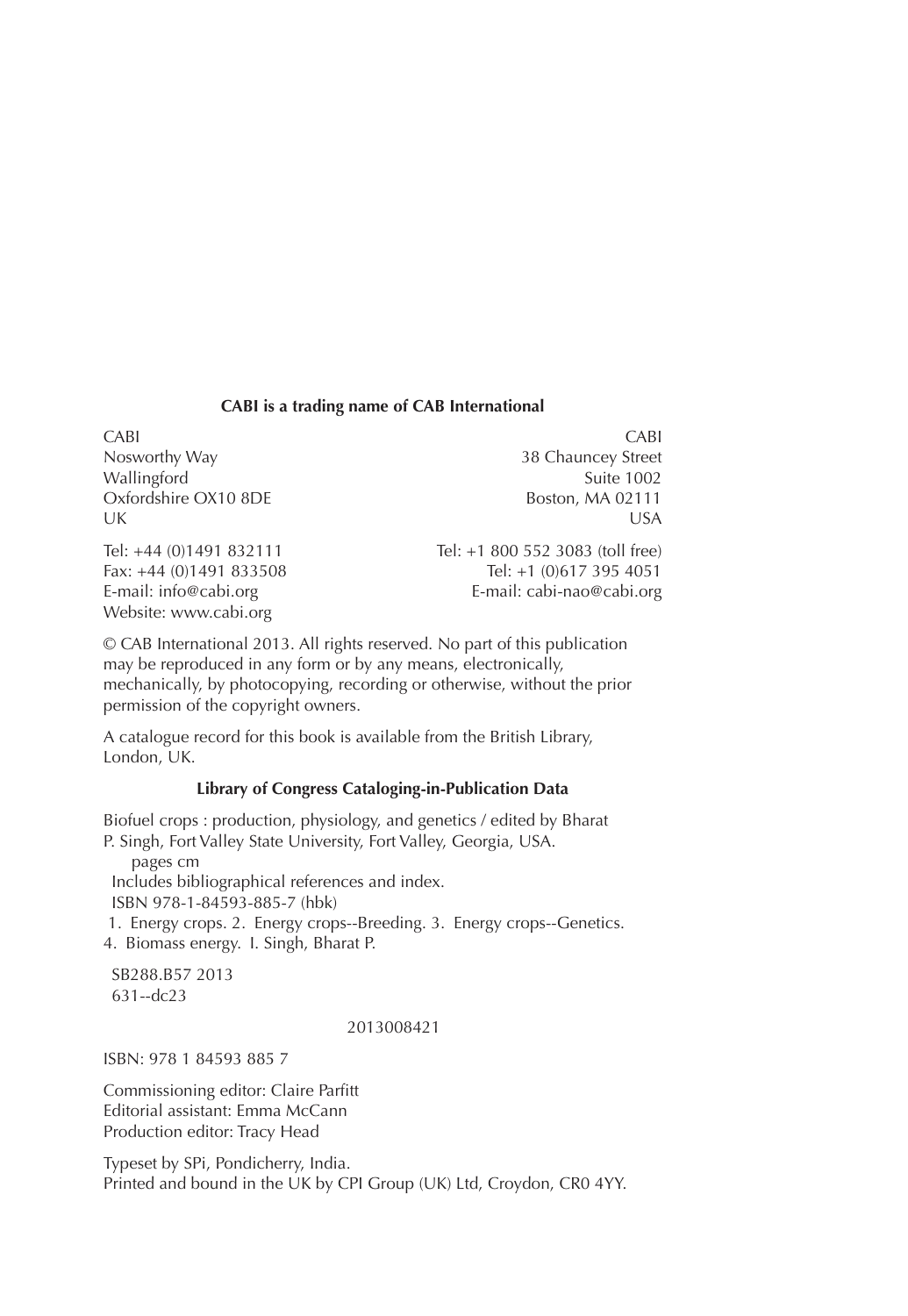# **Contents**

|              | <b>Contributors</b>                                                                                                                                                     | vii |
|--------------|-------------------------------------------------------------------------------------------------------------------------------------------------------------------------|-----|
|              | <b>Preface</b>                                                                                                                                                          | xi  |
|              | <b>GENERAL</b><br><b>PART I</b>                                                                                                                                         |     |
| 1            | <b>Biofuels in History</b><br><b>Bill Kovarik</b>                                                                                                                       | 1   |
| $\mathbf{2}$ | Status, Innovations and Challenges of Next Generation Biofuel Technologies<br>Ralph E.H. Sims                                                                           | 23  |
|              | <b>PART II ALGAE</b>                                                                                                                                                    |     |
| 3            | <b>Microalgae Taxonomy and Breeding</b><br>S. Hemaiswarya, R. Raja, R. Ravikumar and Isabel S. Carvalho                                                                 | 44  |
| 4            | Physiology, Biochemistry and Genetics of Microalgal Growth and Lipid Production<br>Holger Schuhmann and Peer M. Schenk                                                  | 54  |
| 5            | <b>Cultivation of Microalgae for Biofuel Production</b><br>Christopher Q. Lan                                                                                           | 84  |
|              | <b>PART III</b><br><b>PLANTS</b>                                                                                                                                        |     |
| 6            | <b>Physiology and Genetics of Biofuel Crop Yield</b><br><b>Bharat P. Singh</b>                                                                                          | 102 |
| 7            | <b>Deconstructing Plant Biomass: Cell Wall Structure</b><br>and Novel Manipulation Strategies<br>Caitlin S. Byrt, Natalie S. Betts, Naser Farrokhi and Rachel A. Burton | 135 |
| 8            | <b>Sugarcane and Energycane</b><br>N.K. Fageria, A. Moreira, L.A.C. Moraes, Anna L. Hale and Ryan P. Viator                                                             | 151 |